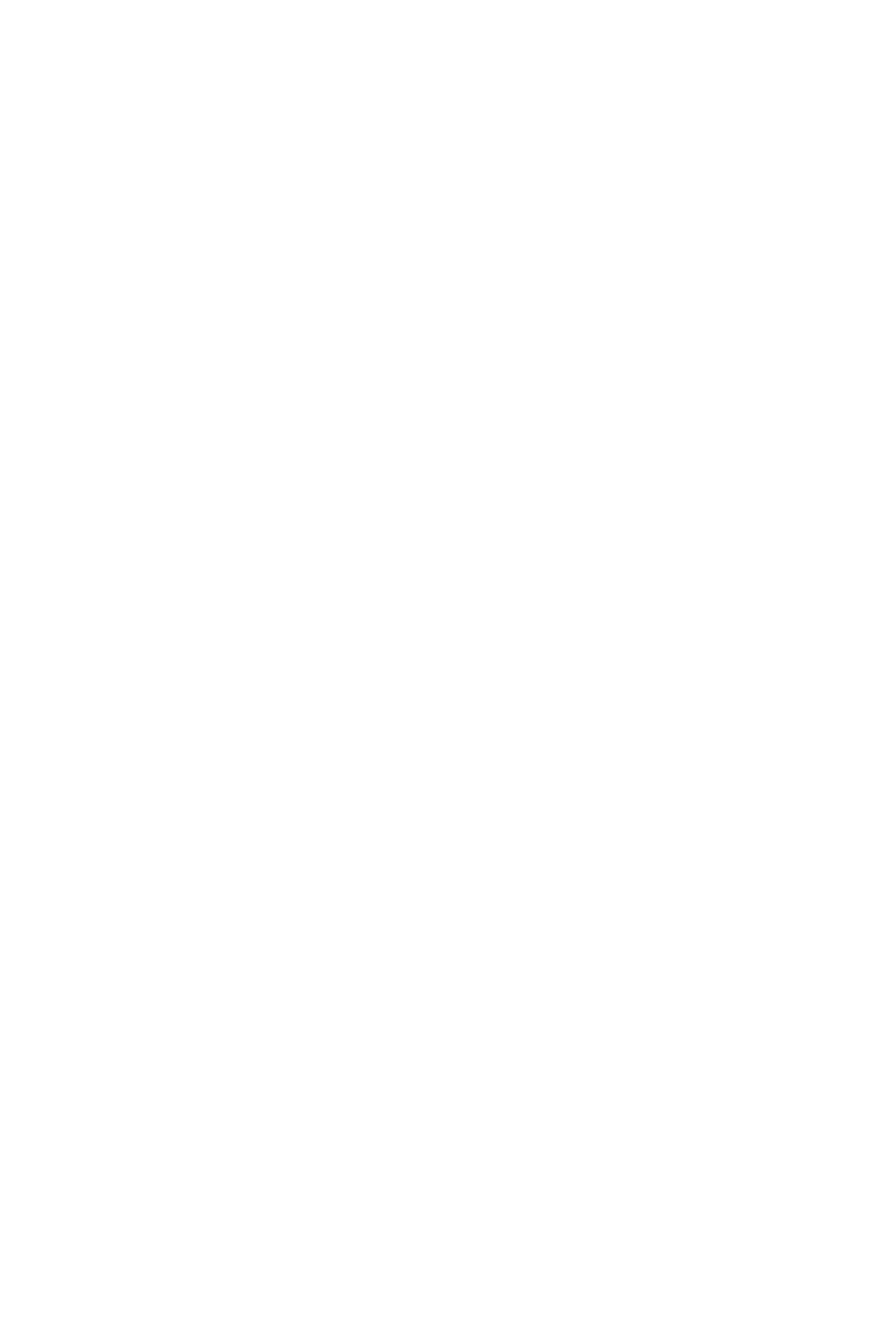*I must credit divine inspiration for the creation of this book. It came to mind, fully formed, upon waking on April 8, 2017, in the middle of the Caribbean on an amazing spring break cruise with my family.* 

*As I began writing, I smiled at the crazy coincidence that my daughter is eleven, and I knew that the timing was not a coincidence.*

*I count my blessings every day that my*  daughter didn't have to go through the horrific *challenges that I did at the age of eleven.* 

*This book, then, is dedicated to the world's eleven-year-old children. May we all protect them each and every day.*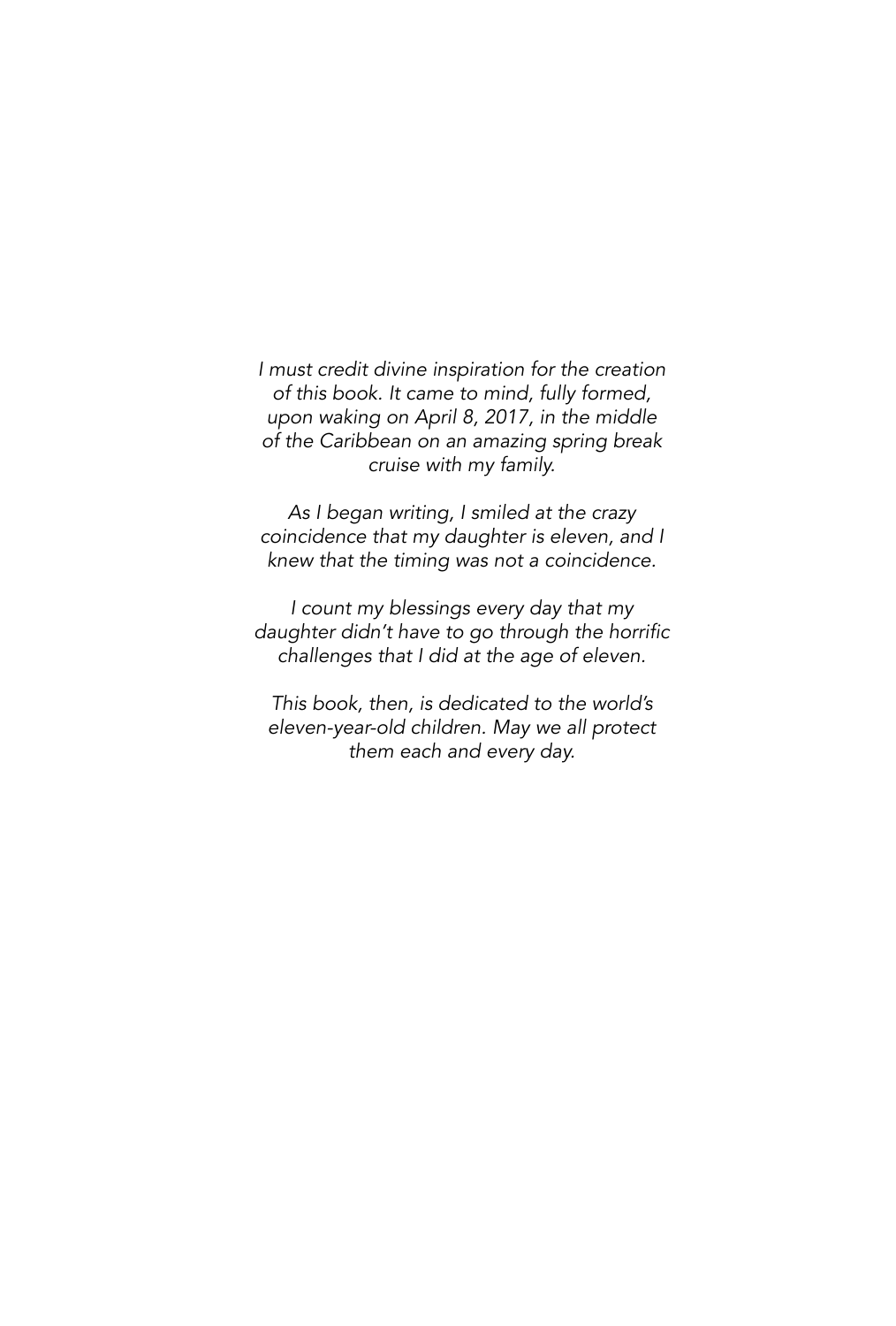Smart Money: 8 Strategies for Financial Security, Success, and Significance

Copyright © 2017 by Curtis R. Estes

Published by Bigger Futures Press, An Intellectual Capital Corporation company

All rights reserved.

No part of this publication may be reproduced or transmitted by any means, electronic or mechanical, including photocopy, recording or any information storage and retrieval system, without written permission from the publisher.

Although the author and publisher have made every effort to ensure that the information in this book was correct at press time, the author and publisher do not assume and hereby disclaim any liability to any party for any loss, damage, or disruption caused by errors or omissions, whether such errors or omissions result from negligence, accident or any other cause.

This book is not intended as a substitute for the advice of marriage or family therapist or psychologist. The reader should regularly consult a professional in matters related to his/her health and particularly with respect to any symptoms that may require diagnosis or therapeutic intervention.

Some of these materials are copyrighted by and used with permission of The Heritage Institute LLC and the Beating the Midas Curse book and its publisher, Allegiance Publishing LLC.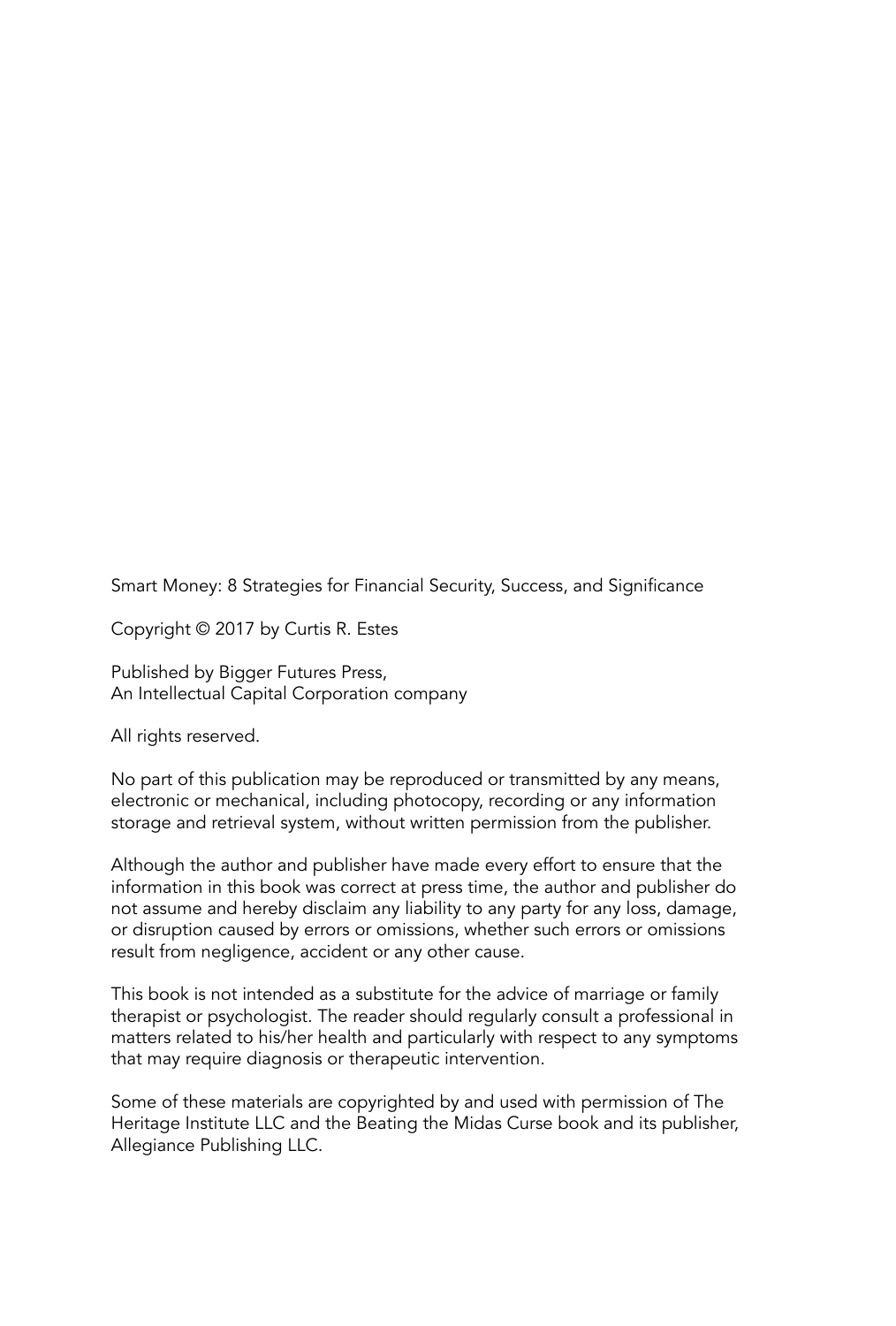# Dear Reader:

This is the author's review copy of *Smart Money*. If you received a copy, it means I want to know what you think of it. Please email your feedback and/or corrections to:

## curtis.estes@smartmoney.vip

# Thank you,

Curtis R. Estes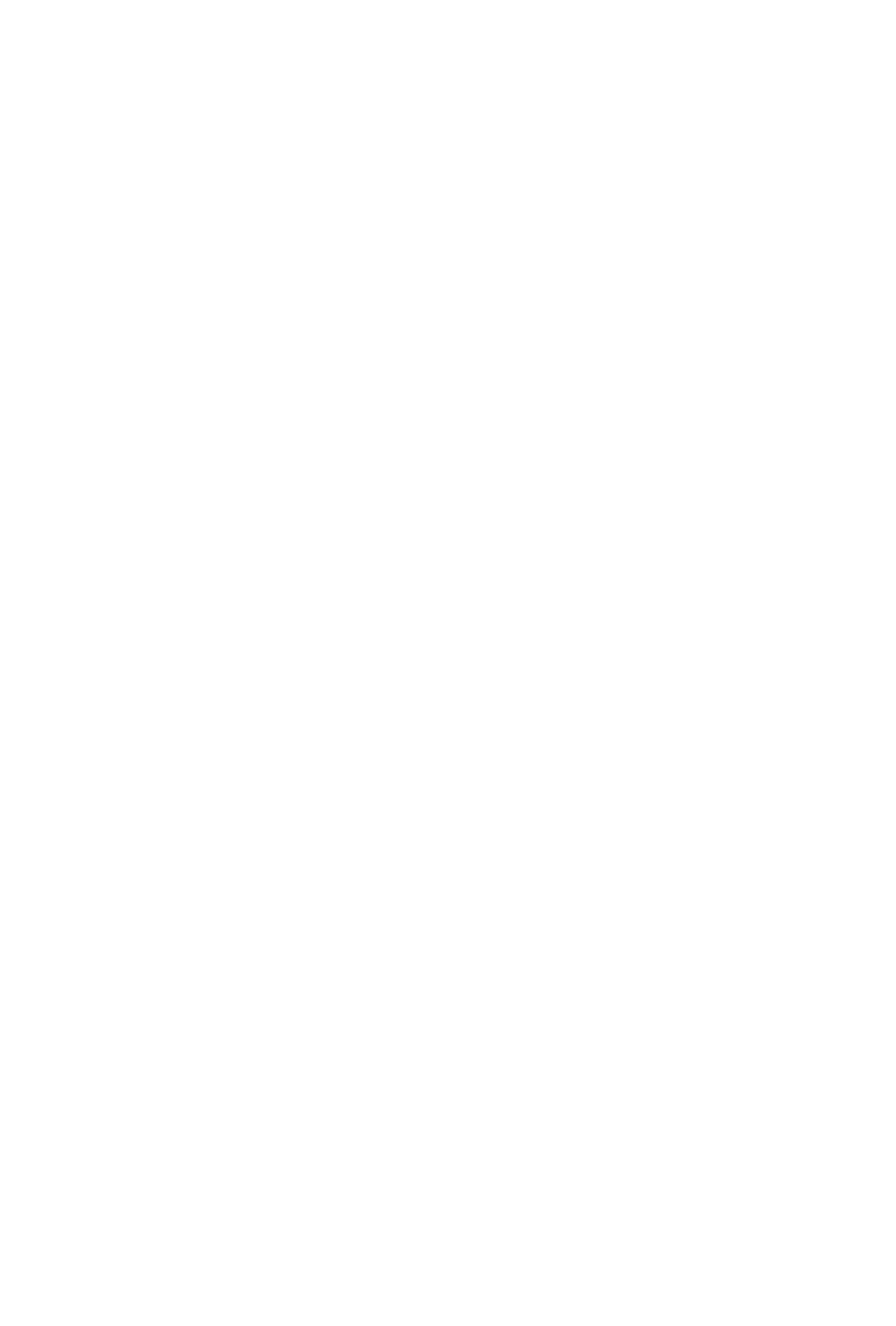# **Contents**

| Introduction                                              |
|-----------------------------------------------------------|
| Section 1                                                 |
| Scorecard                                                 |
| Section 2<br>8 Mindsets for Living Your Life by Design 57 |
| Scorecard                                                 |
| Section 3<br>8 Hallmarks of Wisdom for Empowering         |
| Scorecard<br>Empowering the Next Generation 96            |
|                                                           |
|                                                           |
|                                                           |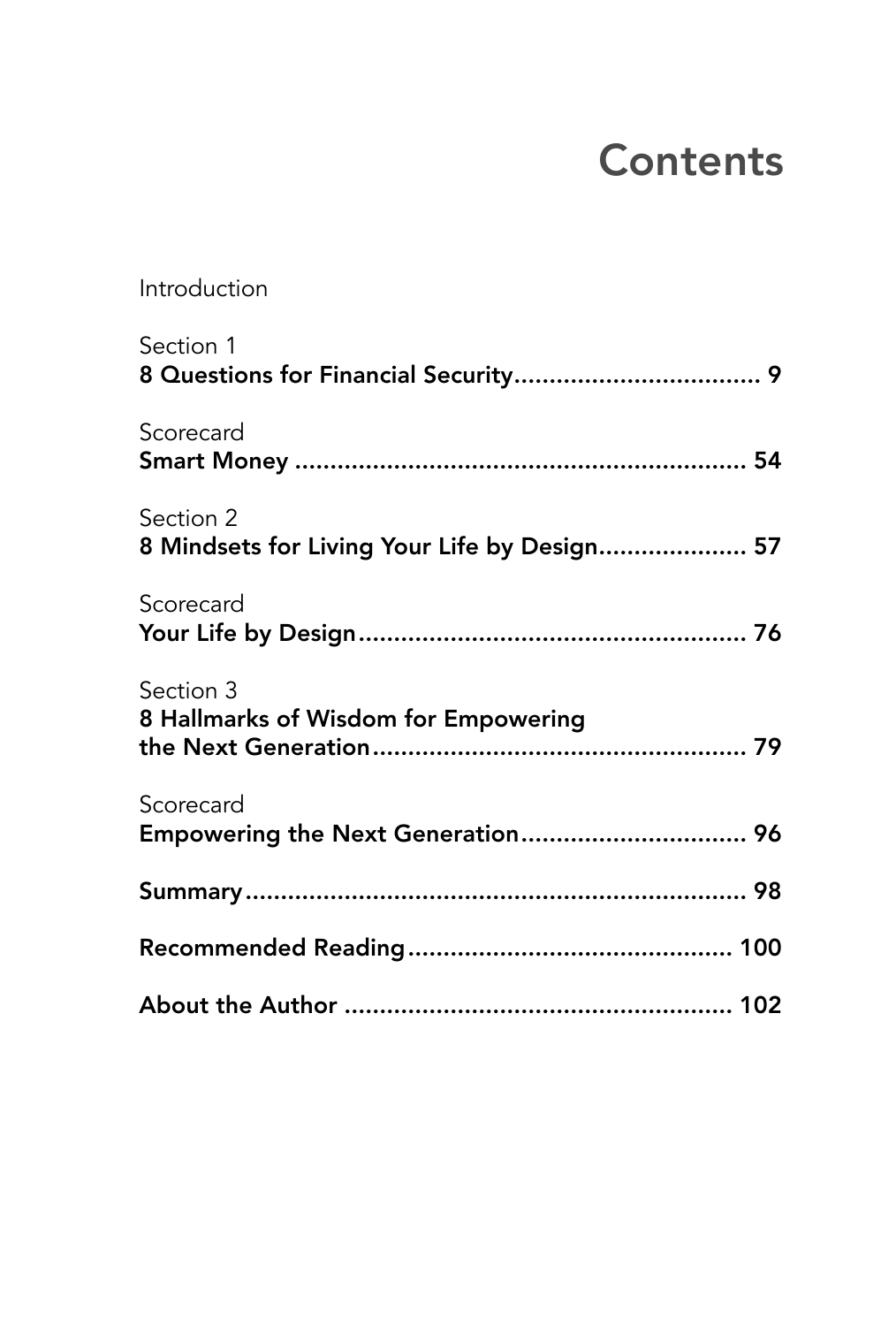### Introduction

Since my childhood, I have been drawn to and captivated by people who "had it together" from a financial perspective. My Uncle John had a chain of pharmacies and flew his own airplane. My Aunt Anna was the first female top executive at a public company in Kansas City. My Los Angeles mentor, Dana Anderson, took Macerich public on the New York Stock Exchange—and it is now an \$8 billion company and the third largest owner and operator of shopping centers in the United States.

Why do some people do so well with their money while others destroy themselves?

That was the question I needed to answer since the time I was eleven years old.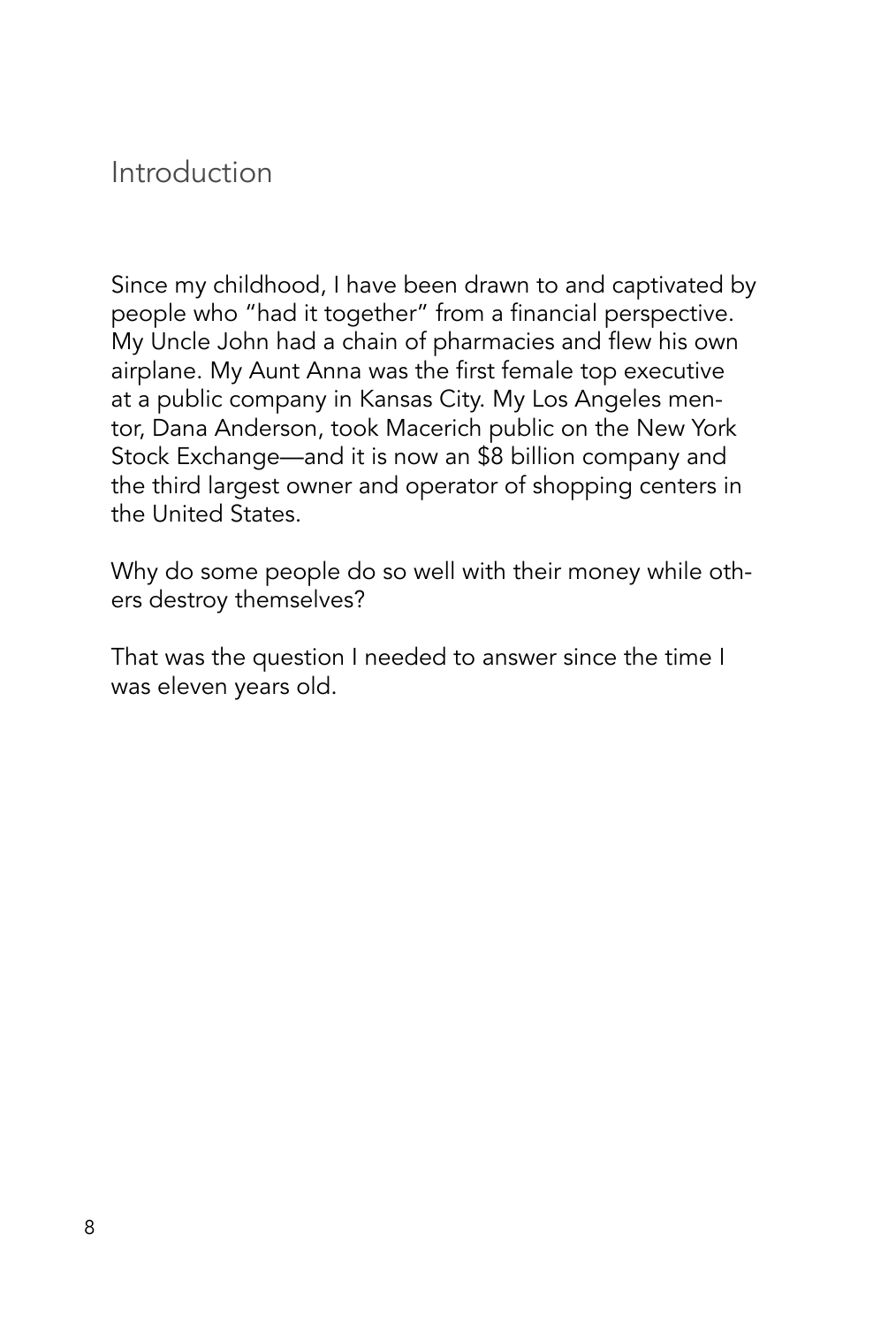# Section 1 8 Questions for Financial Security

When I was eleven years old, my house burned to the ground on Christmas Day.

We had no fire insurance, and we were left with almost nothing. We moved into a trailer house, and just about everything we had was donated by friends from our church. My "back to school" clothes came from the Salvation Army.

For a lower-middle-class family of four, the financial loss was huge. My mom was too proud to sign us up for the free lunch at school, so she took three jobs, including one as a housekeeper. As soon as we could work, my sister and I got jobs flipping burgers alongside my mom at McDonalds.

My parents' relationship had been strained for years, and after the fire, it never recovered. They separated three years later and ultimately divorced.

In some ways, these experiences were positive in that I learned a lot about what matters most, what I wanted to do differently, and how I would never put my kids through the same financial devastation that tore apart my childhood.

Yet, I also have the perspective of what life could have been like if only we had been protected. Having served thousands of clients as a financial planning professional over the last 26 years, I am the guy who shows up at funerals with a big check in hand. When I speak with grieving spouses, the sentiment is often the same.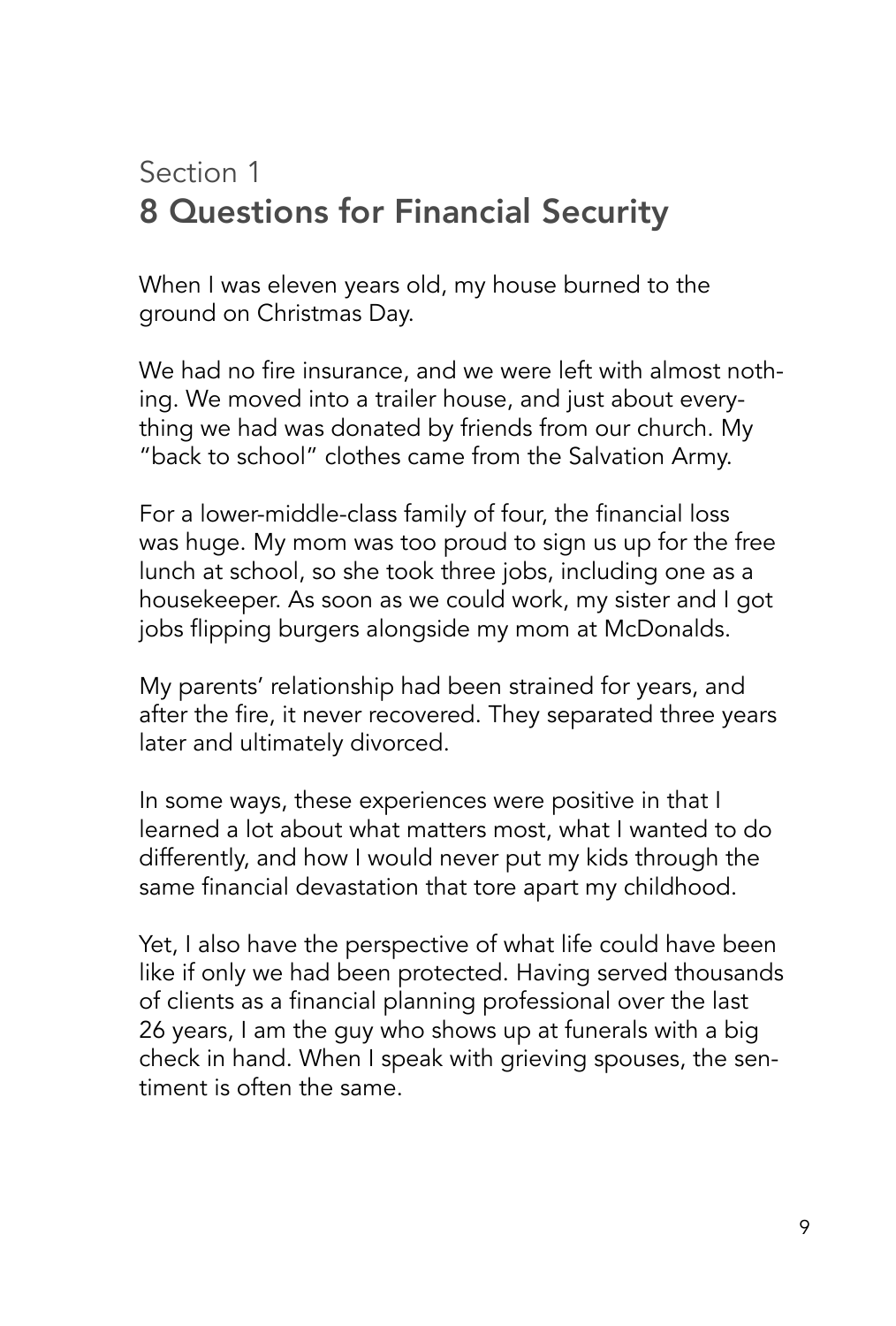The two thoughts I hear most often are:

- "I never thought this would happen to me," and
- "I am overwhelmed by the future, but at least I don't have to worry about money."

While my parents didn't die during the fire, so much joy died on that Christmas Day. As much as I learned from the experience, I wish I could rewind time and introduce my parents to someone like me when I was ten years old—or, even better, right when I was born. If I could prevent that fire, I would trade all of the ensuing lessons to protect my mom, my sister, my dad, and myself from the financial and personal strain that arose.

When my parents bought the home that later burned to the ground, they had discussed fire insurance with several professionals, but they always postponed action, thinking they would be better able to afford it down the road. Instead, they lost everything, and they never recovered.

The purpose of this book, then, is to jolt you into awareness so that you do the planning that you want to do—now. I have had more than 20,000 financial planning meetings, and I have counseled many people with the same hopes, dreams, and challenges as you. I have seen too many people make the same decision my parents made, and with similar disastrous results.

I have heard through the grapevine that the "too-busyto-get-to-it" dad was diagnosed with early onset multiple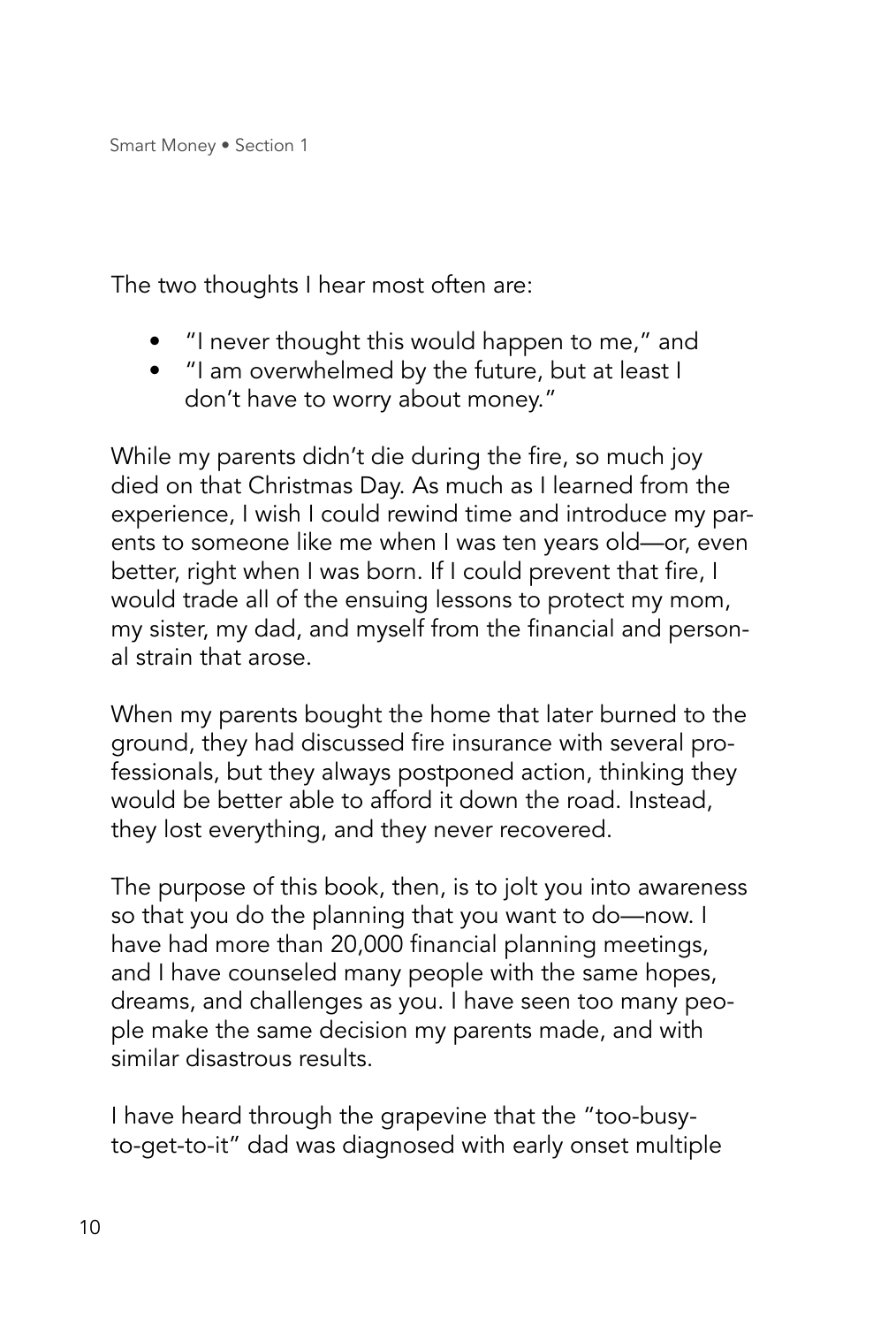sclerosis. I have heard that the "don't-need-it" stay-at-home mom just learned she has terminal cancer. I have heard about the parents who died in sudden car accidents and whose young children were left with few resources.

I want to help you do everything that is within your control to protect your family, no matter the outside circumstances. You have a choice to make for you and your family. You can live your life by default, allowing outside circumstances to dictate your future, or you can live your life by design, taking control of your future to the best of your ability.

I'm going to give you eight questions you can ask that are guaranteed to lead you closer to financial security. Then, I'm going to give you a few strategies on how to have the mindset to achieve and also sustain your goals. Finally, I'll share a few ways to not only have a much bigger future for you and your family, but for the next generation and for your legacy.

The strategies I share can be both the rocket fuel and the security net to enjoy the fruit of your labor and provide an enduring example of financial wisdom as a priceless legacy to your children.

In other words, these strategies teach you how to be smart with your money.

••••••

Listening to my parents fighting about money was brutal, particularly because my dad took progressively less respon-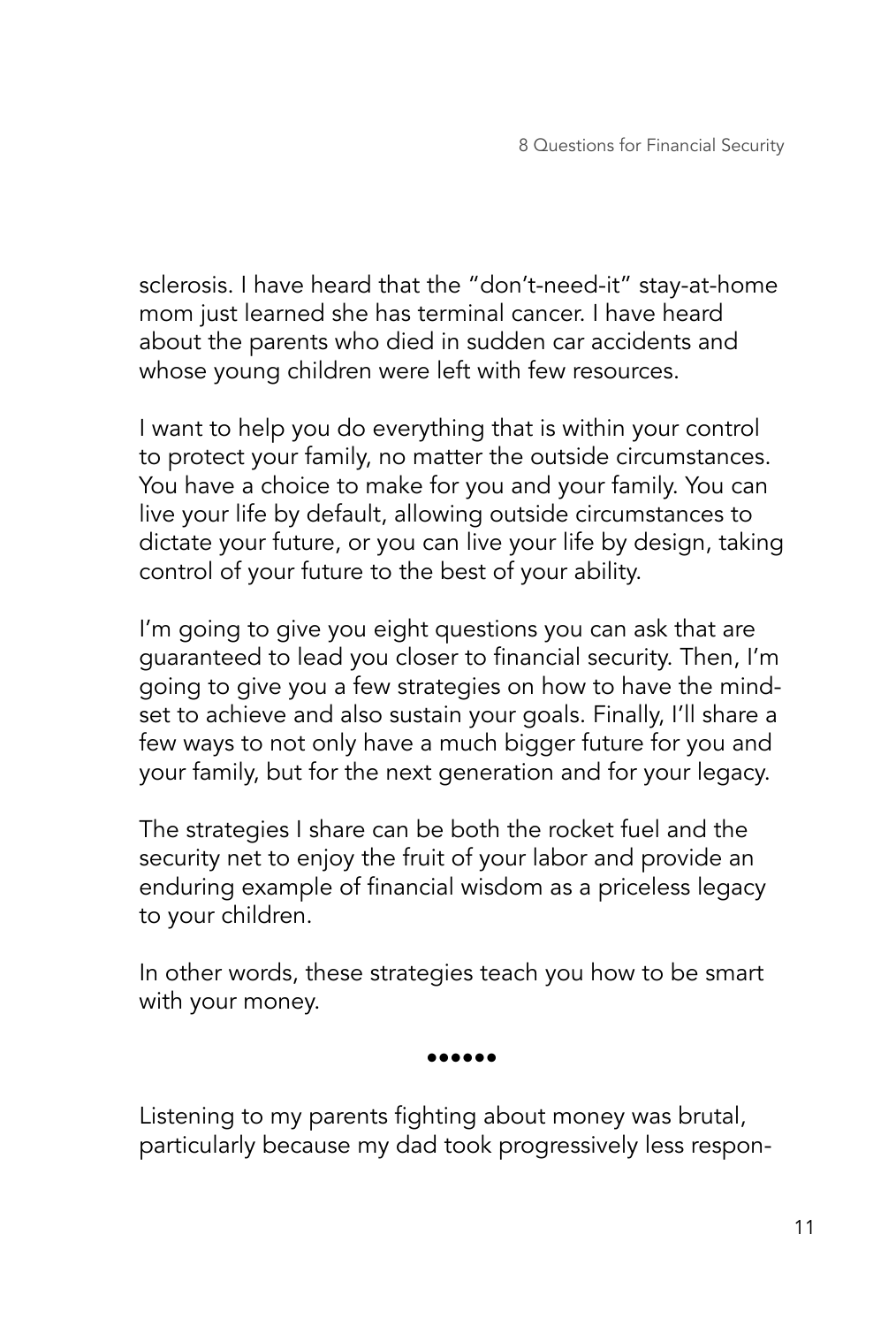sibility after the crushing financial and emotional impact of the fire. He became more and more distant from us, often leaving us over the Christmas season without much explanation—and without enough wood to keep the fireplace burning so that our house could warm during the cold winter nights.

Yet, as I wrote earlier, I am grateful in a sense for the experiences I had while growing up. There is no doubt that I landed in the financial security business as a direct reaction to growing up with no financial security.

There is also no doubt that, because of this experience, I witnessed a person's ability to rise above any circumstance and to choose heroism instead of victimhood. Through it all, my mom never complained. She flipped burgers with her teenage kids and their friends, and she did it with a smile. She cleaned houses, grateful for the job. And as soon as we left for college, she earned her nursing degree. To this day, at the age of 74, she works as a nurse in a drug rehab facility.

Each day, my mom demonstrates how hard work and a positive attitude translate into a great life. She has been the role model for me, and she is the role model for all of her patients, many of whom have hit bottom themselves.

I want you to be the victor and enjoy financial security without having to hit bottom. My goal is to pass along the wisdom I have gained from my 20,000 meetings, learning from the clients who made the important choices to sacrifice a little bit now to insure their family's financial security for decades to come.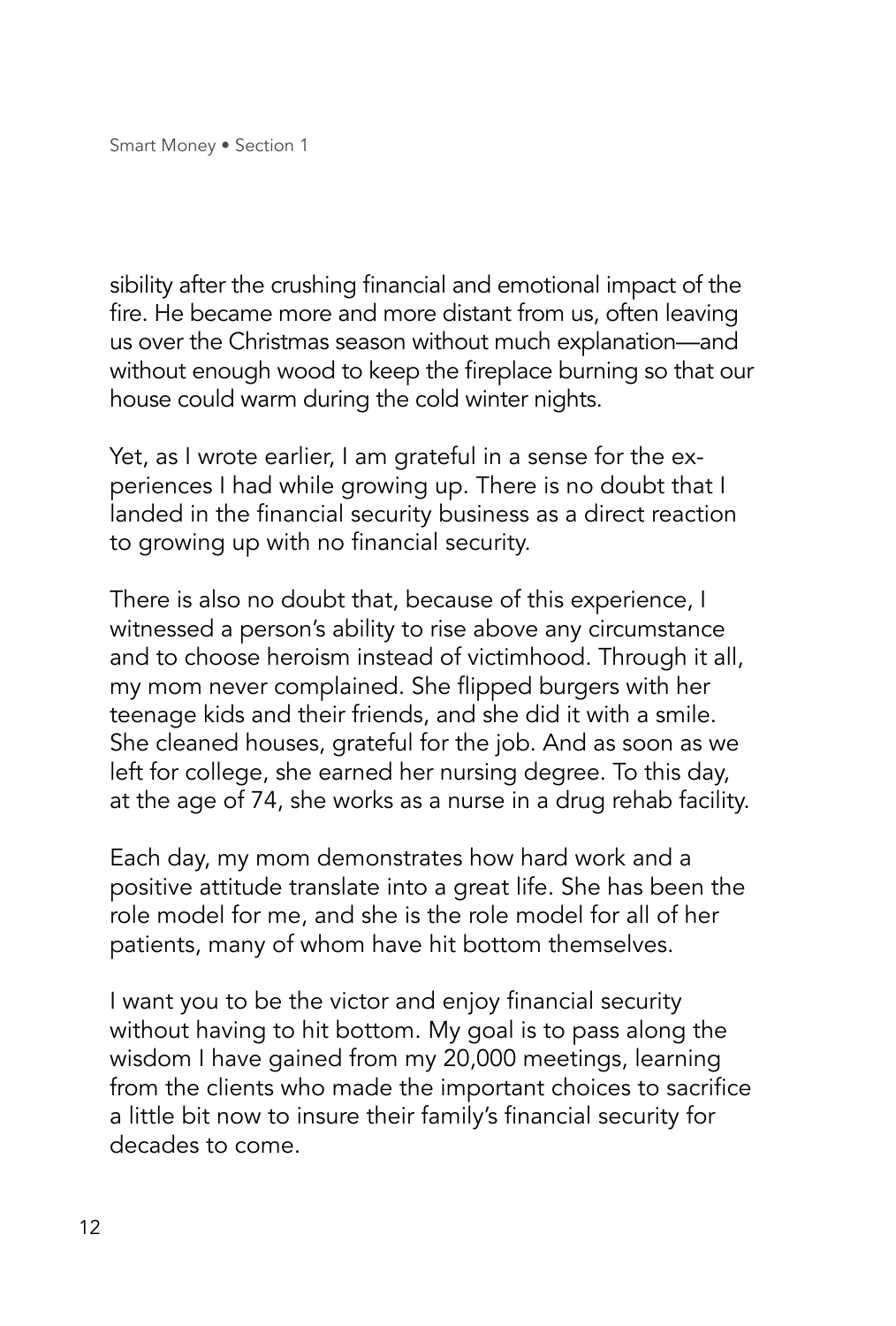In other words, I am the advocate for your future self.

And to be certain, your future self will likely have a slightly different perspective than today's self. Generally, people spend their twenties and thirties blissfully unaware of anything that could go wrong. This attitude starts to change during their forties and fifties, and by the time they are sixty or seventy, they see how important proper planning is. They either struggle with making the hard choices between getting the health care they need or maintaining quality of life (if they failed to plan), or they count their blessings that they planned for the future during prior decades.

This book reflects on the many open conversations I have had with clients of all stages of life—those who have wondered if the stock market would ever bounce back after "the Great Recession," those who fought through health issues, those who lost family members suddenly and unexpectedly, and those who prayed that their teenagers would make good decisions for themselves. The strategies are based on these conversations, and the lessons I have learned from those who choose the path of victory for their future self.

Through a series of questions, we will start by covering eight foundational strategies that undergird financial security and set you up to enjoy success, and move you beyond success and toward significance.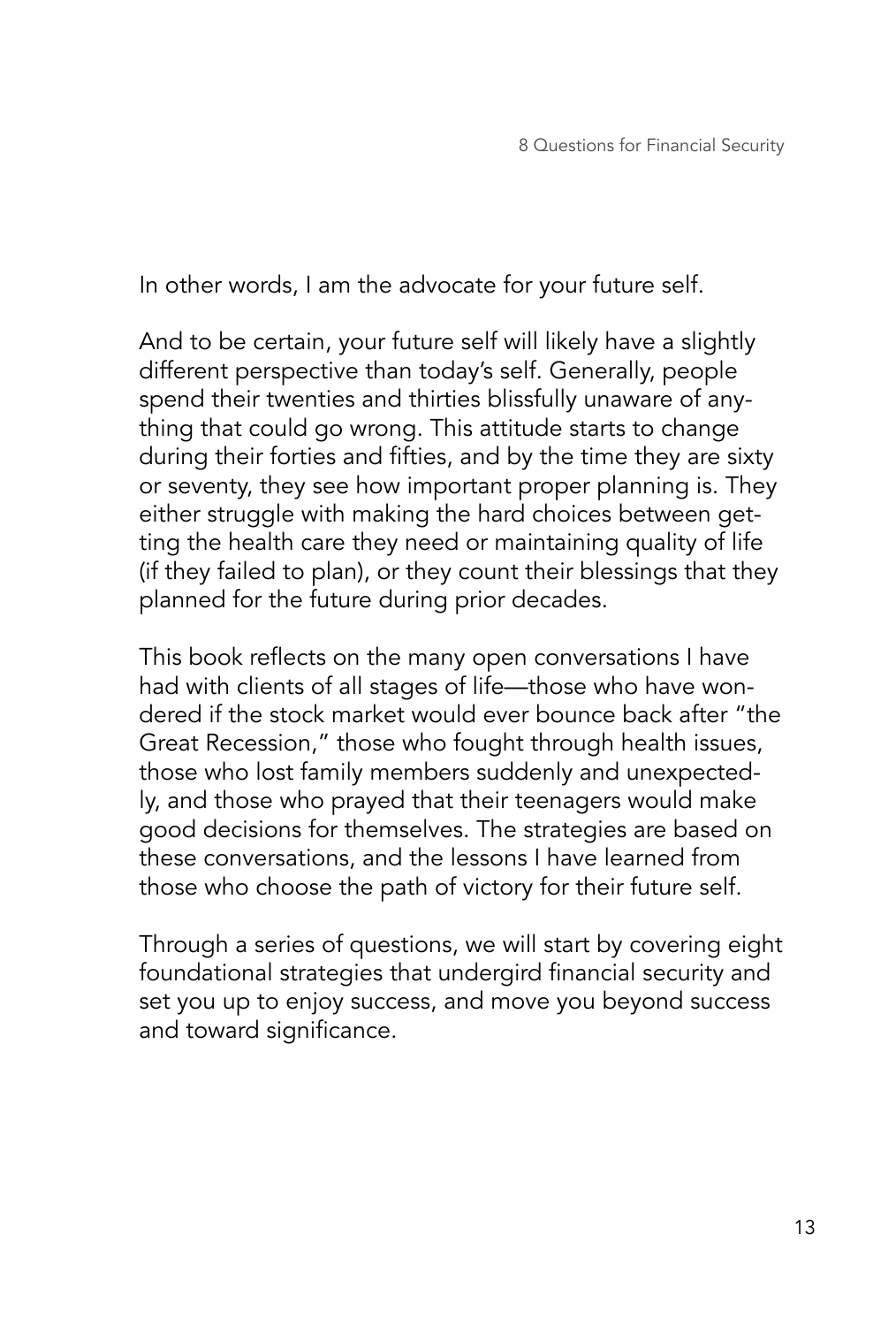#### Question 1: "What am I most excited about?"

I have hosted more than 100 private dinners in a secret room in a Beverly Hills restaurant. The main takeaway that I want for the guests who attend the dinner is this: Identify what they are most excited about.

Toward that objective, I always start the dinners with this question: "What are you most excited about?"

These dinners are always extraordinary because people are eager to share what they are most excited about. We spend so much time putting out fires and managing day-to-day minutia that we have little time or energy left for talking about what excites us. When I ask this question, then, I see a shift in people's minds. They become reflective. They sit with their thoughts, dig deep, and remember their truest desires. Even the most introverted guests share something exciting about themselves and their bigger future.

The dinners are special because we are given a window into the best of who the other guests are, and, more importantly, who they are becoming.

## Who are you becoming?

Answering this first question might not be an obvious step toward securing your financial future, but it is the most important one. The key to starting

this adventure is to get really clear about what you are most excited about.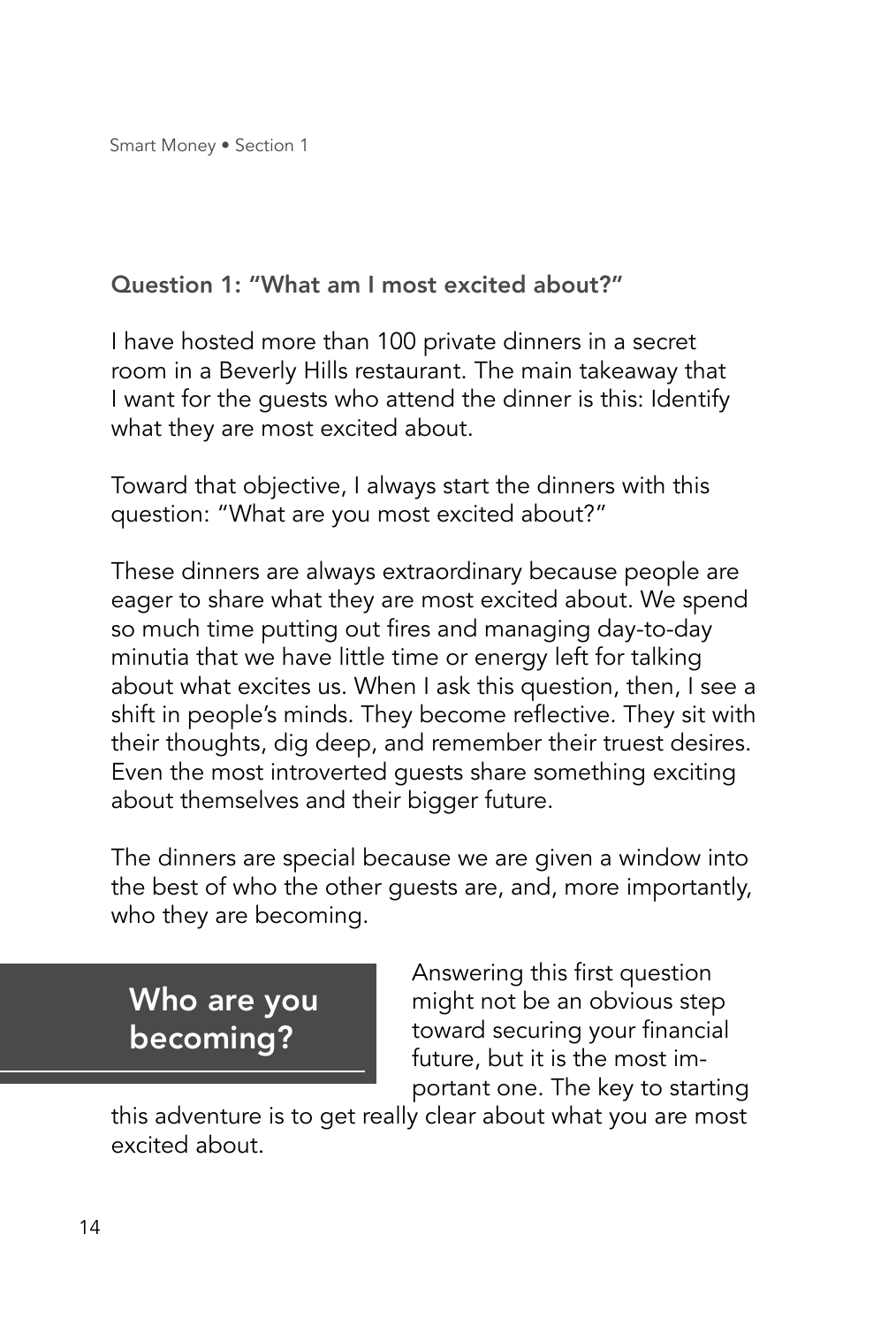If you are having a hard time answering this question, rephrase it like this: "How would I describe my most amazing future?"

# A dear friend always says that with a big enough *why*, then *how* doesn't matter.

A dear friend always says that with a big enough *why*, then *how* doesn't matter. I must agree. I would never cross a plank spanning the top of twin 100-story skyscrapers on my own accord, but if my unstoppable toddler scampered across the same narrow plank while chasing a butterfly, I would run right behind her, without question, desperate to rescue her from a deadly fall.

As this example shows, with a big enough *why*, then *how* truly doesn't matter.

Answering this chapter's question helps you identify your bigger *why*. Why would you cross the plank spanning the sky scrapers? You likely would not do it to make an extra buck, but you certainly would to save a loved one.

Here is my answer to the question …

My bigger *why* is always this: I want to make sure I have done a great job of providing for my family. What am I most excited about? I love thinking about the future that my children and my wife have, and, God willing, the amazing ad-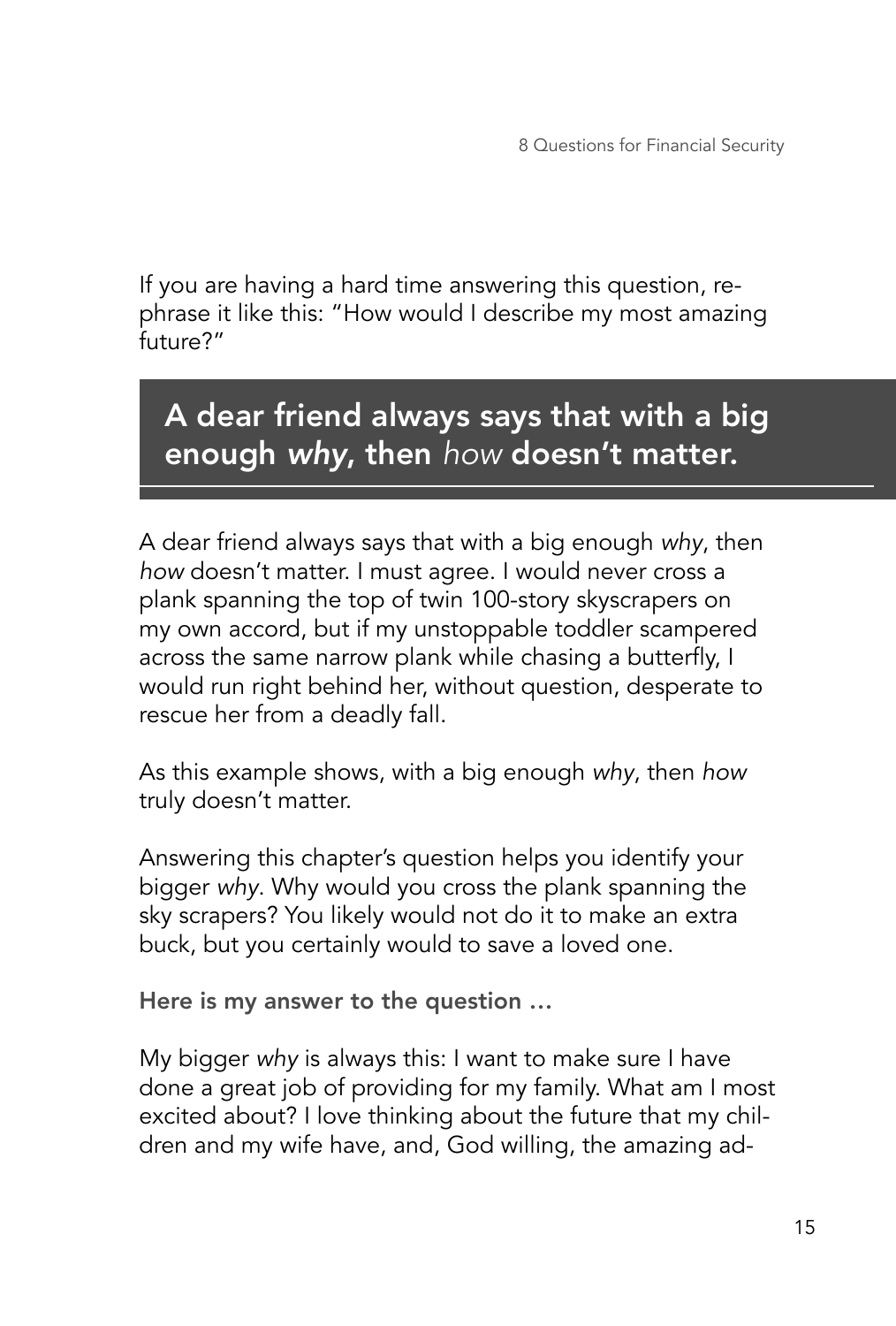venture we will have together. Having experienced the worst of financial negligence, I never want my family to endure the hardships that I did. I want the opposite for them, and I am driven by the promise of watching joy spread across their faces as they experience the best of life.

In addition to making sure my family does not end up in a trailer home, I want to teach them to value their experiences. We just spent a weekend building a home for a needy family in Tijuana through Homes for Hope. Every week, Homes for Hope takes businesses, churches, and groups of friends across the border to build homes for just \$8,000 each.

Homes for Hope has built over 5,000 homes so far, one of which was built by my family. It was an incredible experience to share with my kids, one of whom did not want to go, but who had an incredible transformation of heart and spirit. By day two, he was on the roof nailing down the shingles.

This kind of lesson is impossible to teach with a school book. (Check out the link on our website to learn more if you're interested: ywamsandiegobaja.org/homesofhope/.)

I was once told that our children are the most powerful message we get to send to future generations. I want to raise Jordan, Vyvien and Christian to be grateful, ingenious, value creators in their lives and as an example to our grandkids.

If you could wave the proverbial magic wand, what would your most exciting future look like? Simply by writing it down with as much vivid, descriptive detail as you can, you will be one step closer toward making your dream a reality.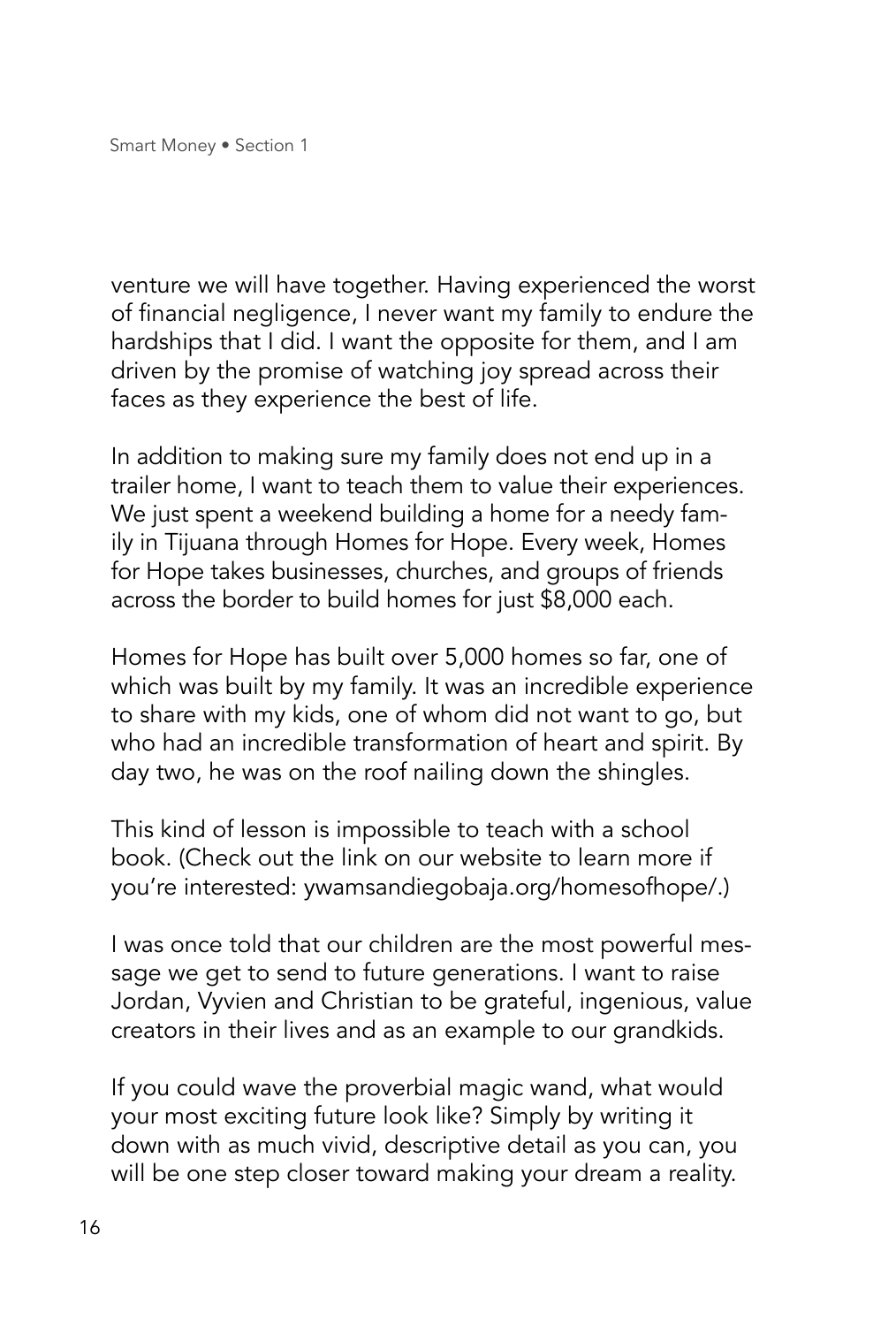8 Questions for Financial Security

Share what you are most excited about. If you could design your ideal future, what would it look like?

#### What am I most excited about?

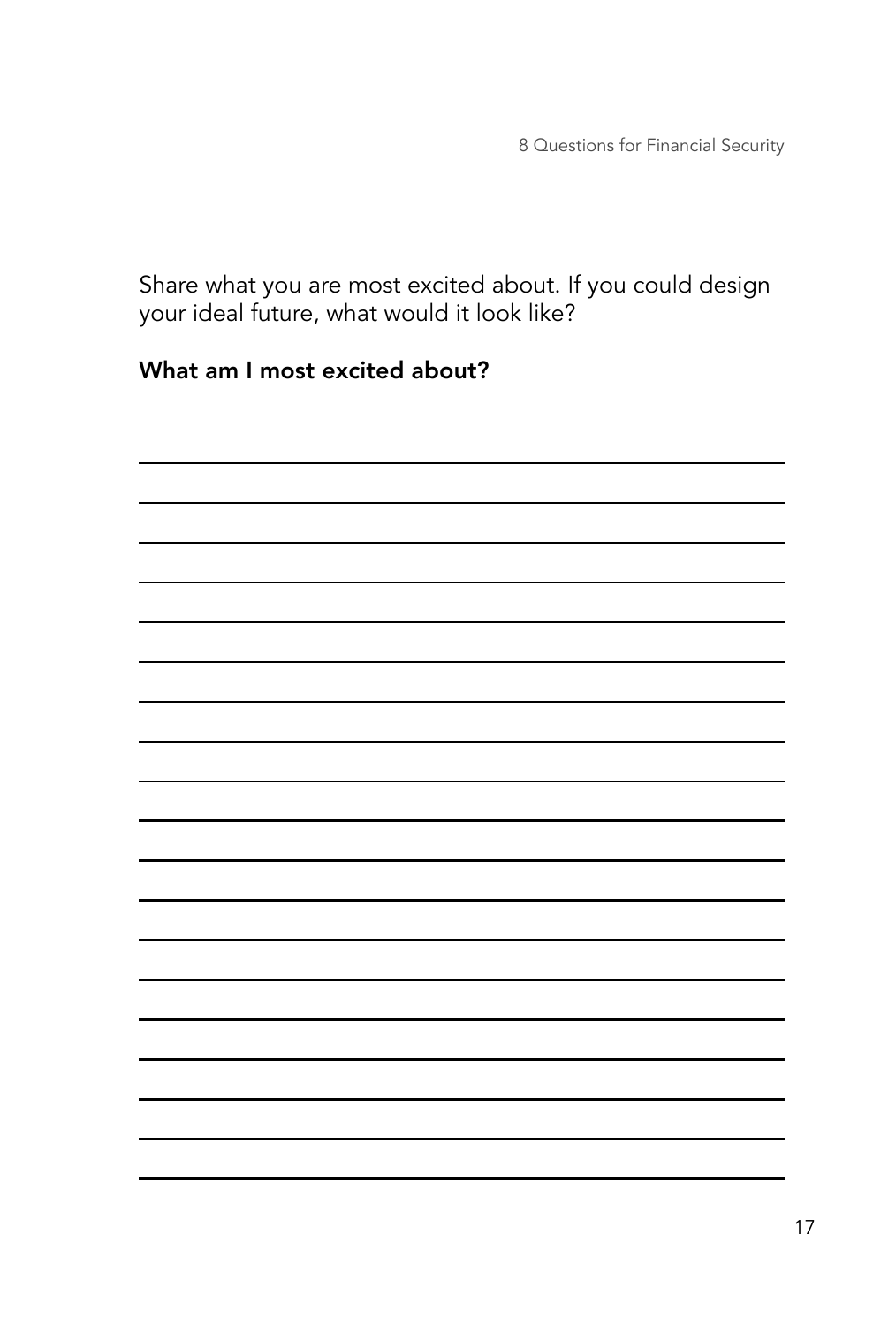As a thank you for your interest in *Smart Money*, I'd like to share the first seven chapters of each of my prior two books:

- *• Your Life by Design: A Step-by-Step Guide to Creating Your Bigger Future.* This book walks you through the entire process of getting clear about your bigger future. You will create an action plan for fast results and arrive at your life by design sooner than anyone expects. Please go to www.yourlifebydesignbook.com.
- *• Family First: How to Be a Hero at Home.* Far from being a story about how good I am, *Family First* is more of a confession about how I realized I was not being the husband and father that I wanted to be. I figured that writing a book about my vision and efforts to be a much better dad was the best form of accountability I could have. Check it out at www.familyfirstbook.com.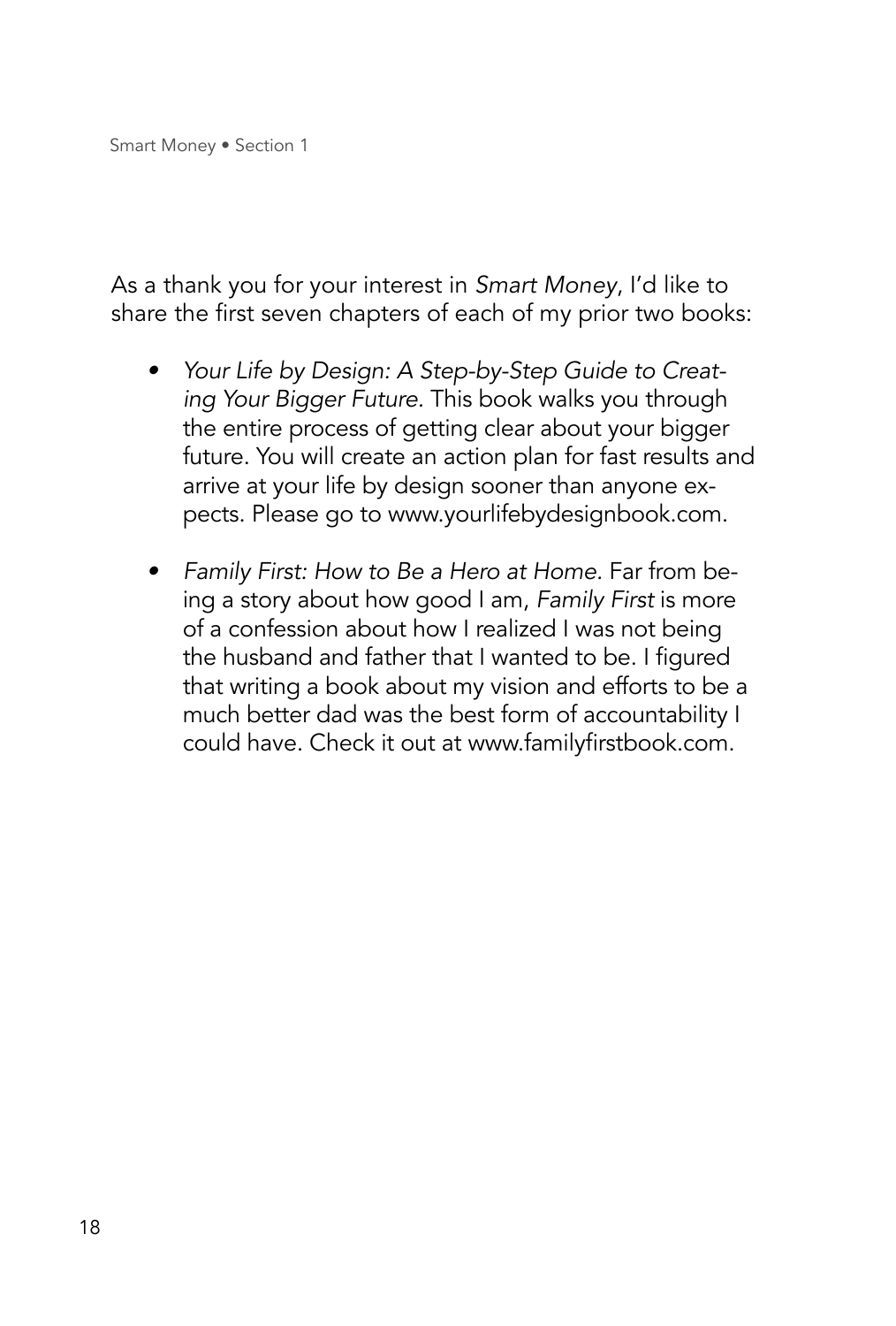#### Question 2:"What matters most?"

As you can read in *Family First*, I have been a disaster as a husband and a father as often as I have been a good example. Though I am still working every day to be a better spouse and dad, one thing is certain: I am not perfect, but I love my family with all of my heart.

And I am sure you love your family just as much as much as I love mine.

So the second question—"What matters most?"—is rhetorical. I already know what matters most: Your family.

Because they matter most, make sure they are properly insured. I know firsthand how much a family can lose—financially, emotionally, and relationally—without proper financial planning.

As a foundational priority, make sure that you have the right amount of life insurance. My clients consistently tell me that they want their life insurance to do three things for them:

- 1. They want their life insurance to cover their mortgage and debts.
- 2. They want education fully funded for their kids.
- 3. They want to replace a portion of each breadwinner's income so that the family can enjoy the same standard of living in the event of one parent's death.

Living in Los Angeles is not cheap, so Kristi and I want a \$1 million policy to cover the mortgage. We want \$500,000 (times three) to cover the private school educations for our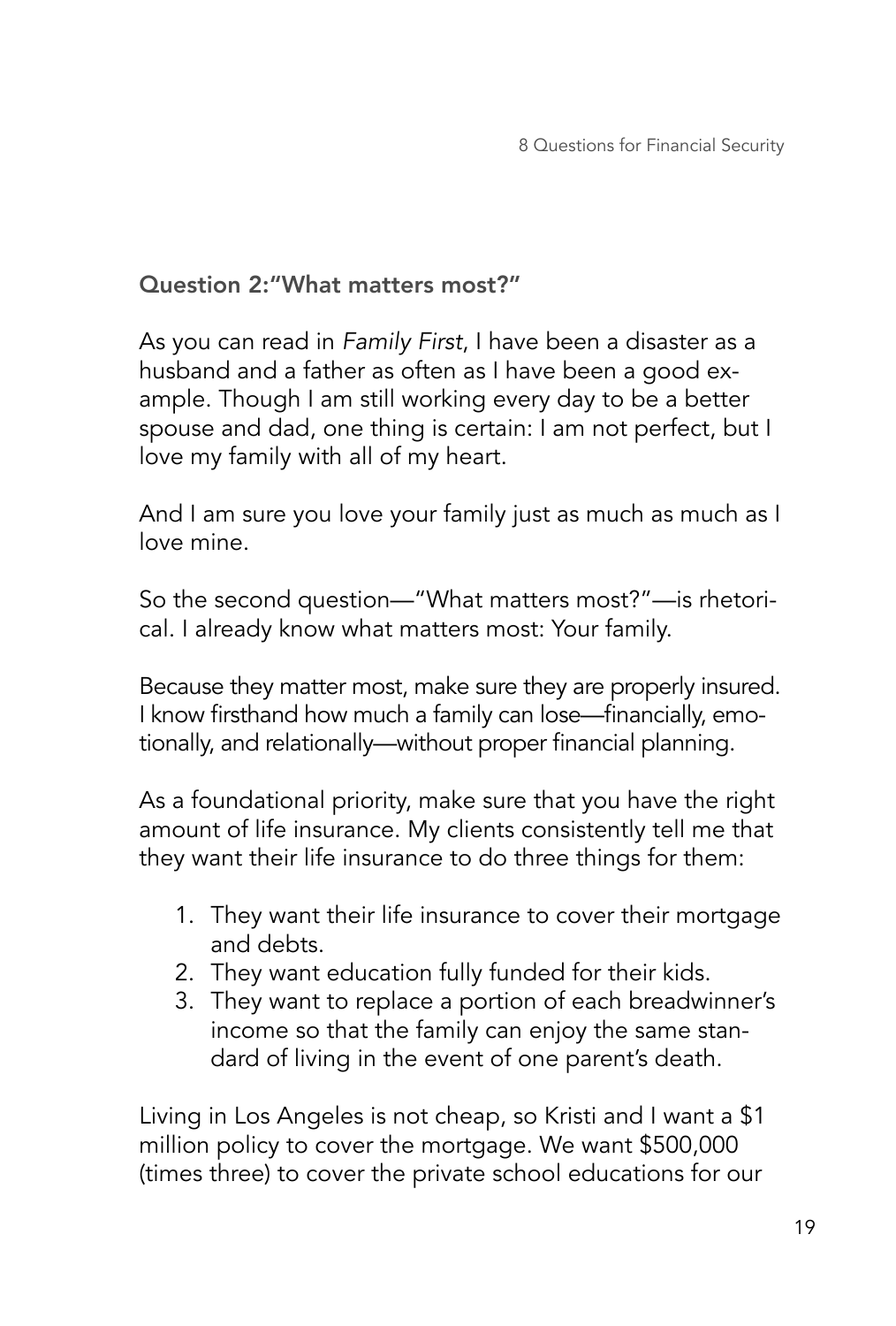children's high school and college. We also want an additional \$1 million of insurance for every \$2,500 I earn monthly. This means we would want \$10 million if my monthly salary were \$25,000.

(This is the industry standard: In a low-interest-rate environment, assuming 3 percent on safely invested dollars, it takes an additional \$1 million of insurance proceeds to replace \$30,000 per year or \$2,500 of income per month.)

Fortunately, term insurance is relatively inexpensive, as I will explain later. For now, let's talk about how to skimp on life insurance.

If you were to die, perhaps your spouse would move or remarry, which means you can lower the amount of life insurance that is necessary, right?

That may very well be true, but I, for one, do not want my wife to remarry just so that she can provide for the kids. I also do not want her to move, or pull the kids out of school, particularly if they are grieving. I want my children and my wife to be comforted by the community, friends, church, and neighbors we love so much

If I die, I want my family to enjoy the same standard of living as they do with me around. I want them to make great memories from enjoying fun vacations. I want them to continue with their summer camps and extra-curricular activities. I want to leave a legacy of providing the best for my family and giving them every opportunity to leave an inspiring legacy for generations to come.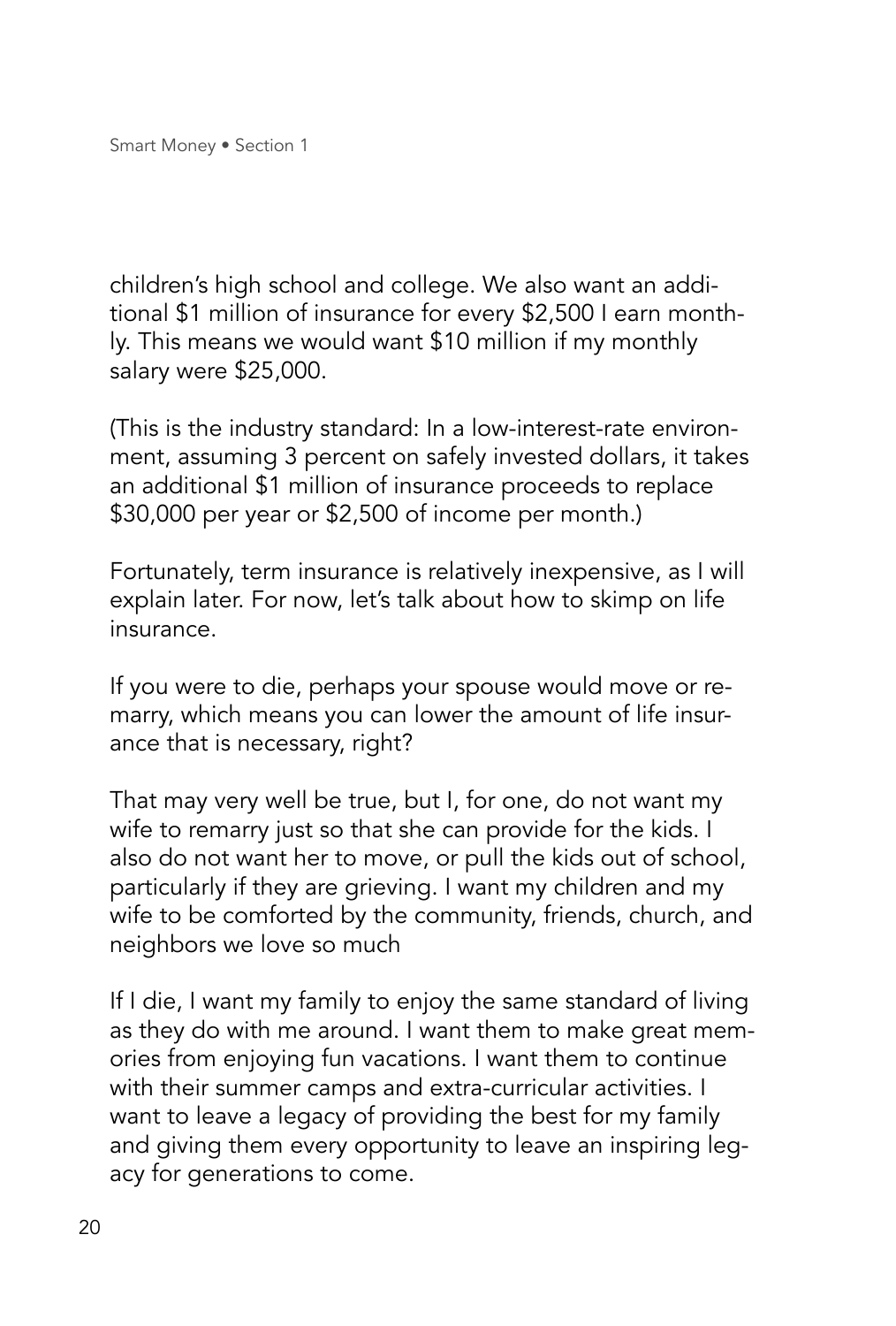For those reasons, I have chosen not to skimp on my own life insurance.

Of course, if your spouse does not bring home an income, you might not need to cover your spouse, right? If you do not have children, or if you have grown children, this might be true, but consider why life insurance is important if you have young children.

Having a meaningful amount of life insurance on Kristi means that if anything happens to her, I can dramatically reduce my obligations at work so I that I can step in as substitute for some of the time she spends with our children. I would want to take them to school, pick them up, and attend the non-stop sporting events and parent teacher conferences.

I would be unable to do that if I did not have life insurance on Kristi. In essence, her life insurance would cover the lost income that would occur when I cut back on work to give my children the love and support they would need.

There are two general types of life insurance: term and permanent. Term insurance is quite inexpensive (assuming you have good health). You pay a fixed premium for a fixed rate of time. If you die during this time, your family receives the payout. If you are still living at the end of the term, the policy is terminated without any payout.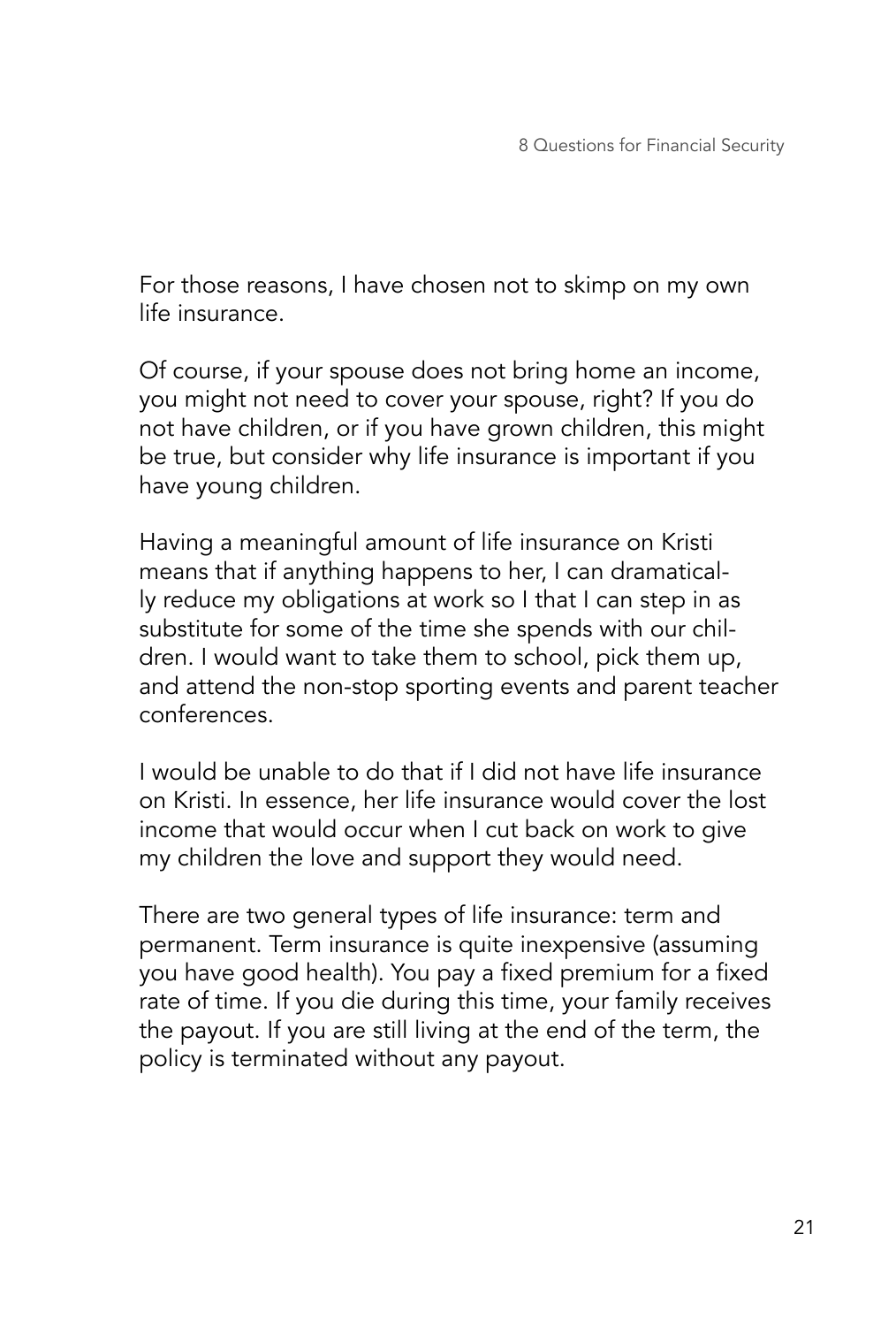In another section, we will talk about permanent life insurance, the second kind, but for now, let's make sure you cover what matters most, with the appropriate amount of protection.

To determine how much life insurance you need, visit calculator.northwesternmutual.com/response/lfnorthwesternmutual/calc/lifeins01, or use the worksheet on the next page.

This is just an estimation: It's always best to consult with a financial planning professional to determine the exact numbers appropriate for your situation.

For more information on the use of life insurance as a foundational piece of your financial security plan, please visit: northwesternmutual.com/products-and-services/life-insurance.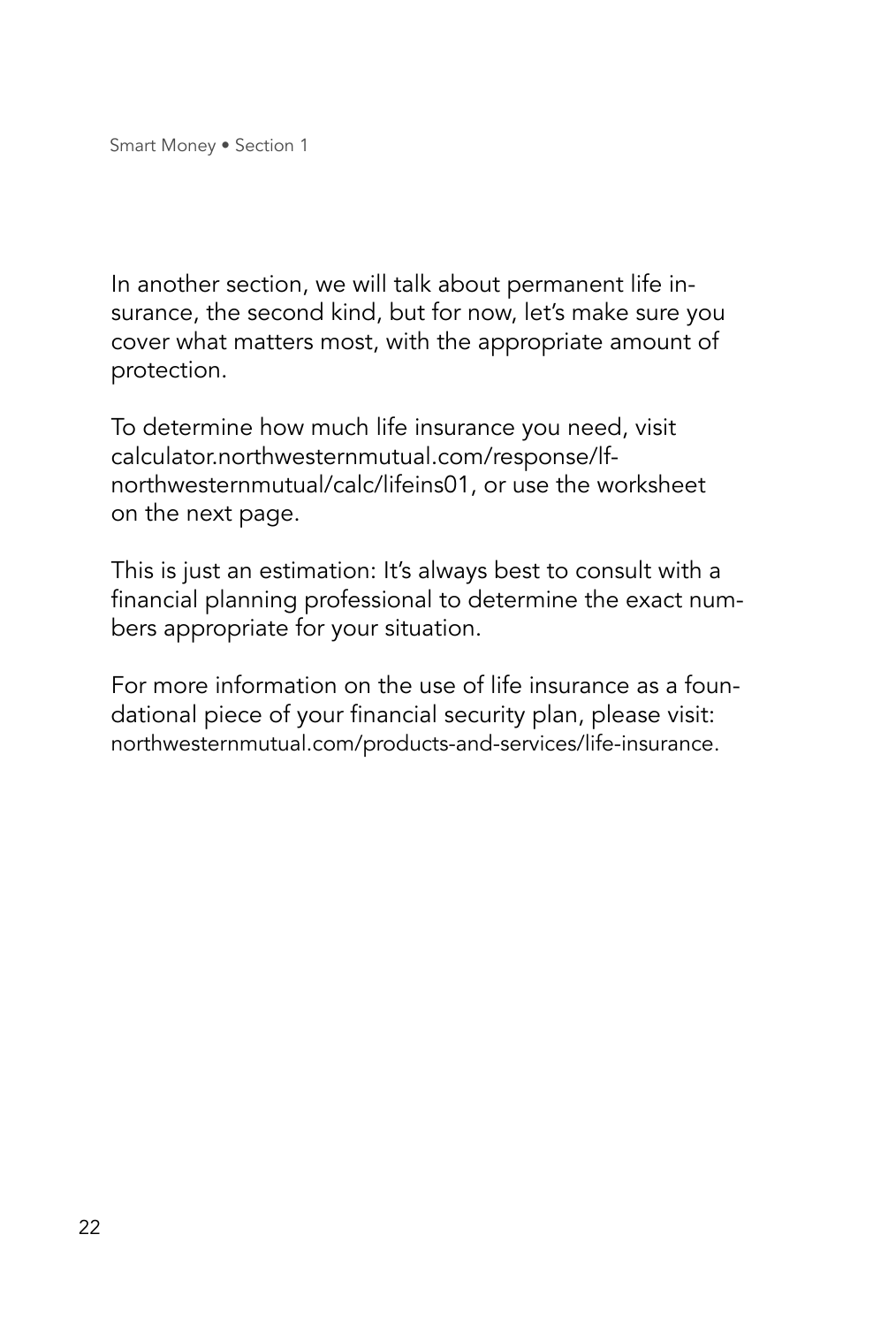## How Much Life Insurance Do I Need?

#### Add the expenses listed in this first table to get the capital needed.

| Existing mortgage or the rent/mortgage<br>on the home you would want to provide<br>for your family:         |    |
|-------------------------------------------------------------------------------------------------------------|----|
| Debt:                                                                                                       |    |
| Remaining pre-school through 12<br>education for children:                                                  | 42 |
| Children's College:                                                                                         |    |
| \$1M for each \$2,500/month of each<br>breadwinner's income to be replaced<br>(typically 60 to 80 percent): | ÷  |
| Total capital needed.                                                                                       |    |

#### Once you have the total capital needed, subtract your available assets.

| Total capital needed:                                  |    |
|--------------------------------------------------------|----|
| Current life insurance protection:                     |    |
| Liquid assets:                                         |    |
| The after-tax value of qualified<br>retirement assets: |    |
| The amount of life insurance you need.                 | ╒╕ |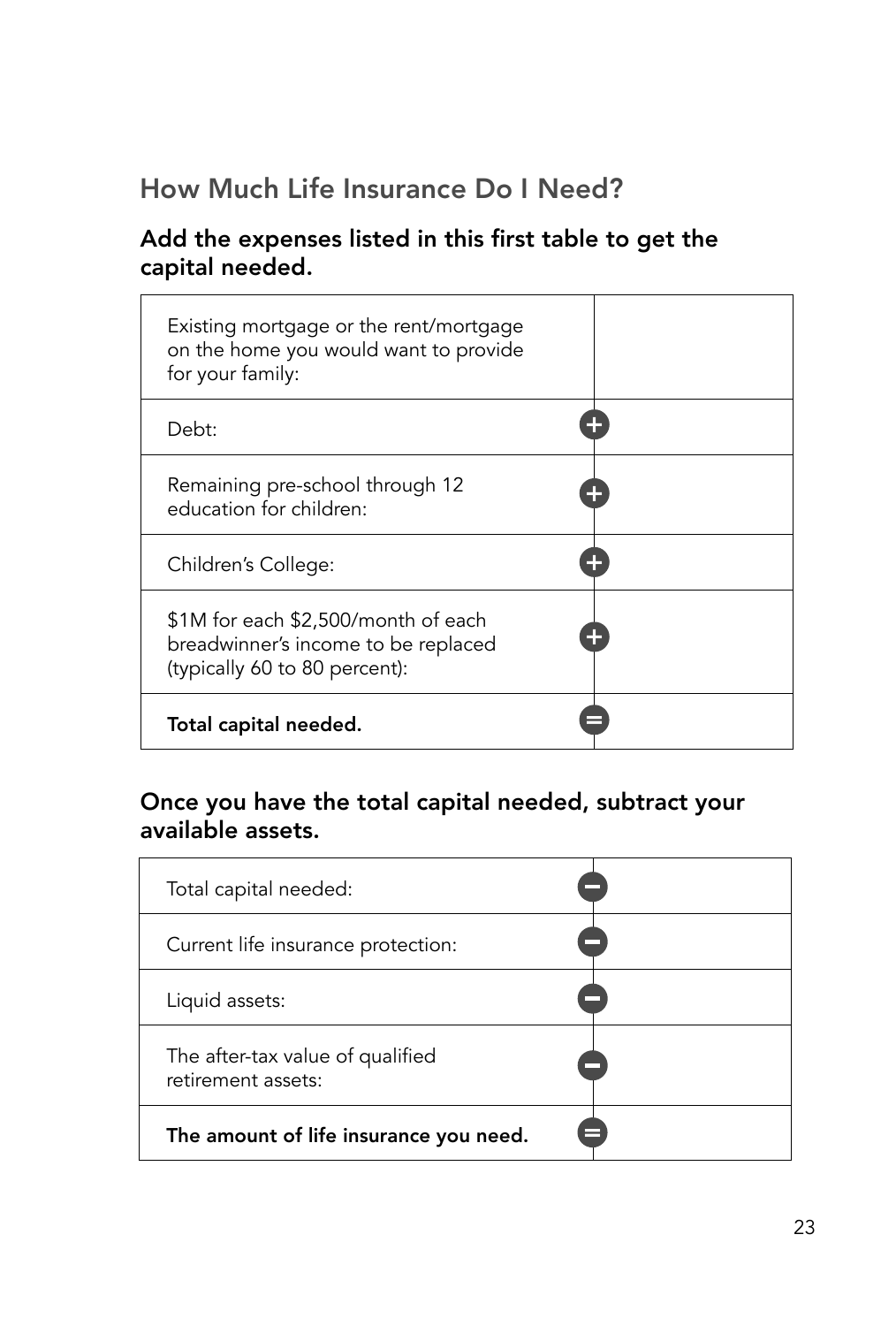#### Question 3: "Do I have a documented estate plan to pass on my money and my values?"

Let's start with the money.

Not having an estate plan for your assets is a problem for several reasons. First, if you have not elected guardians for your children and you die, the courts will decide who raises your children. All your friends, family members, and nonfriends alike can step forward and nominate themselves, and a judge—who likely has different values and priorities than you have—will decide who will raise your children.

And, even if your wishes for the transfer of your money are outlined in a will, your money will not transfer until your estate has been through probate—unless you have a trust.

Therefore, you need two sets of documents:

- 1. A will specifying your wishes with respect to your children and your assets, as well as
- 2. A trust, which manages the money and, in many cases, keeps your estate out of probate.

Many parents intuitively know that they should have some basic estate planning like this done, but most haven't gotten around to it yet. Don't let this be you. Email me at curtis. estes@smartmoney.vip, and I would be glad to leverage our national network to connect you with several competent attorneys in your area.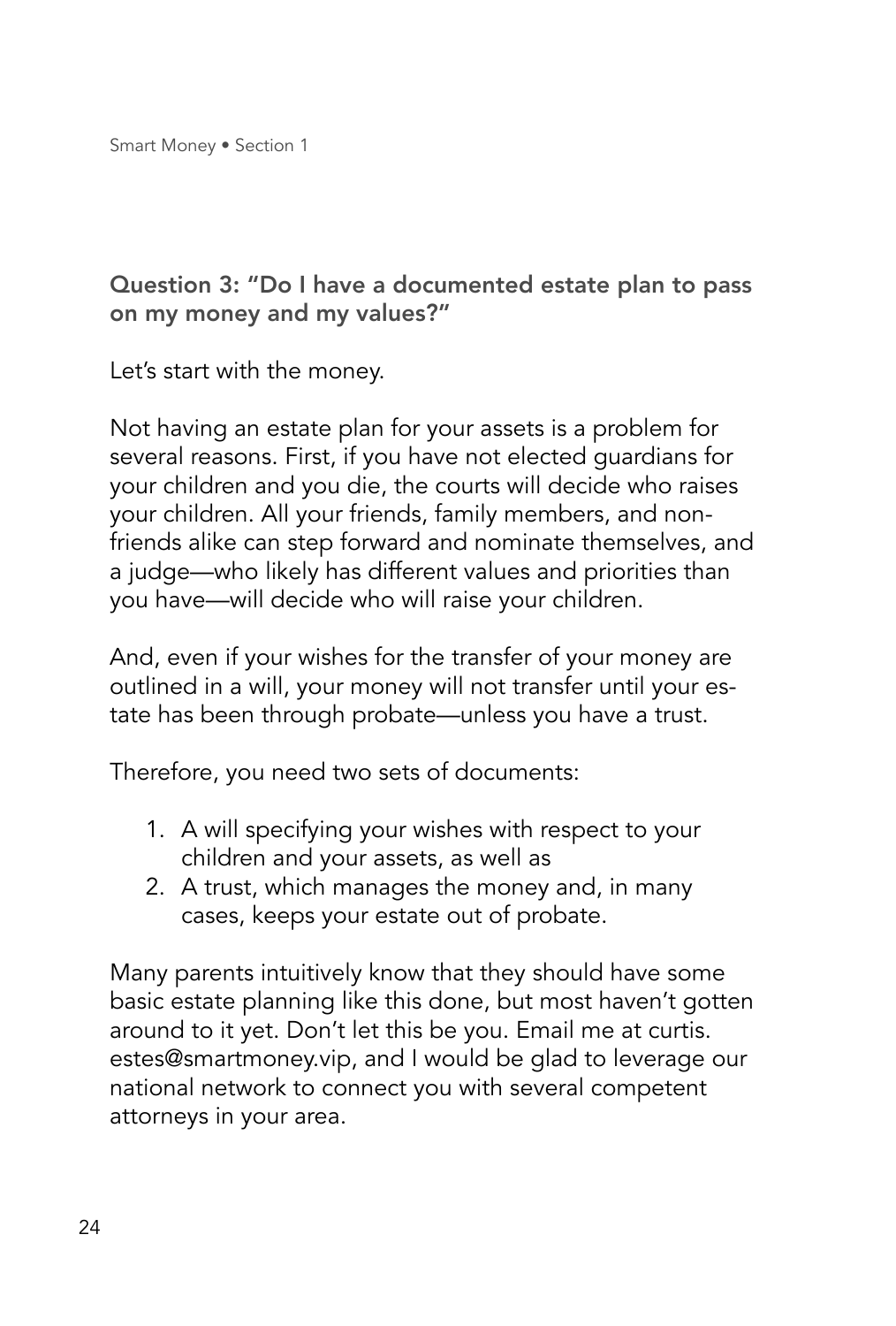In addition to the basics, there are extraordinary planning opportunities available as your success grows. The reality is that there are many ways to avoid estate taxes with advanced strategies by using a quality estate planning attorney. My friend likes to say that he's happy to pay his fair share to the IRS but he doesn't need to tip. $^{\rm 1}$ 

If Kristi and I did no planning, after adding our life insurance to our other assets, we would be subject to a hefty "tip to the IRS" in estate taxes. As such, I have worked with an attorney to create a "zero estate tax plan." Here are the details:

We want to incentivize our kids, but we do not want to ruin them either. Within the current gift exclusion amounts (\$5.49 million in 2017 per individual), we have identified the amount we want to give the kids to make sure that they have adequate resources to put a down payment on a home, start a business, and launch them into a productive adulthood. This amount is high enough to be an incentive but low enough to keep our children working and productive.

We've also set aside money to help with grandkids' education and the charities that mean so much to us.

Between the current exemption and our life insurance, all these legacy goals are fully funded.

Please email me if your net worth is more than \$10 million, and through our national network, I'll be glad to introduce you to several top tax attorneys who will make sure your hard-earned dollars go exactly where you want.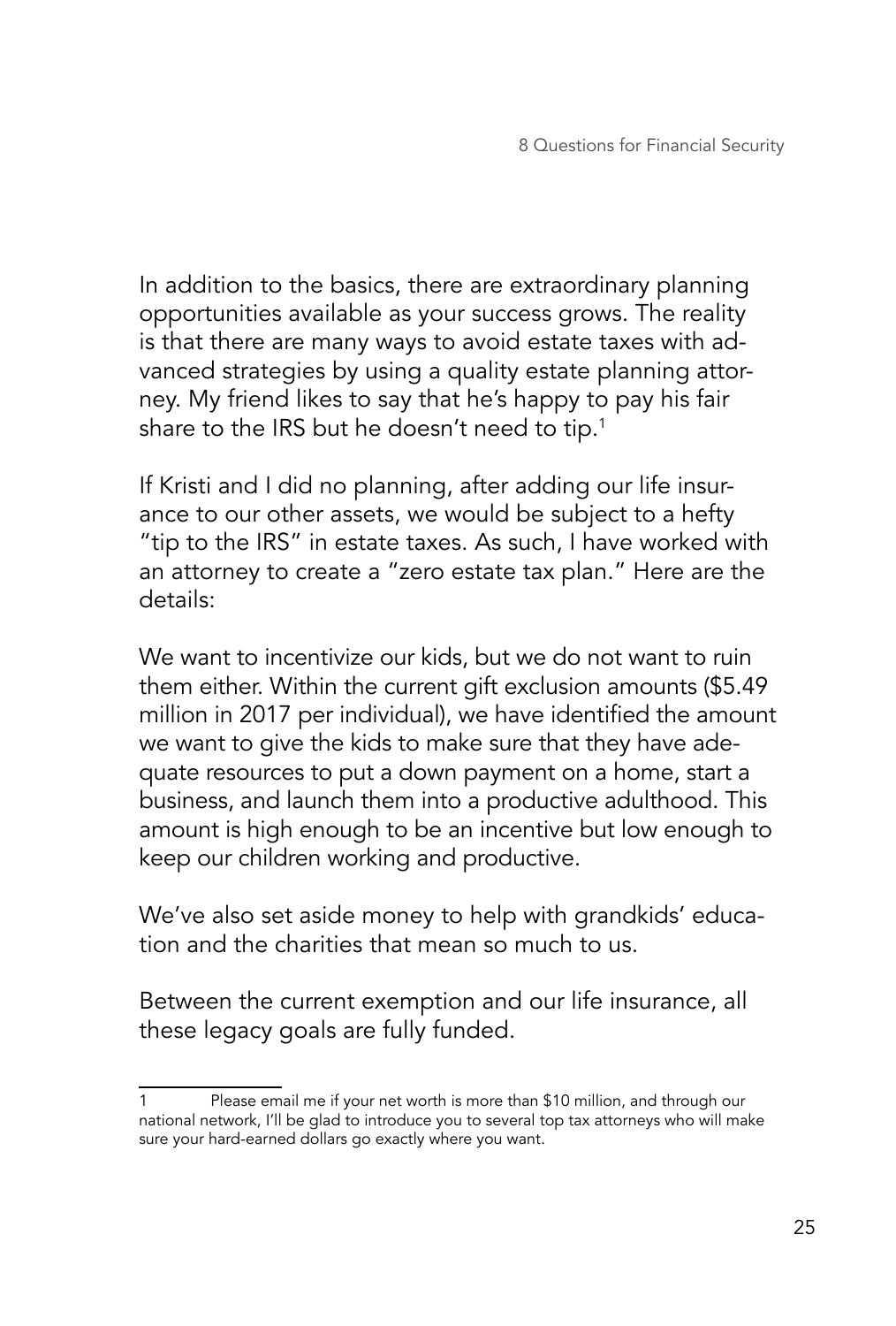The remaining estate value will be given to a donor-advised fund that is tax exempt. As a family, we make charitable gifts from the fund. After we die, the children will continue to manage this together as part of their example of philanthropy for their children.

With this plan, we will pay no estate taxes, no matter how much wealth we are able to accumulate.

Don't Forget the Values Side of the Plan It's essential to realize that your estate plan does not end with a written will and trust documents. These documents prepare the money to be transferred, but they do not prepare your heirs for the money, which is arguably more important.

Therefore, your written estate plan should also include a "values" plan to prepare your heirs for money. We go into more detail in section three, but this is a good primer.

You may have heard of the adage "shirtsleeves to shirtsleeves in three generations." Over 90 percent of traditional completed estate plans fail, not for lack of the documents, but because the well-intentioned parents have not intentionally and diligently passed on their stories, values, and life lessons to their heirs, in addition to their money.

When money is the primary focus of estate planning, inheritors often equate their self-worth with their net worth. There's been a lot of talk in recent years about the rich kid disease of "affluenza." When children inherit money without appreciating the efforts of earning it, they can have a dys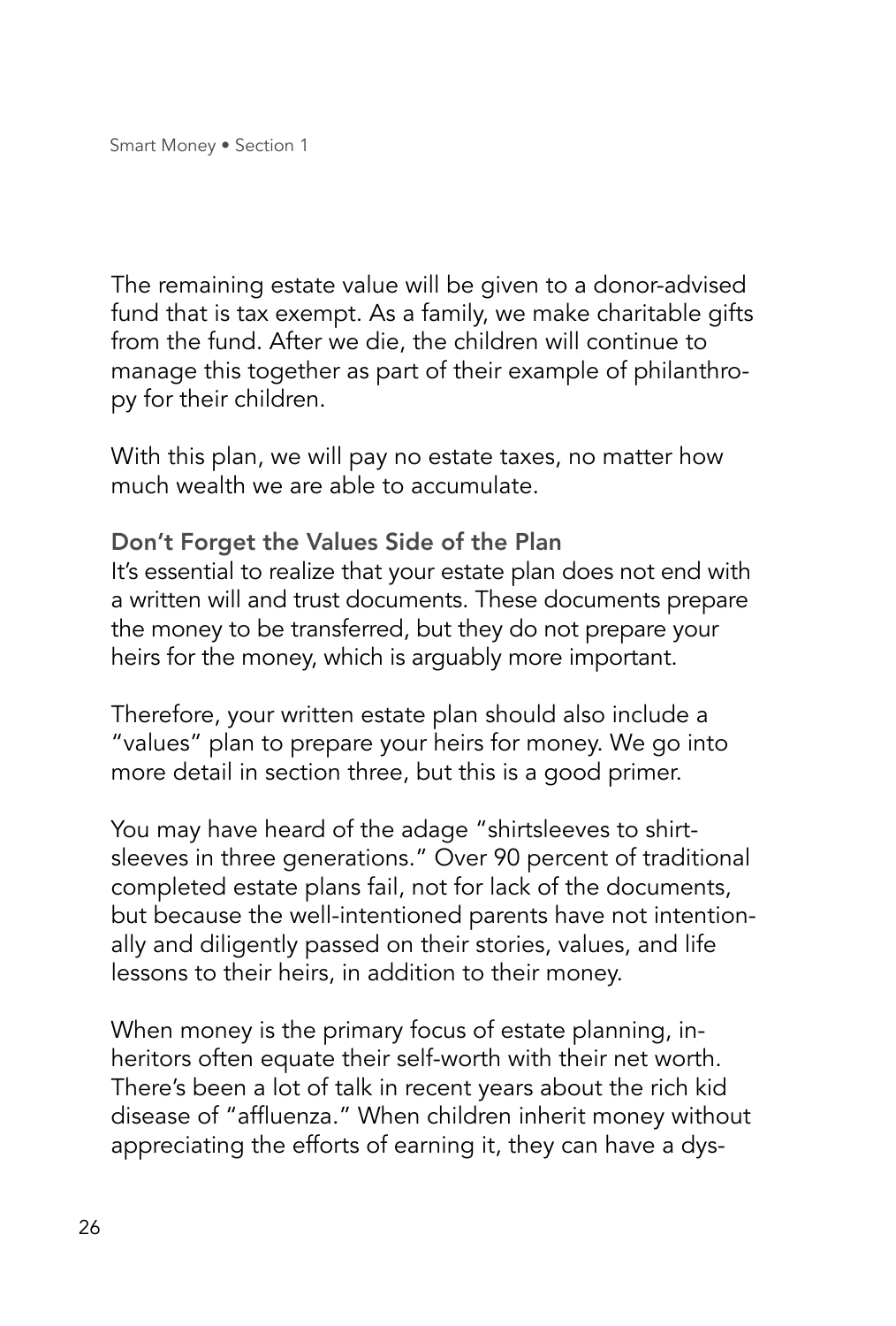functional relationship with the money resulting in such outcomes as the inability to delay gratification, low self-esteem, lack of personal identity, and a false sense of entitlement.

In other words, children born on the third base mistake that for hitting a triple.

Affluenza's surest cure is active philanthropy. Just two weeks ago, we saw this with the dramatic change of heart in our son, who did not want to build homes in Tijuana, until he was sitting atop a roof with nails in hand. From this, and many other experiences, we have developed a passion for actively giving away as much as we can to meet the incredible immediate needs around us and see the impact during our life time.

The pastor Rick Warren inspired us by his example. Pastor Warren decided to increase his annual giving by 1 percent each year. Currently, we are giving away double digits of our income. One day, we hope to give away 90 percent of our income and live off 10 percent.

I share this story because I believe that you will be better off if you have an actionable plan to prepare your family members for their financial inheritance. As Christians, Kristi and I believe that everything we have is a gift, and that we are blessed to be a blessing to others. Therefore, we model this for our children.

As part of my planning and advisory services, I help clients discover, articulate, and share how they will prepare their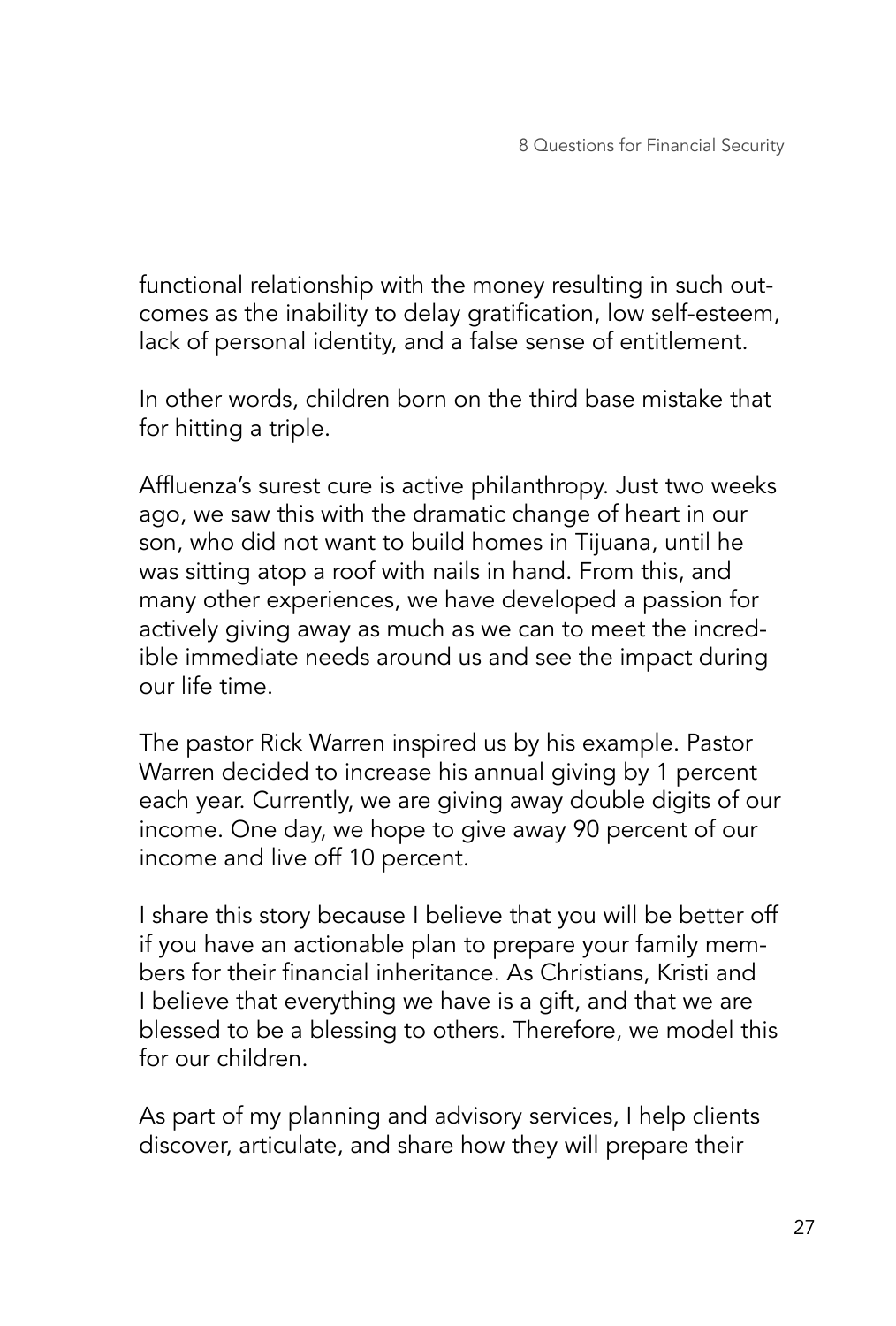family for the wealth they will inherit. You may have done a great job of financial and estate planning, but have you also prepared your children for the inheritance they will receive as a result of that planning?

Financial estate planning checklist:

Create an Inventory of What You Own and What You Owe. There are many good reasons to compile a comprehensive list of your assets and debts, including account numbers and contact information, as well as names and contact information for your important advisers. The Northwestern Mutual Guide for the Future (available at www.northwesternmutual.com/learningcenter/brochures) is a tool for summarizing that information and saving it electronically. Keep the summary in a secure, central location—along with original copies of important documents—and provide a copy of the summary for the executor of your will.

Develop a Contingency Plan. An estate plan allows you to control what would happen to your property and assets if you or your spouse passed away today. It also puts a documented plan in place so that if you became incapacitated, your family could carry on your affairs without having to go through court. This includes a strategy for providing income if you were to become disabled and covering potential expenses for care, giving it may be needed at some point.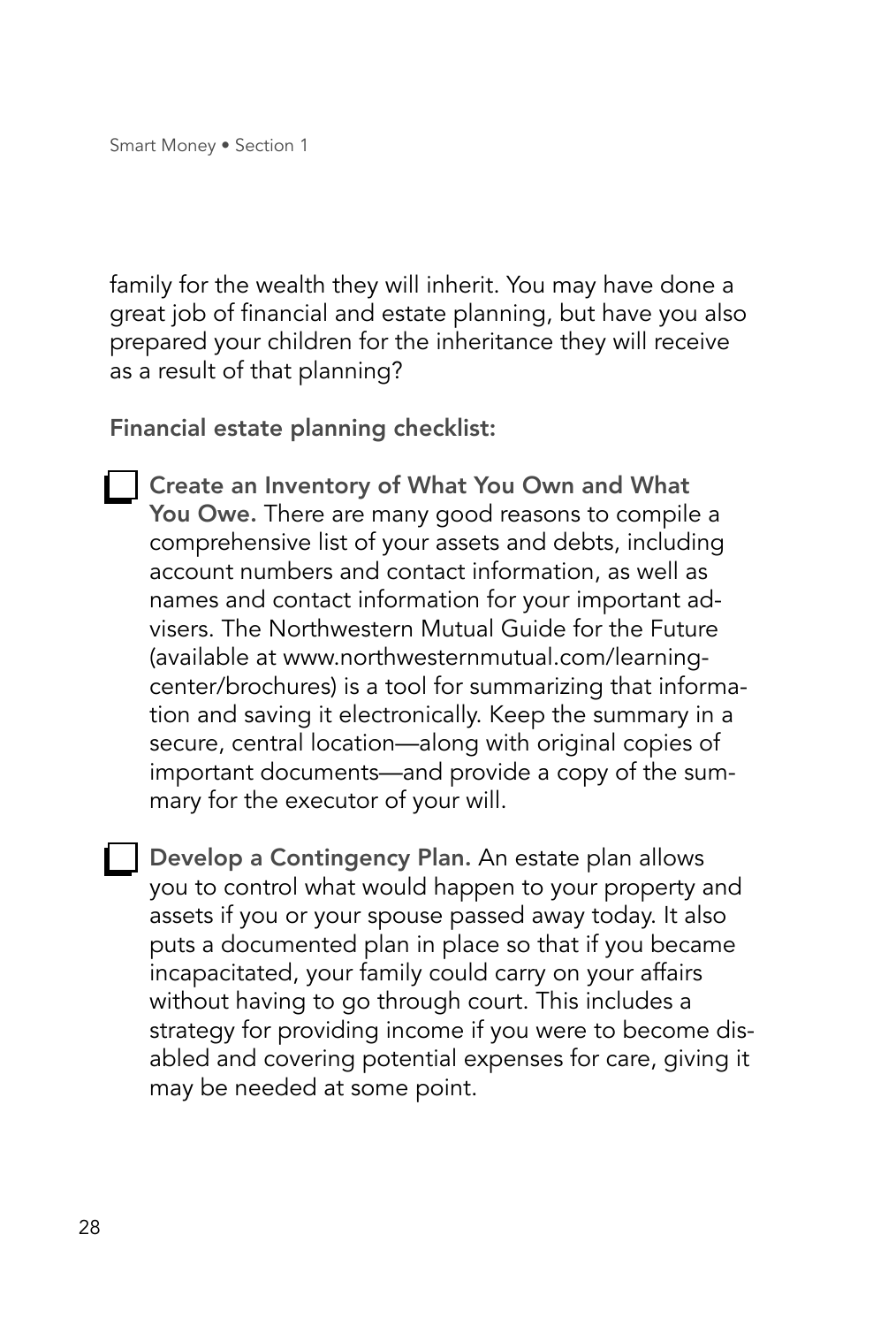- **Provide for Children and Dependents.** A primary goal for many estate plans is to protect and provide for loved ones and their future needs. Your estate plan should include provisions for any children, including naming a guardian for children under age 18, and providing for those from a previous marriage who might not be specifically addressed by leaving assets to a current spouse. It also would specifically address the care and income of children or relatives with special needs. This planning must be carefully strategized so as to avoid jeopardizing eligibility for government benefits.
- **Protect Your Assets.** A key component of estate planning involves protecting your assets for heirs and your charitable legacy by minimizing expenses and covering estate taxes while still meeting your goals. If necessary, your estate plan would include specific strategies for transferring or disposing of unique assets, such as family-owned business, real estate or investment property, or stock in a closely held business. Many people use permanent life insurance and trusts to protect assets while ensuring future goals can be met. A financial representative can help you find the strategies that best suit your unique situation.
- **Document Your Wishes.** If you want your assets distributed in a certain way to meet financial or personal goals, you need to have legal documentation to ensure those wishes are followed if you die or become incapacitated. This includes designating beneficiaries for your life insurance policies, retirement accounts, and other assets that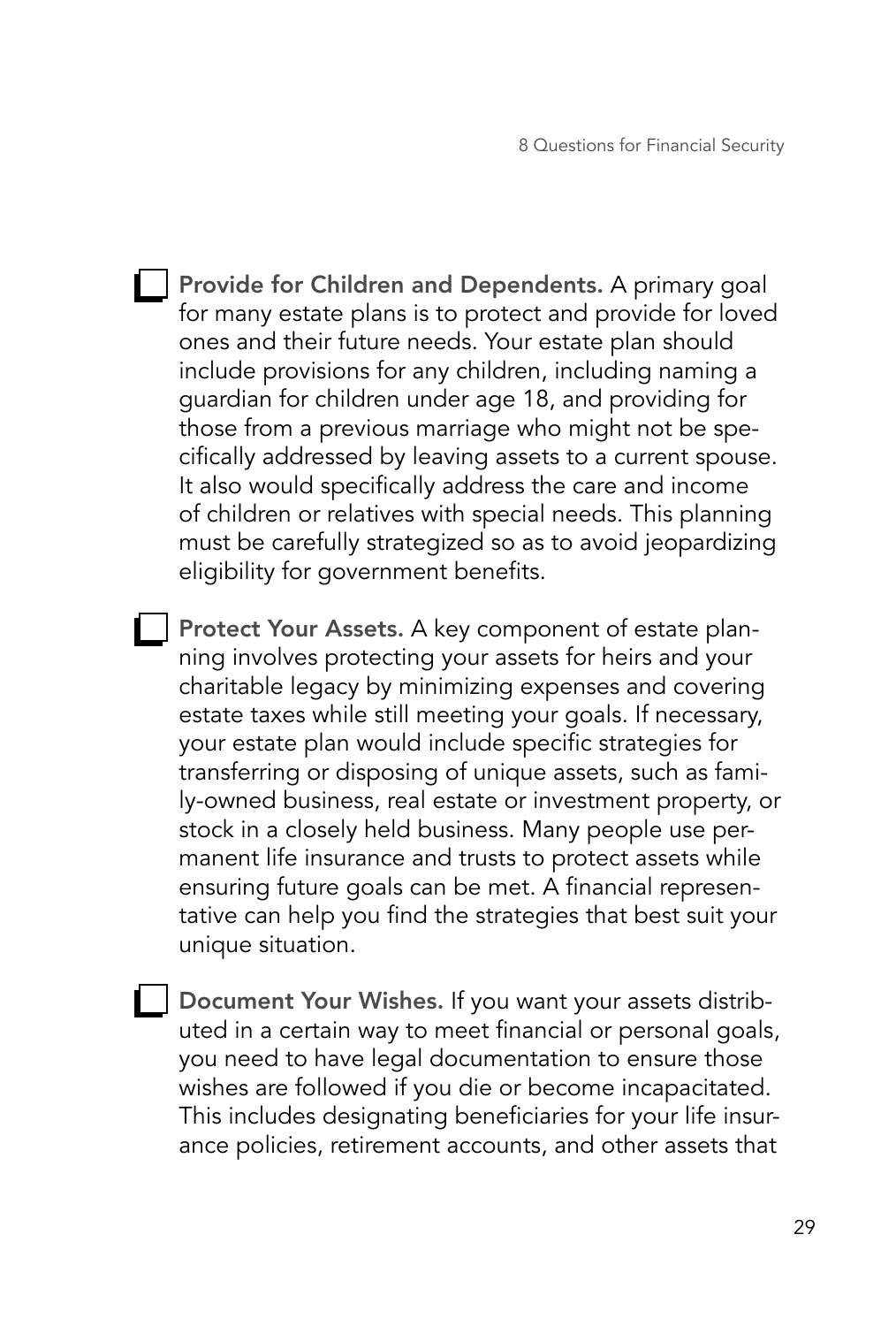are in line with your goals, and ensuring that the titles of material assets, such as automobiles and property, are named properly. Work with an attorney to be sure you have an updated will disposing of your assets, a living will that reflects your end-of-life wishes, as well as powers of attorney for health care and financial matters.

Appoint Fiduciaries. To execute your estate plan, you must designate someone to act on your behalf if you are unable to do so—as executor of your will, trustee for your assets, legal guardian for your dependents, and/or personal representative or power of attorney if you became incapacitated. You need to be sure your fiduciaries are aware of and agree to their appointments, and that they know where to find your original estate planning documents. Fiduciaries can be family members, personal friends, or hired professionals, such as bankers, attorneys, or corporate trustees. A financial representative can provide more information about trust services and about considering Northwestern Mutual as your trustee.

For more information about these items, visit northwesternmutual.com/financial-guidance/planningpriorities/estate-planning.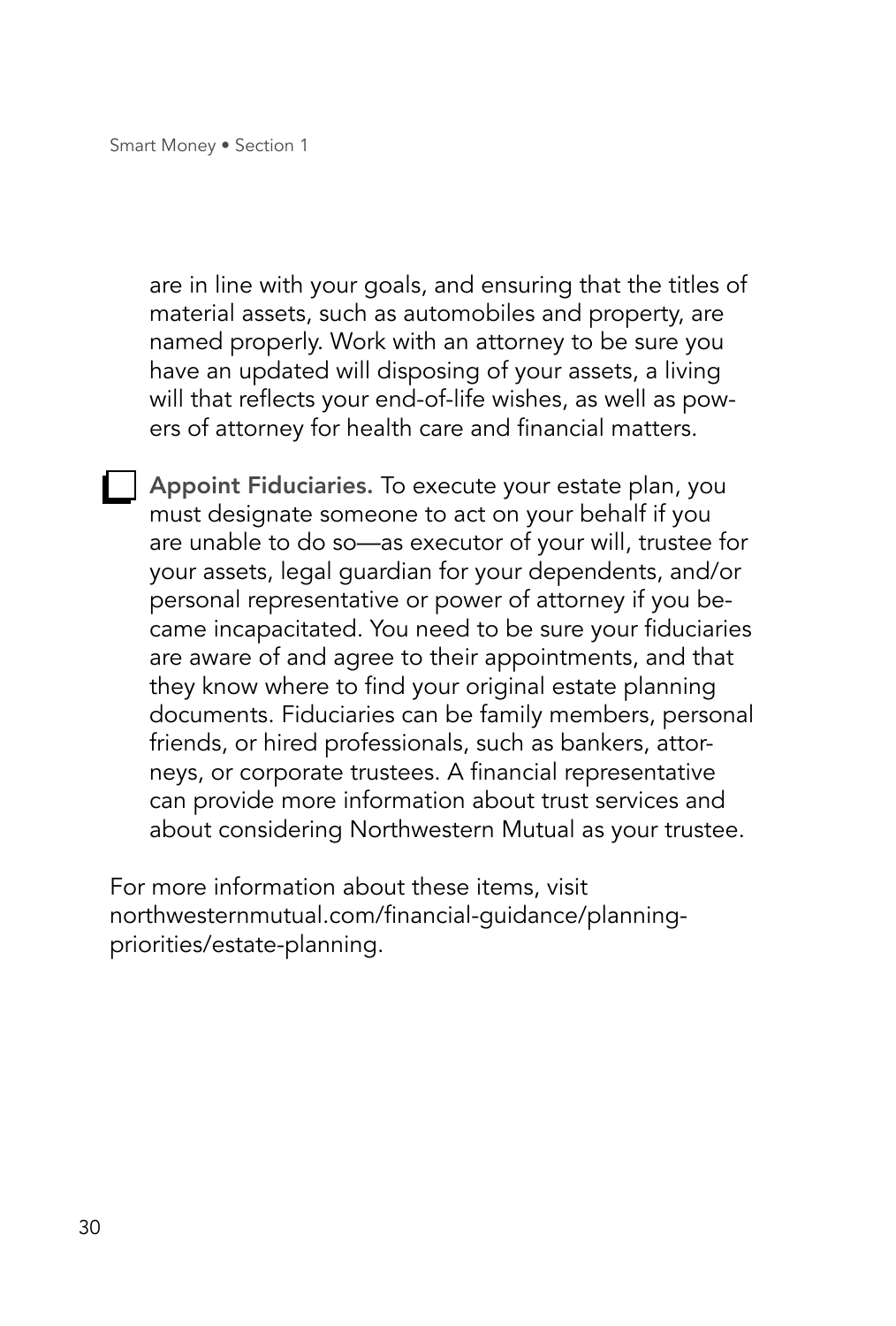8 Questions for Financial Security

#### Values estate planning checklist:

- Written letter to spouse/children
- **Family vision statement**
- Favorite memories/stories on video

#### Extra Credit

Write a letter to your great-great-grandchildren with these as the topics:



- $\Box$  This is what I believed in.
- $\blacksquare$  This is what I stood for.
- $\Box$  This is what I did.
- $\Box$  This is the difference I hope I made.
- $\Box$  This is how I hope to be remembered.
- $\Box$  This is what I really left my children, grandchildren, and you.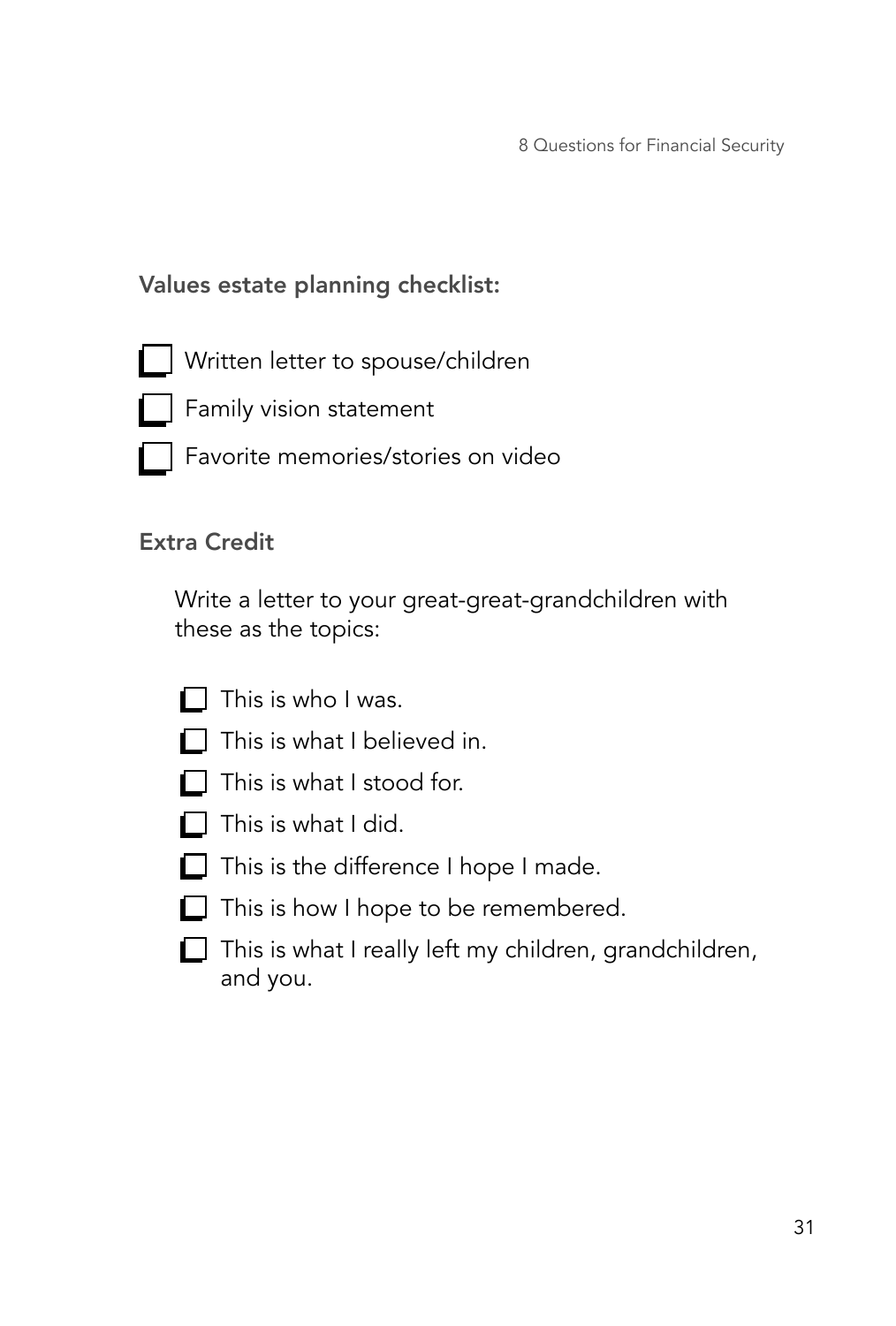#### Question 4: "Do I have a bridge?"

I loved roller coasters as a kid. My favorite part was going up the first hill. The view from the top was fantastic. I loved seeing the entire amusement park for that brief second or two. But then, down that first immense drop, I felt like I lost my stomach and the ride would never end.

Of course, roller coasters do end, but there comes a point when we stop wanting to remind ourselves that the roller coaster exists. Eventually, they stop feeling fun and start feeling lousy.

The same goes with risk tolerance. I mentioned before how the thinking of clients evolves over time—from invincible to vulnerable. As time passes, clients say they have a greater appreciation for safety and less appreciation for risk. Clients tire of having the performance of their portfolio tied to their happiness (or frustration).

The stock market is like a roller coaster ride, and if this is the only place you have your money invested, you will likely feel those pits in your stomach as the markets hit lows. Yet, we cannot ignore the highs of the stock market either.

The fourth strategy, then, is to build a bridge so that even as you have money invested in the stock market, you have money invested elsewhere so that you will never have to sell your stocks at market lows. Instead, you can use your alternate investments to cover the gap during market lows.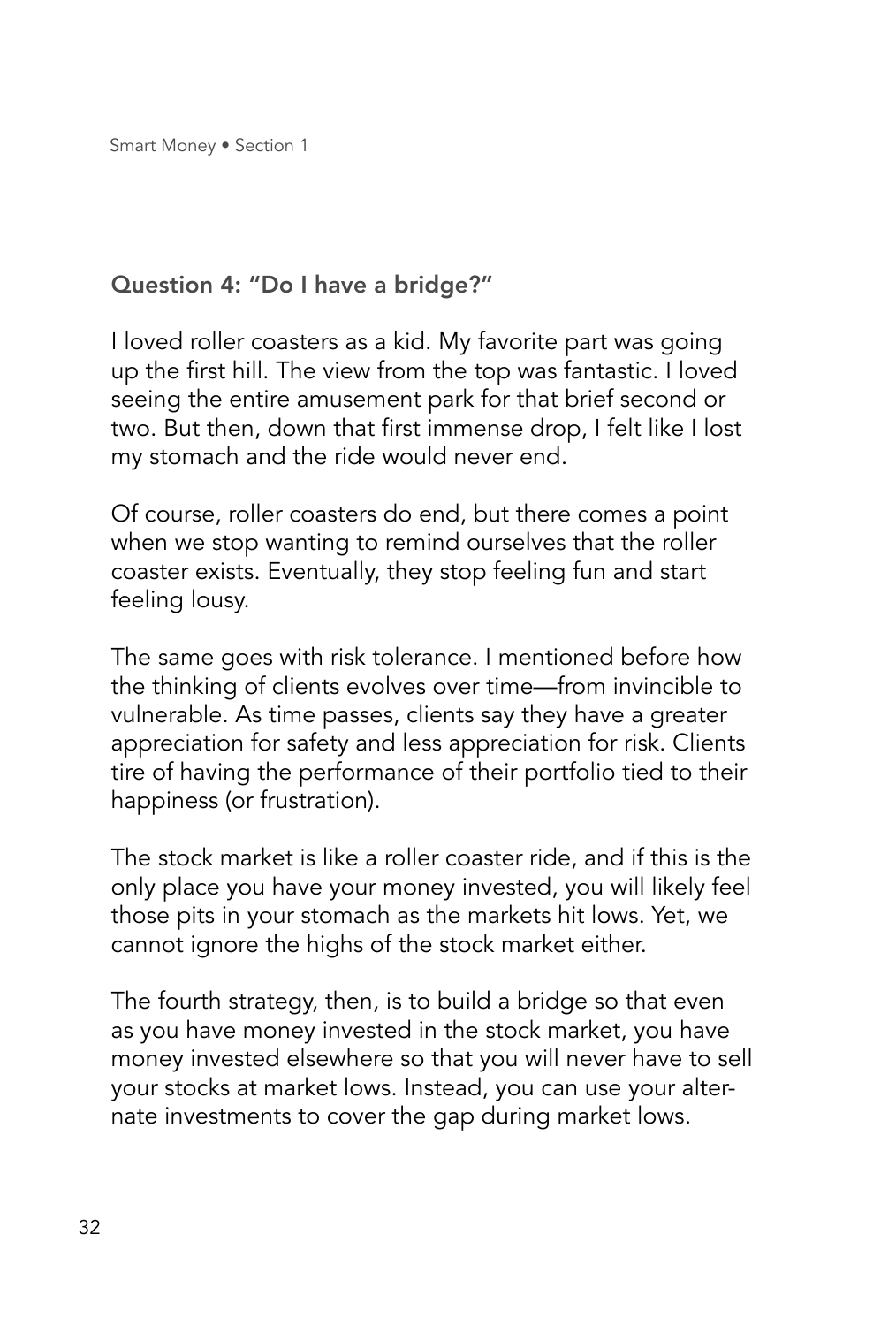In other words, make sure you have a secondary investment that is not tied to the stock market. This allows you to "rideout" the lows so that you never have to sell your stocks at market lows.

#### Build Your Bridge

While we know that historically the market has never been down over more than a 12-year period (during the Great Depression), there have been plenty of big drops in between.

This is not a problem if you do not need the money, but accessing assets for income every year is required in retirement. The secret is to have an alternative asset, uncorrelated to the market, which you can access when needed when the market drops.

In a previous section, we talked about term life insurance earlier. Here, we will talk about the other main type of insurance—permanent life insurance. One of the biggest benefits of permanent life insurance (also called "whole life or universal life") is that the cash value cannot go down in value, which makes it a terrific bridge when you need money and your other assets have dropped in value, as they tend to do in aggressive investment vehicles like the stock market.

We advise our clients to strategically accumulate enough cash value in their permanent policies to use during at least three to five years (and ideally ten years), so that they can avoid "selling low" and retain the value of their equity investments for selling when the time is ideal.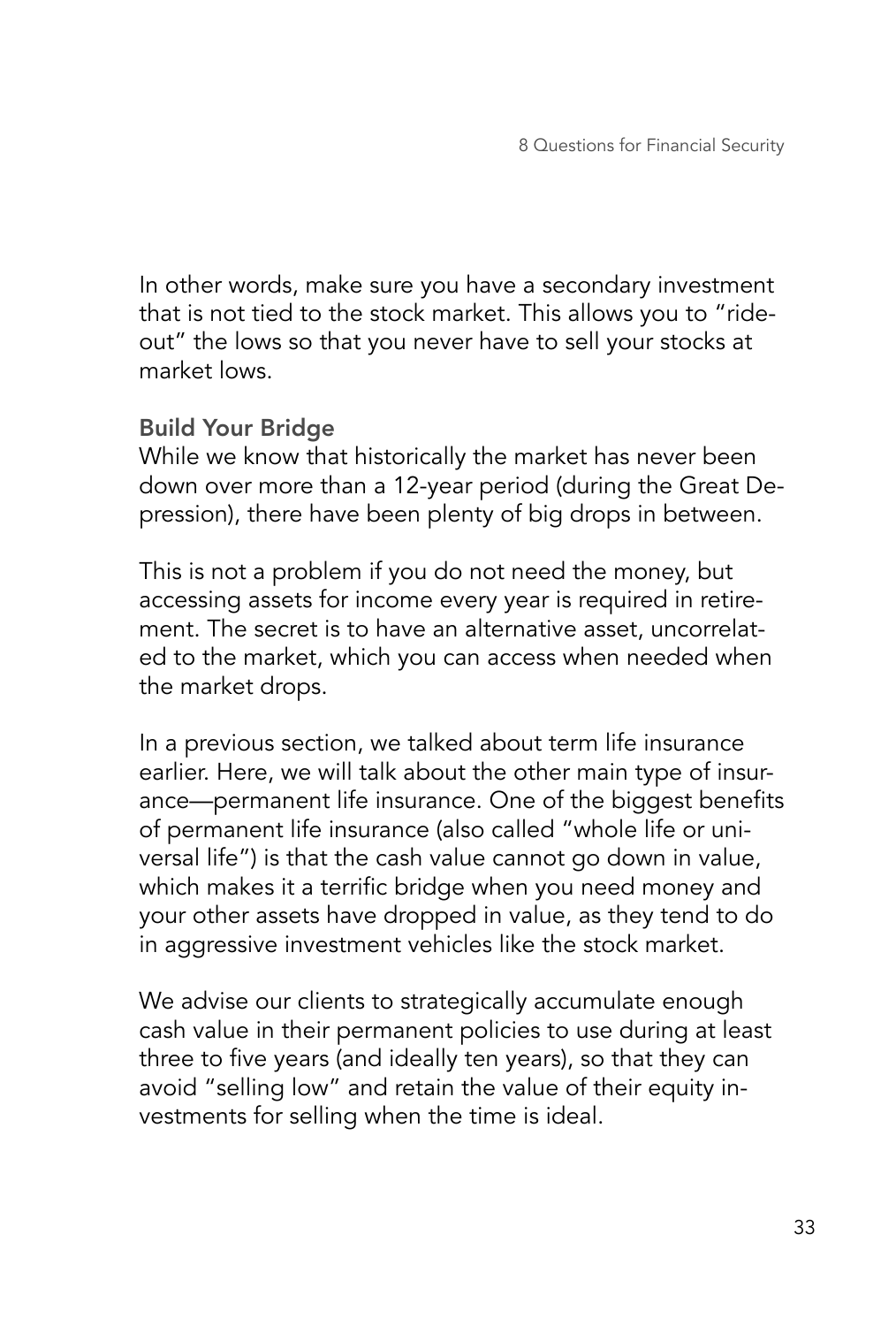As a hypothetical example, if someone retired with \$5 million invested in a stock portfolio and liquidated holdings to generate \$375,000 of annual income for 25 years, during many market cycles, they would still have \$5 million at the end of 25 years.

That sounds pretty good to most people.

However, if they didn't have to sell stocks during the five years when the market was at its lowest, they would end up with \$46 million after 25 years.

The nine-fold increase in net worth in this hypothetical scenario was accomplished by strategically funding a cash value life insurance policy that provides sufficient reserves to bridge the down markets.

#### When do you want to retire and what annual income do you want?

How secure a bridge do you want to build? (In other words, how long do you want to be able to withdraw cash value from your life insurance, without having to sell stock market assets?)

> Typical short market dip = 12 to 18 months Average market dip  $= 24$  to 36 months Longest market dip = 12 years (Great Depression)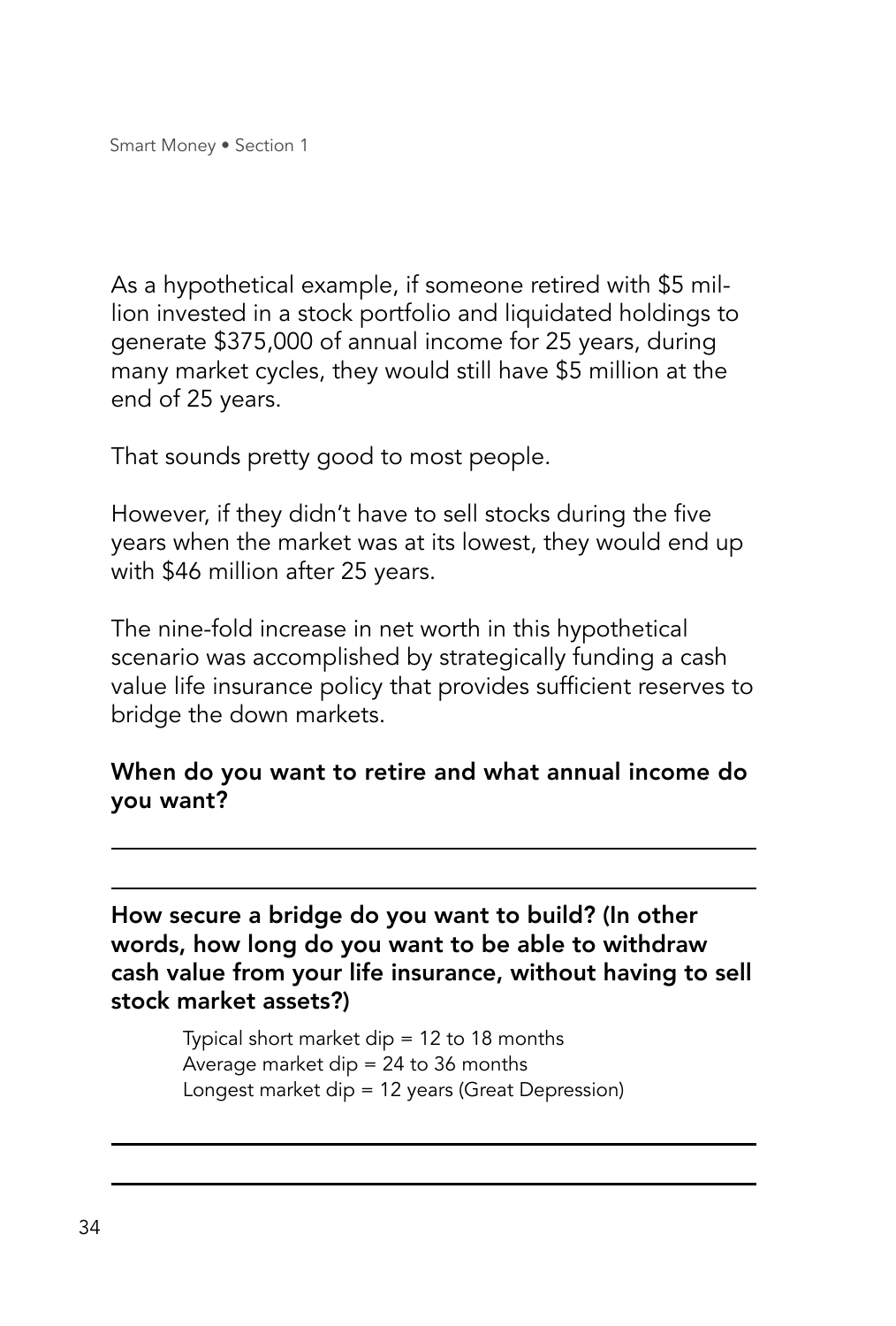(If you want \$200,000 of annual retirement income, and you want to have a bridge to carry you through an average 30-month market dip, then you would need to have at least \$500,000 in non-market correlated assets.

Have your financial advisor back into the funding required to build a cash-rich, accumulation oriented life insurance plan so that will have \$500,000 of cash value in retirement to weather the market volatility. Multiply your impact to future generations and your favorite charities many times over.)

#### Another Bridge

*Here is another tip:* More and more research studies show the value of having some amount of your retirement savings allocated toward assets that provide a guaranteed income for life.

*And keep in mind:* 100 is the new 65. More and more studies show that at least one spouse will make it into his or her 100s in the years to come. Of course, Social Security used to help people through the retirement years, but Social Security was implemented when life expectancy was 67. We should not count on Social Security as our saving grace.

And even corporations are doing away with retirement and pension plans. Whereas a pension used to be a standard of a large company, these plans are offered less and less. Instead, employees are expected to manage their own planning.

Many experts are recommending annuities as a replacement for pension plans and supplements to Social Security. These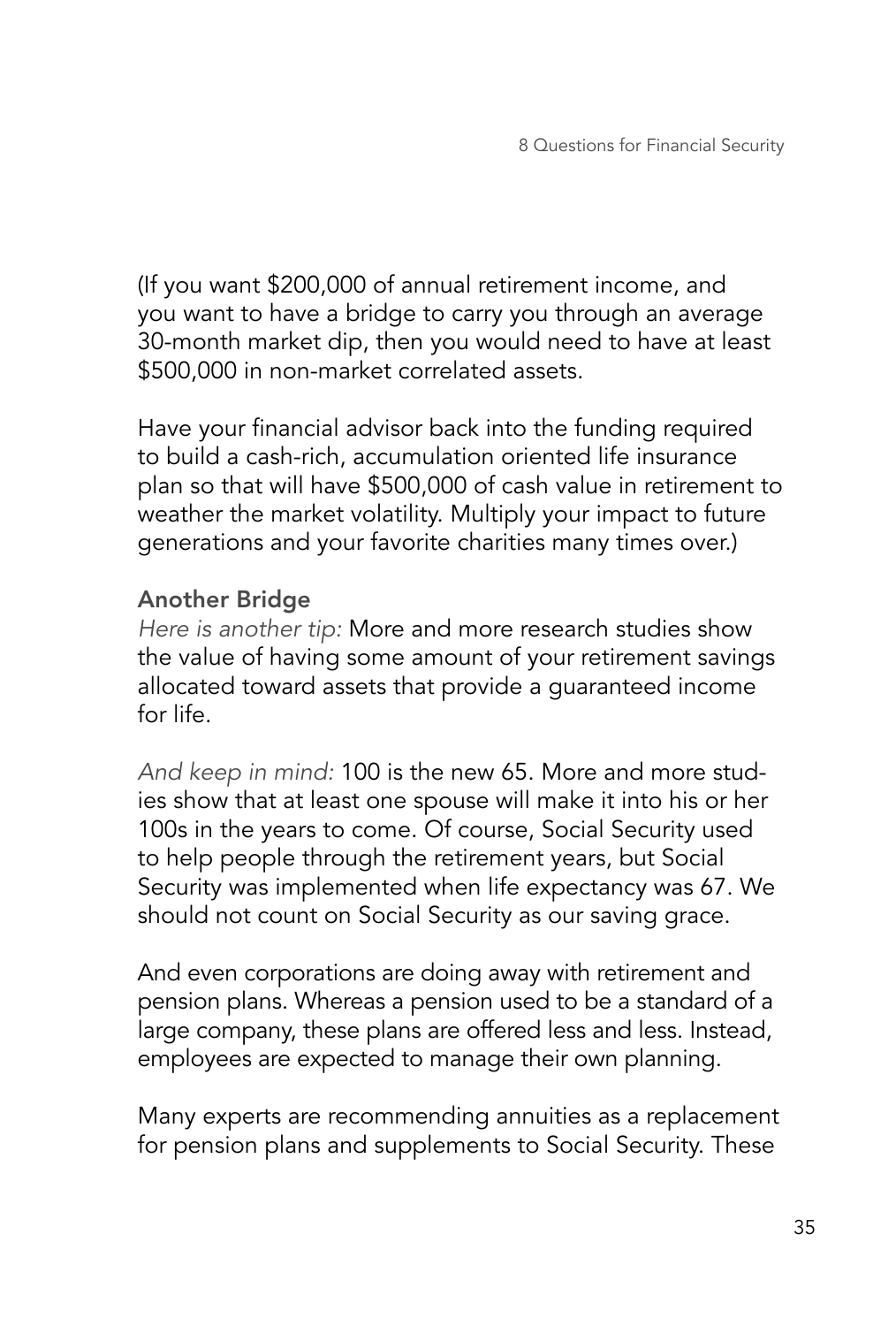financial instruments provide a guaranteed income for life, no matter how long you live.

Kristi and I have funded annuities for ourselves now so that we can lock in the current life expectancy assumptions, which provide for higher payouts. If future life expectancy tables assume longer lives, then the annuity payouts will likely be proportionately lower.

I recently had lunch with a great client who confided that he wanted to know that he could have a guaranteed income no matter how long he lives. When we showed him that, in fact, this guarantee was already in place through his current plan, he was thrilled.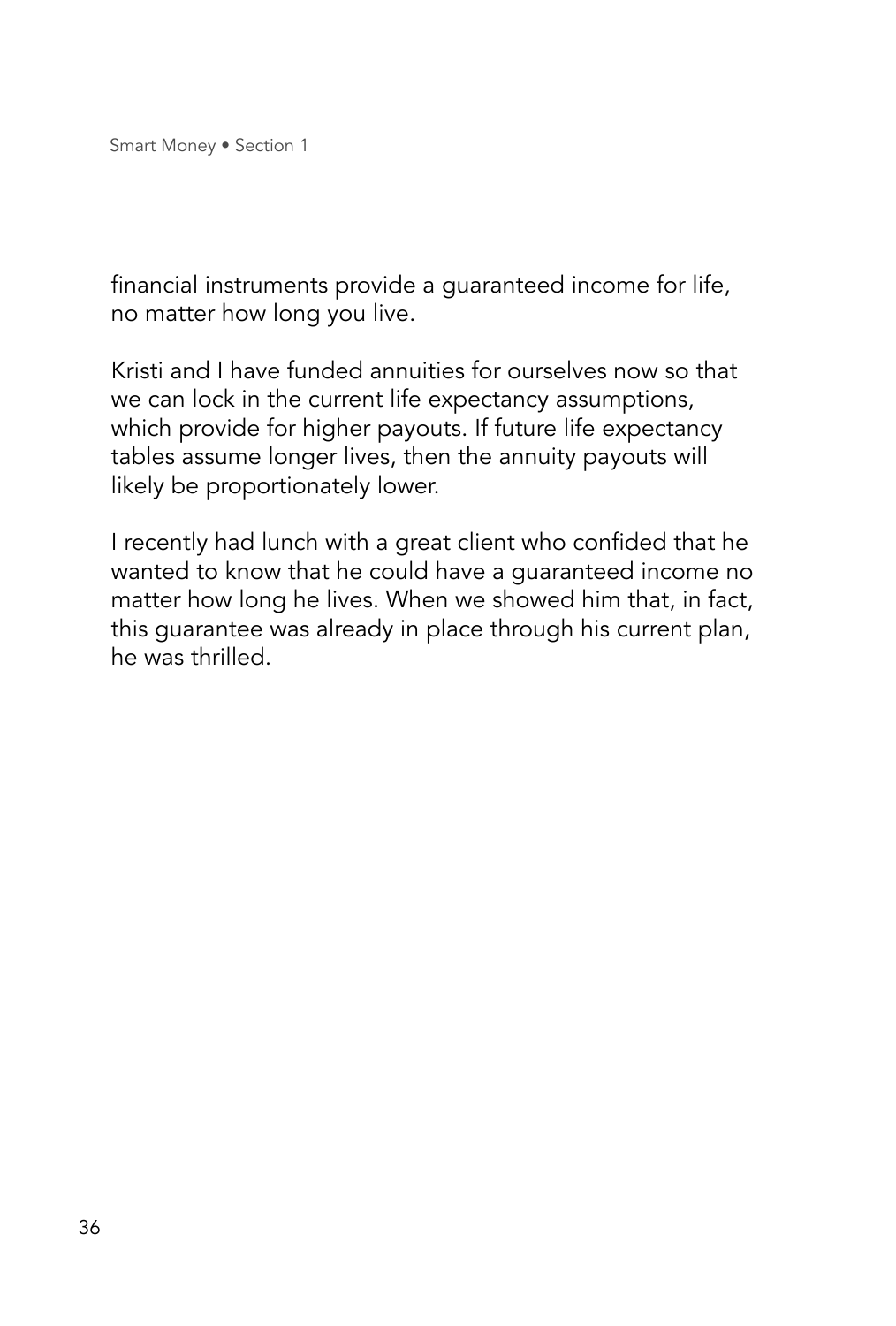#### Question 5: "Have I protected the goose that lays the golden eggs?"

When you were a kid, did you ever stay home from school when you didn't feel well? I'm sure there were a couple days when I faked it and somehow got away with it. As an adult, I don't have the option to fake being sick anymore—especially as an entrepreneur: I don't get paid if I don't show up for work. As a result, I am reluctant to take a sick day.

In fact, I probably average less than one sick day every couple years. When I decide I cannot make it into the office, I truly feel horribly ill. Once we become adults, we do what we have to do because other people are counting on us.

That said, there are some days whereby we cannot handle anything other than recuperating in bed.

Now multiply this feeling by weeks, months, or even 365 days of the year.

I have a dear friend who is a physician who suffers from horrible migraine headaches. When she gets a migraine, she stays in bed with the lights out for days on end. What she describes is more painful than I can imagine enduring. Another buddy started having lower back problems after an injury. He couldn't sit down, couldn't lie down, and found relief only temporarily while walking. Until back surgery, he wasn't able to return to full time work for nine months.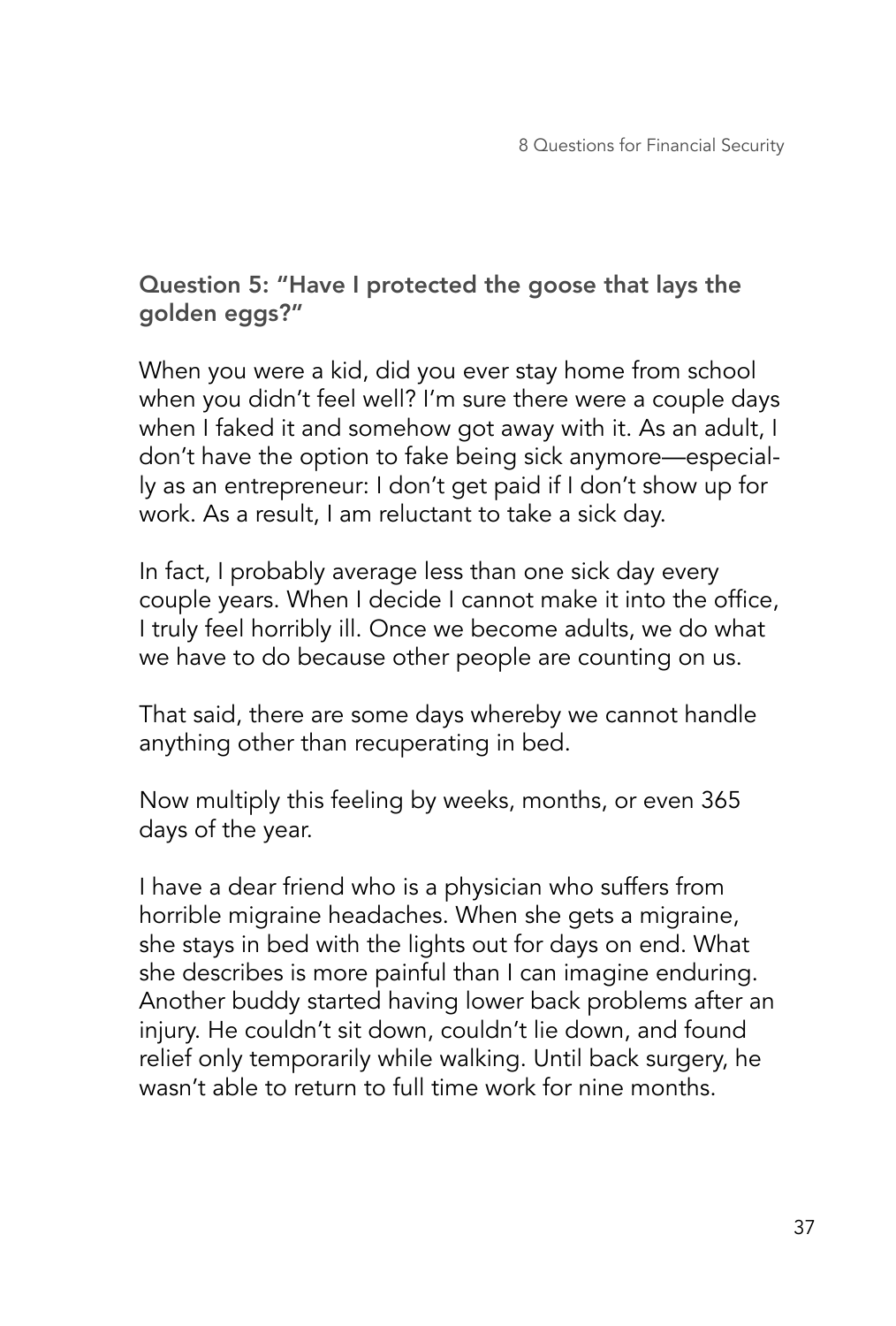*My point is this:* The goose that laid the golden eggs is far, far more valuable than the golden egg itself. As able bodied, working adults, we are that goose. Our ability to earn an income is extraordinarily valuable. Our greatest asset is our future earning potential.

The fifth strategy, then, is to protect your income.

I have had conversations with way too many people who would never think of canceling their home or car insurance, but who have failed to protect their income with disability insurance.

Eventually, my family did recover from that fire. And eventually, I recovered from the three—yes, three!—car accidents that I had during my first three months of living in Los Angeles.

But if I were to become disabled, what would I do? What would my family do?

Unless you are independently wealthy, you need as much long-term disability insurance as you can get—and the maximum you can get is 60 percent of your income.

My buddy with the excruciating lower back pain? He was not a brick layer or a carpentered. He was a professional speaker. All he really needed was his voice. But when he had pain radiating through his body, he could not even speak. Fortunately, he had sufficient disability coverage, so he was able to use his disability insurance and spend his time recovering.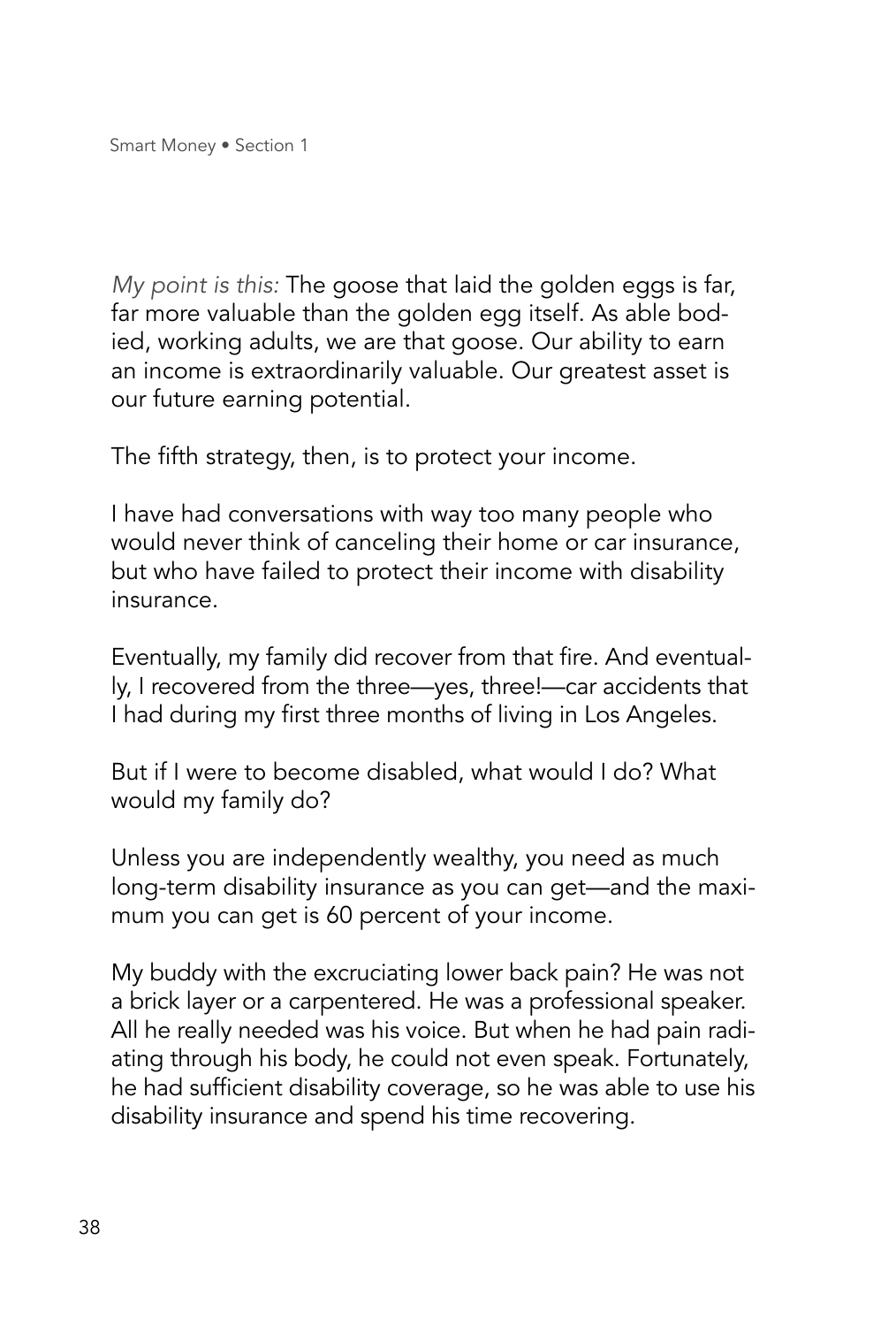On the flip side, I have also known people who have had to work through such pain their whole lives because they did not have the option. Thank goodness this wasn't the case for my friend.

Assuming you currently have good health, you can eliminate this risk for yourself and your family, too.

If disability insurance still seems unimportant, think of it like this: Imagine that you are given two job offers for identical jobs, but with two different compensation packages.

- Job A pays you 98 percent when you are healthy, and 60 percent if you cannot work.
- Job B pays you 100 percent when you are healthy and able to work, but nothing if you are sick or get disabled.

Almost no one would pick Job B.

Yet, if you do not purchase disability insurance, you are essentially choosing Job B. (A great disability plan costs about two percent of your income.) The reality is, if you think it would be hard getting by on 60 percent, then it would certainly be hard getting by with no income whatsoever.

For those who are young and healthy, it's hard to envision a sickness or injury interrupting your ability to earn a living. But one of every four employees will be disabled for three months or more at some point during their career (U.S. Social Security Administration, Fact Sheet February 7, 2013).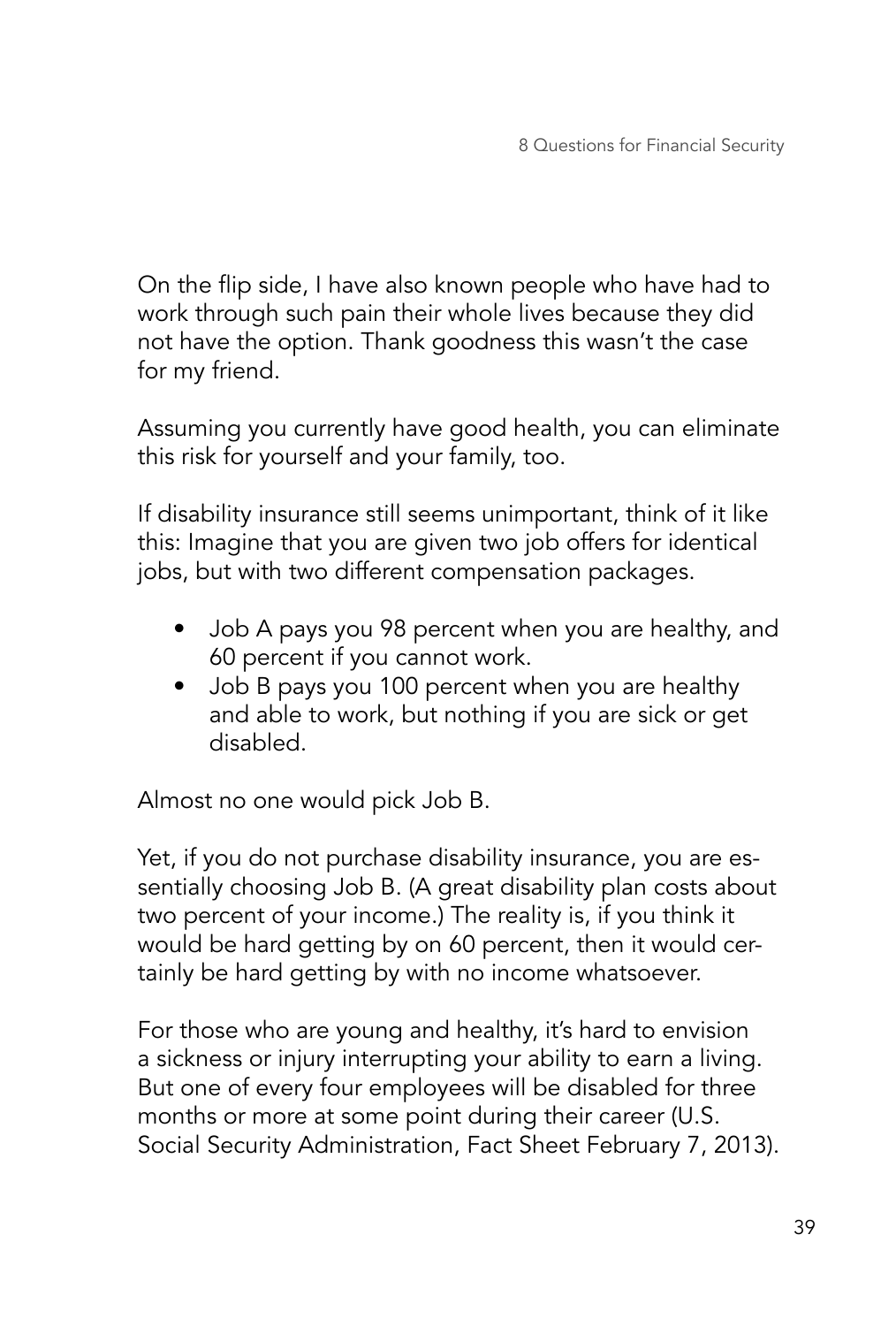If your employer offers a comprehensive package of benefits, you may have access to group disability income insurance at work. Most group plans cover short-term disability (typically six months to two years) and may also include long-term disability. And that's a great starting point.

But it may not be enough, because most group plans:

- Cover only a portion of your base income (typically 50-60 percent).
- Deliver benefits that are usually subject to income tax.
- End when you leave the company.

Remember, I want you to protect the goose that lays the golden eggs: You!

To further protect yourself and others who rely on your income, you may want to consider supplementing your group coverage with individual long-term disability insurance.

Individual long-term disability insurance helps close the gap between what is covered by your employer's group policy and your monthly take-home pay. If a disability were to keep you from working, the coverage provided by a supplemental individual insurance policy will help you:

• Better maintain your current standard of living. You won't have to worry about keeping up with your bills or making sacrifices, like giving up your gym membership or canceling piano lessons for the kids. (Plus, if you pay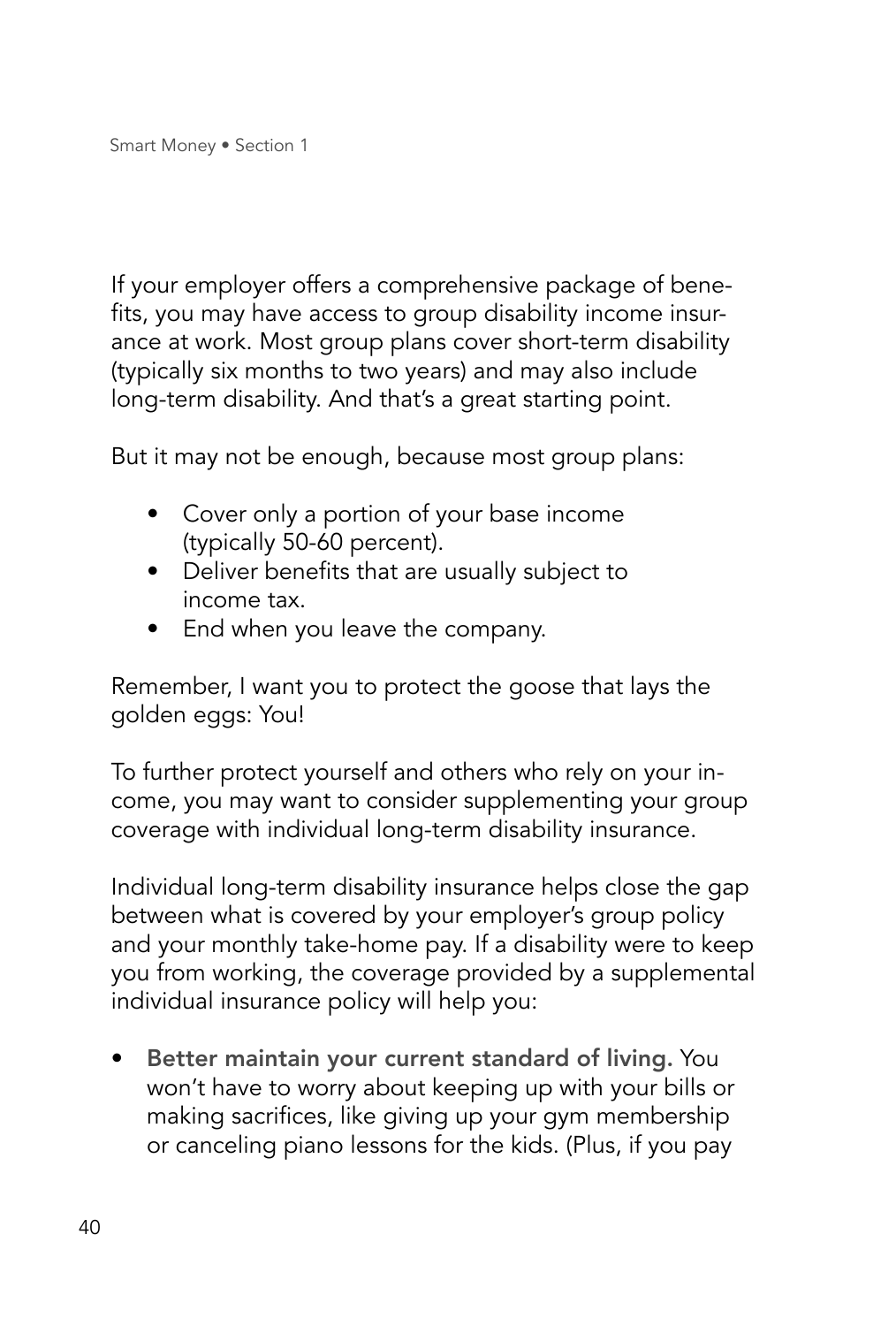policy premiums with after-tax dollars, benefits will be paid to you, income-tax free.)

• Minimize the impact on your long-term financial security. You won't need to tap into your savings—or worse yet, your retirement savings—to meet expenses during a time of disability.

Key considerations for protecting your income:

| What's the longest vacation you could<br>afford to take?                                     |  |
|----------------------------------------------------------------------------------------------|--|
| If it's not forever, then you probably would<br>benefit from long term disability insurance. |  |
| Do you have any group long term<br>disability insurance from your employer?                  |  |
| Does the company pay for it?                                                                 |  |
| If so, that typically means that the benefits are<br>taxable as ordinary income.             |  |

Explore supplemental disability insurance with your financial planning professional as soon as possible. During our working years we are many more times as likely to become disabled than as to die.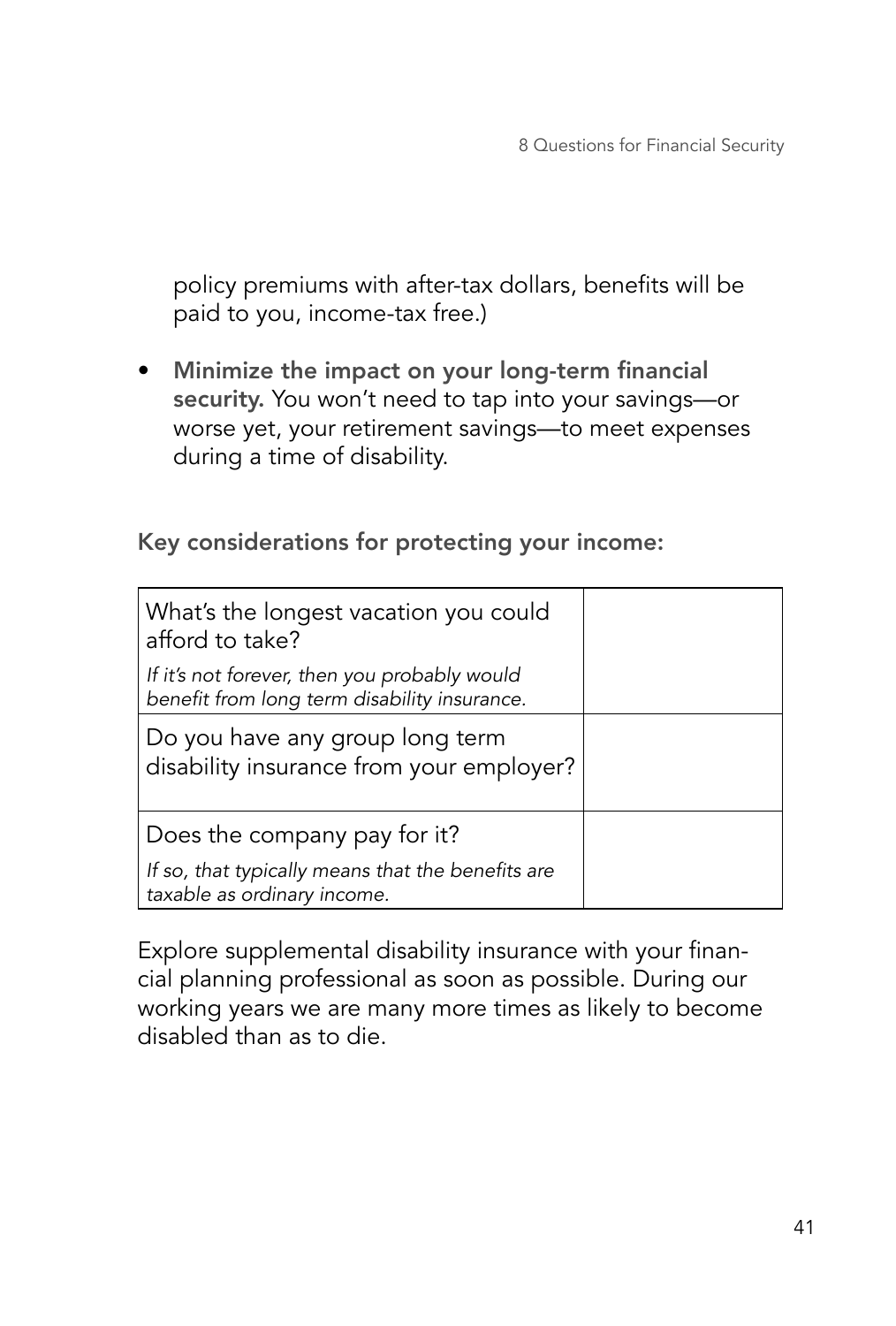#### Question 6: "Have I considered long-term care?"

At about the same time, both of my grandmas started forgetting things. They were each in fine physical health, living on their own, and loving their independence well into their eighties.

However, sometimes they forgot to take their medicine, or they forgot the last time they ate.

Obviously, we took action as soon as we noticed that they needed additional assistance, but our strategies differed because my grandmothers had varied financial situations.

They both wanted to stay in their homes, but only one of them had been prudent with her money. My grandmother who had planned for and considered long-term care was able to afford the care we wanted her to have, so she was able to stay in her home, with the help of an aide who came daily.

She continued to lead a life with great dignity and it showed in her attitude and demeanor.

My other grandma didn't have any savings. She ended up moving in with my mom. While my mom wouldn't have had it any other way, I saw what a burden it was on her. She had gotten her nursing license by then, but if you have ever been a caregiver, you know how difficult it is to be responsible for every imaginable need for another human being, especially your parent. (Like I said earlier, my mom is an angel!)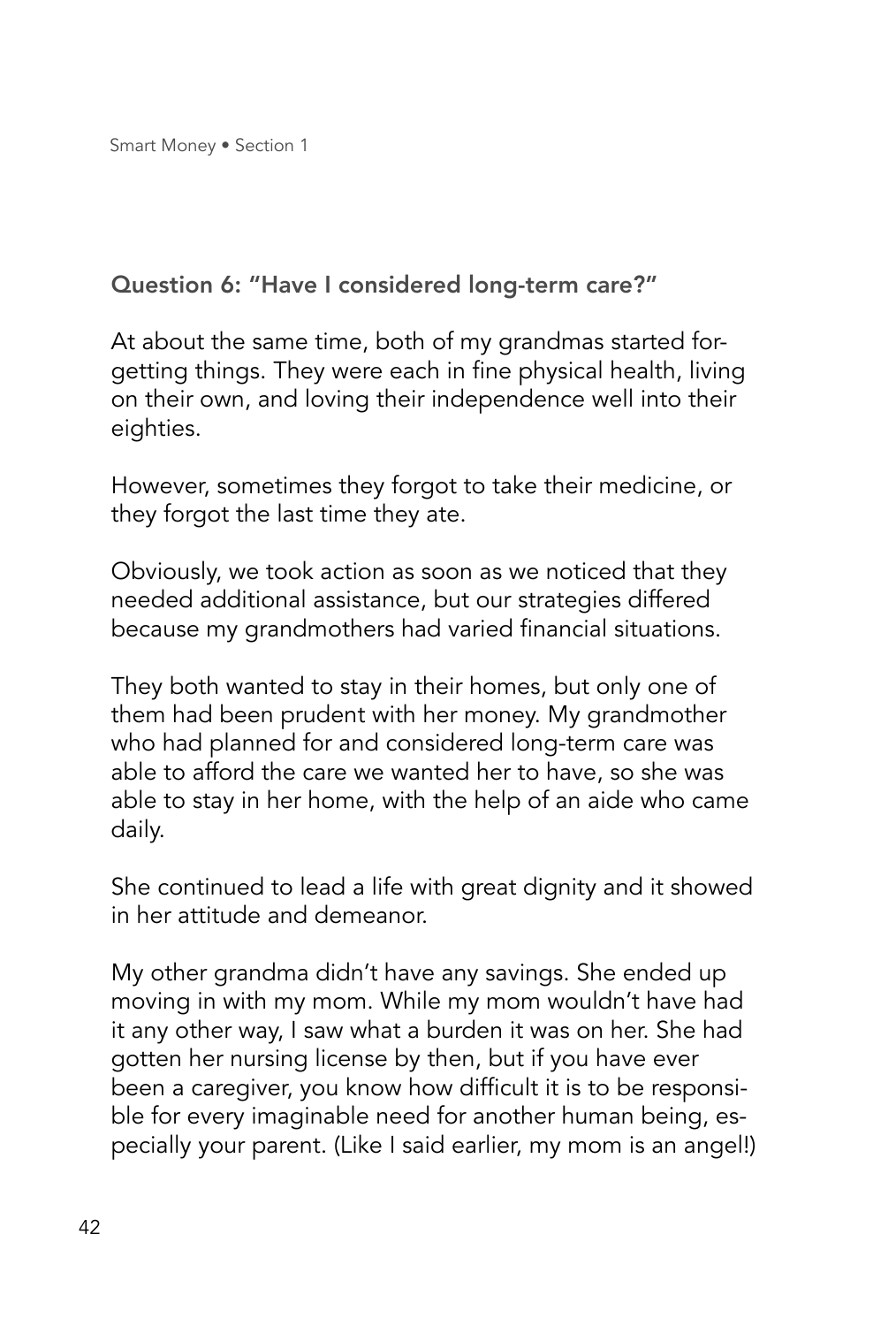Sadly, even my grandma who started off with money ended up spending the vast majority of it on her long-term care. They had both wanted to leave an inheritance to their children and grandchildren, but after funding their long-term care needs, their resources were exhausted.

In seeing this happen with my grandmothers, I quickly realized that I was my parents' long-term-care plan. They didn't have the money to provide for their end-of-life needs. I was certainly going to do whatever it took to take care of them, just as they had done for their mothers.

Thankfully, they were both in good enough health that I could buy long-term-care insurance for both of them.

At the same time, it occurred to Kristi and me that we should invest in long-term-care insurance for ourselves. Given our age and our health, it was even more affordable. As a result, I have had long-term-care coverage since my early forties. While I have no intention of using it any time soon, just knowing the insurance is there gives me great peace of mind.

I have seen many families torn apart by the squabbles that come from deciding how inheritance dollars should be used. If someone has been counting on money coming their way, it can be hard to see it eroded by the ever-increasing cost of providing health care out-of-pocket and with after-tax dollars. I am glad to have all these costs paid for in advance. I want my kids to focus on taking great care of me and supporting each other during my final years.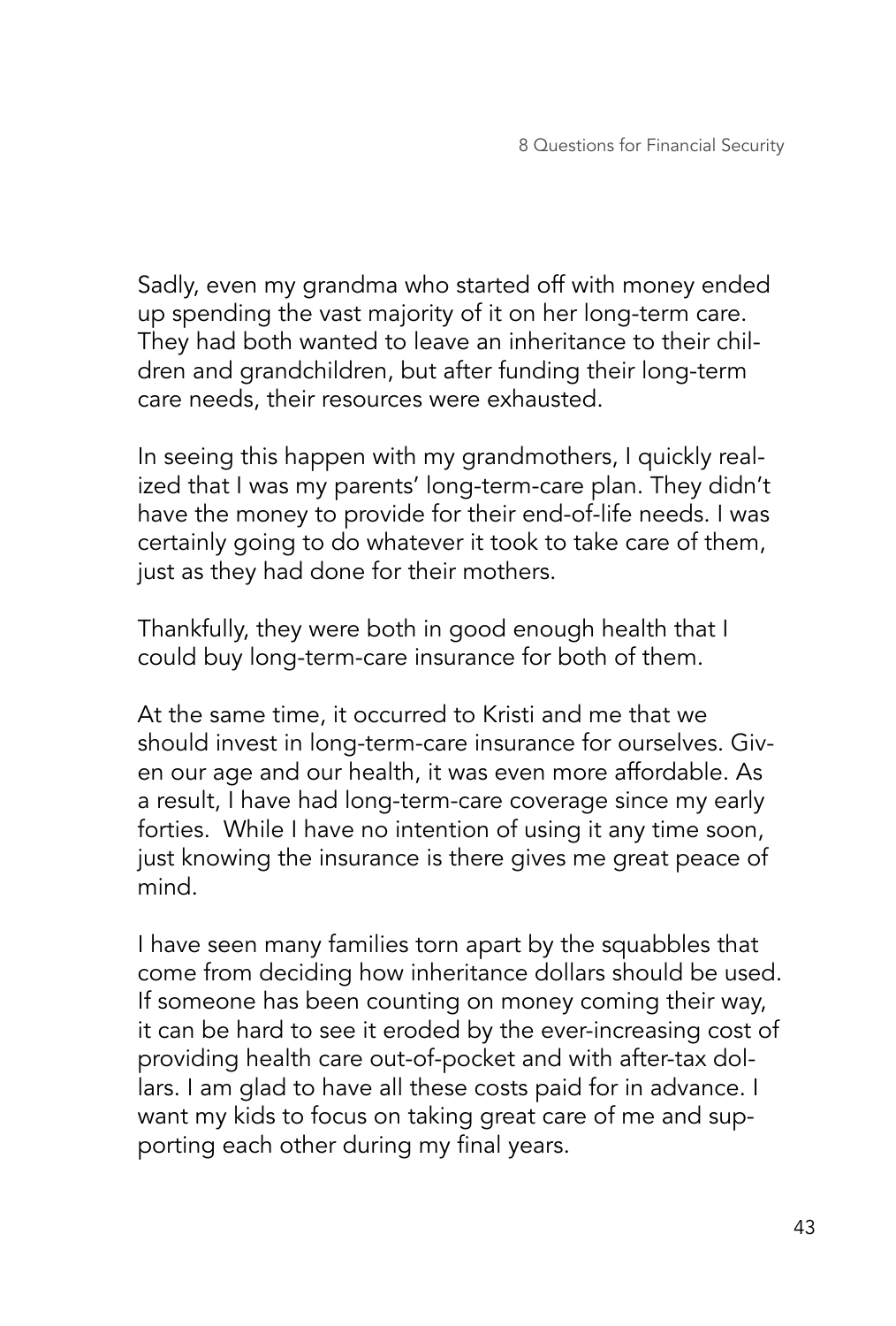

Fewer than a third have addressed the need for long-term care within their own retirement plans.

*Source: Northwestern Mutual's 2014 Long-Term Care Study*

Having a plan in place in the event of a long-term-care event may be one of the most important steps you can take to help ensure your future financial security. And yet, it is the one area of financial planning that often goes unaddressed.

There are many reasons why people don't make planning for long-term care a priority.

It's difficult to think about.

No one wants to consider the possibility that they or a loved one may someday experience the need for long-term care as a result of a debilitating illness from a disease like Multiple Sclerosis, a cognitive impairment such as dementia, or the results of an accident like paralysis.

It's difficult to talk about.

In a recent Northwestern Mutual study, 35 percent of people said talking to their parents about long-term care would be one of the most difficult conversations they could possibly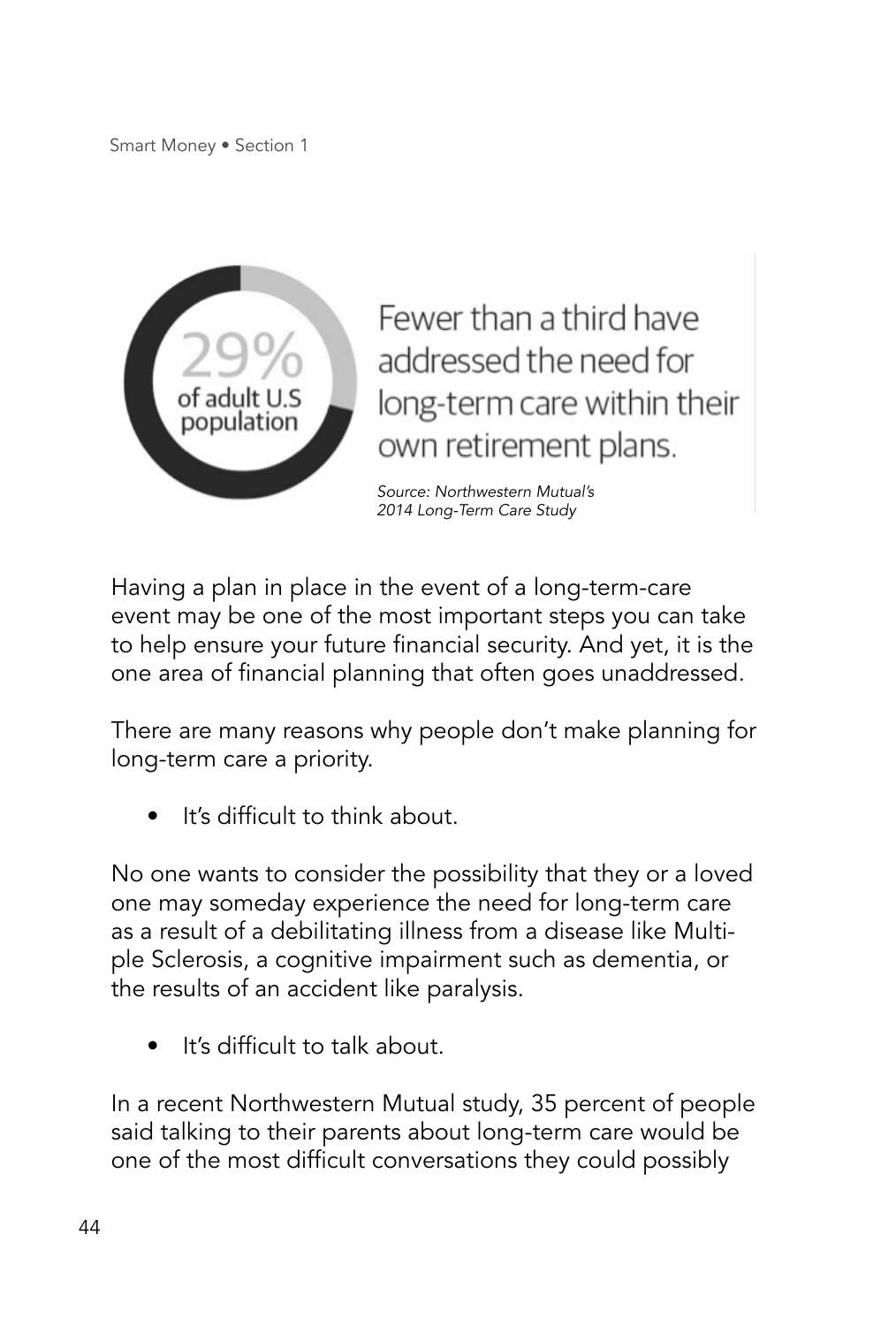have—right up there with asking them to borrow money or asking their boss for a raise.

• Young people believe they are invincible.

Many people think long-term care is something that only the elderly need worry about, yet an accident or debilitating illness can strike at any time.

It happens only to someone else.

## Key considerations for long-term care:

*More than 63% of men and 72% of women will likely experience a long-term care need in their life.*

*Would you rather shackle \$1 million of retirement assets to self-insure for future longterm-care needs or spend freely in retirement knowing that the bulk of the risk and costs of long-term-care has been transferred to a highly rated insurance company?* 

The fact is, if you live to the age of 65, there's a 70 percent chance you will eventually need some kind of long-term care. And even if you are not the one in need of care, there's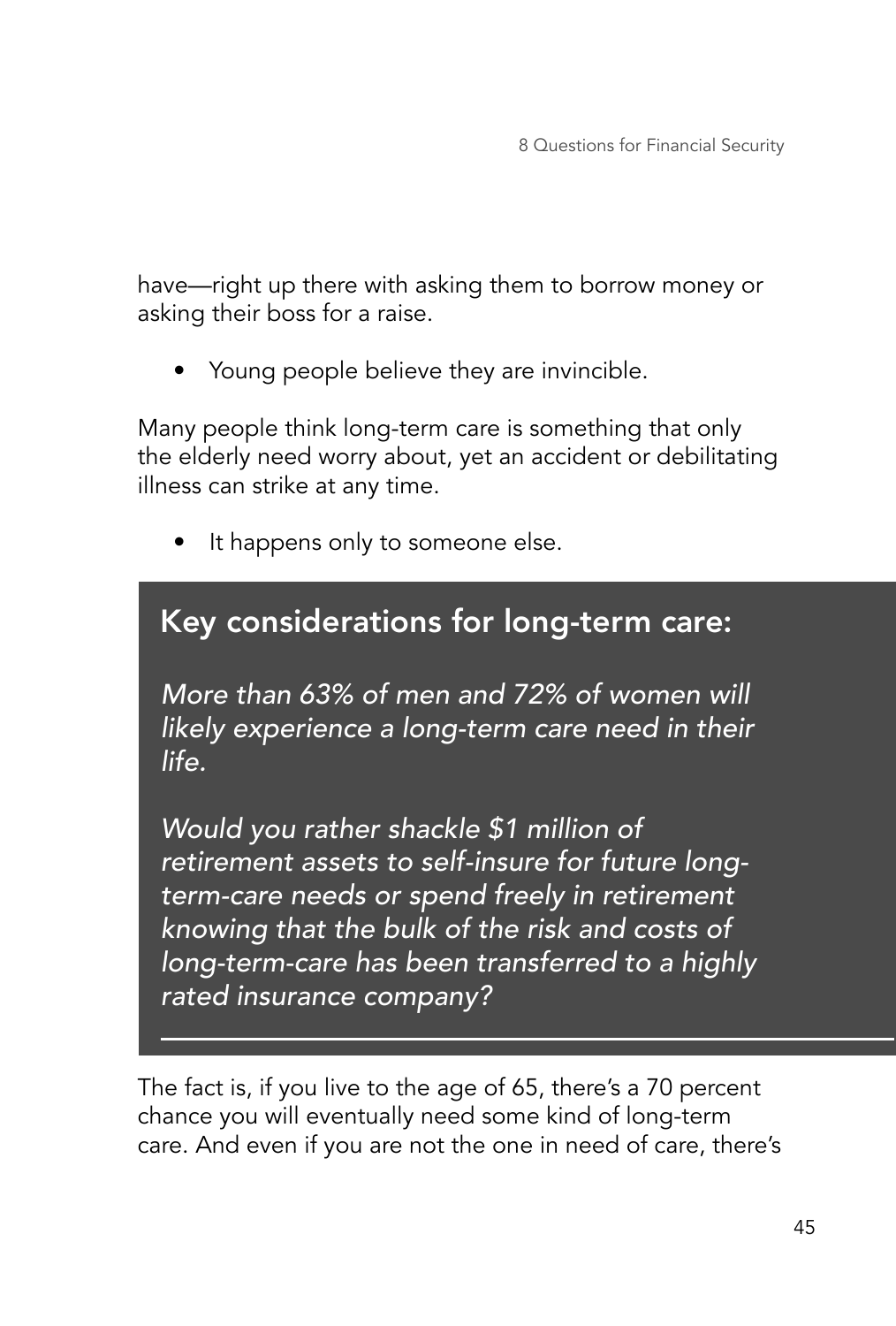a good chance you'll be providing care to a loved one. A recent AARP study shows 42 percent of all workers in the U.S. have provided care for an aging relative.

• They think Medicare covers it.

Many people mistakenly believe that if something happens, the cost of long-term care will be covered by Medicare or Medicaid or private health insurance. Most often it won't, which is why people need to have a plan in place for how they would manage such expenses.

For all of these reasons, a long-term care event can have a significant impact on you and your family—financially, physically and emotionally. That's why it's important to plan for long-term care.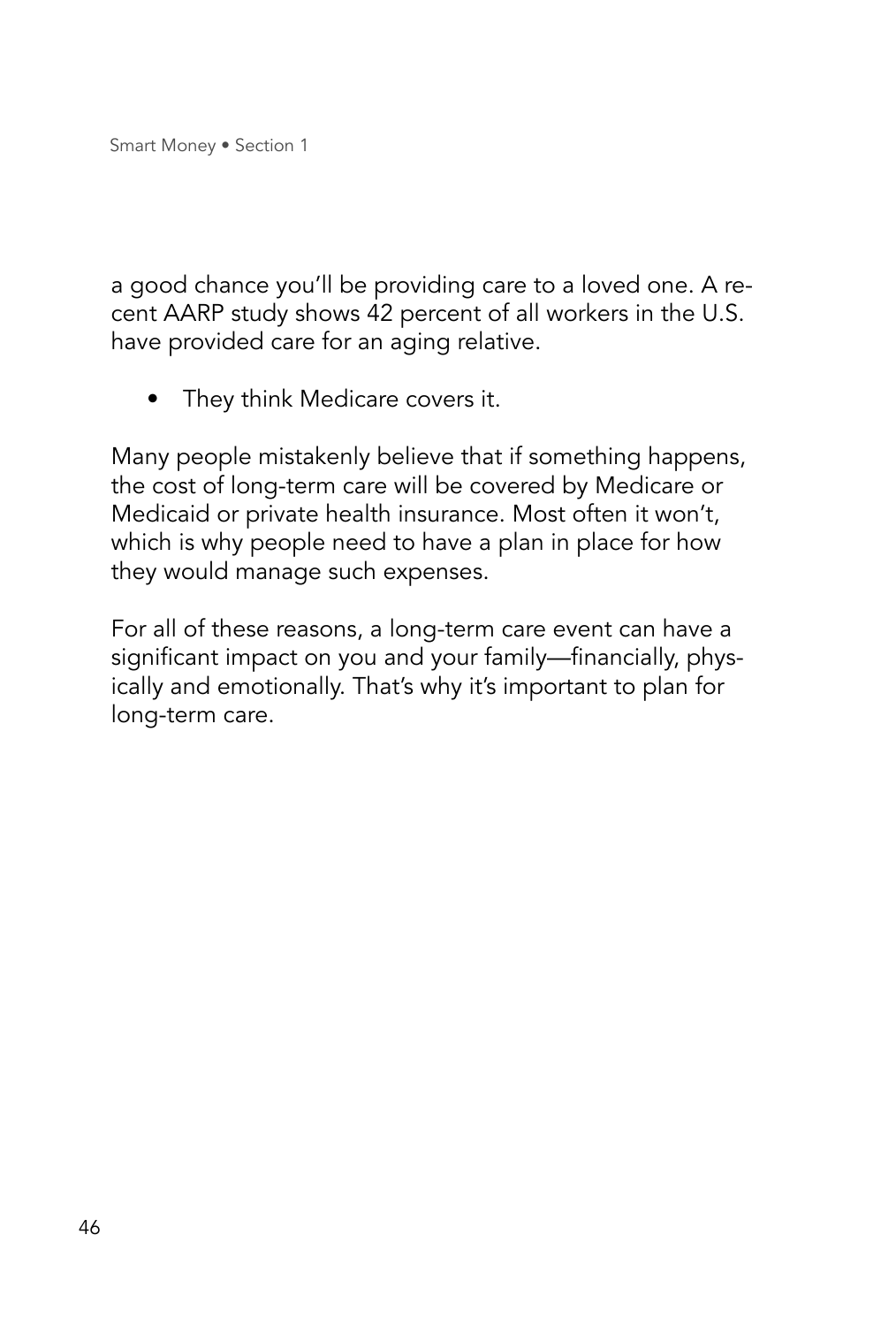Question 7: "To enjoy its shade, when was the best day to plant a tree?"

The answer is: Twenty years ago.

This advice applies not only to planting trees, but also to planning your children's education. The best time to plant the seed for their education is well before they need it.

That said, experts say that college students with "skin in the game" spend less money during college, finish college sooner, and get better grades.

I worked two jobs to pay my way through college, and I don't want this for my kids. I do, however, want them to spend less money, get better grades, and graduate in four or fewer years.

#### *How can I accomplish this?*

I've made a deal with my kids that I'll give them what I call a "Personal Responsibility Account." I will fund their PRA through college. Instead of having to take loans to pay for school, they'll borrow from themselves through their PRA. When they graduate from college, they will take over the annual funding of the PRA, as well as pay themselves back from the money they borrowed from the PRA.

The mechanism I am using to fund the PRA is a permanent life insurance policy on each child. The kids have already begun to appreciate how fast the cash value is growing in the life insurance policy for their future benefit.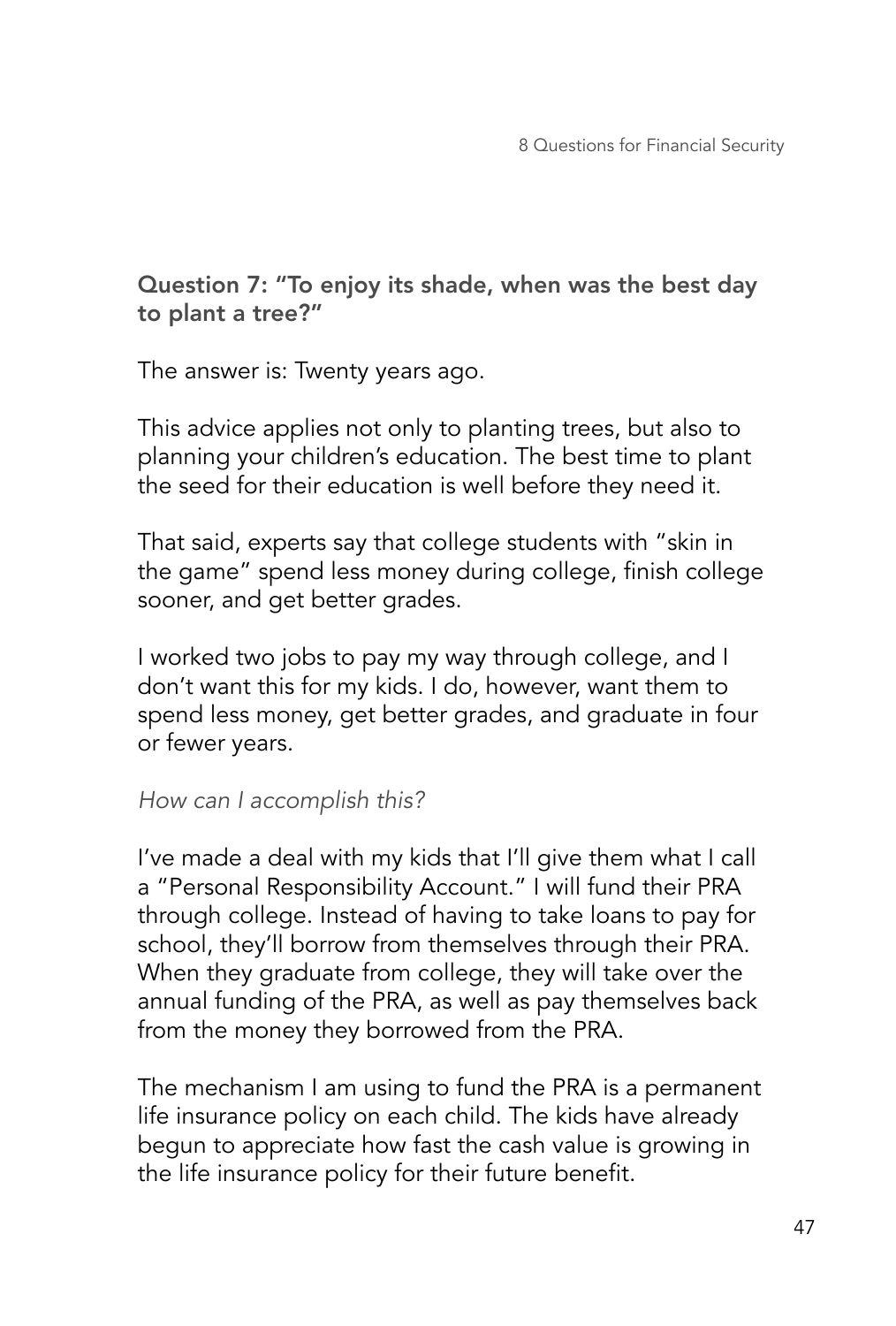We started their plans at birth. In other words, we planted the seeds, and watching the accounts compound over time has been extraordinary. We have given them a gift they could never recreate on their own. This is something I wish my parents had done for me, so I'm thrilled to provide this for my children.

Our deal is that as long as they are good kids, working hard in school and maturing as responsible citizens, then we will give them all the cash value as part of the life insurance, which they can take over funding after graduating from college. At the same time, they know that if they do not become contributing members of society, their mom and I will cash out the plans and take a fantastic vacation!

Plant the seed of this amazing tool for them now so that they can enjoy the benefits and protection from its "shade" for decades and decades to come.

Remember, the best day to plant a tree was twenty years ago. Our kids are too young to plant it for themselves, but we can plant it for them now—and they'll always remember you for it.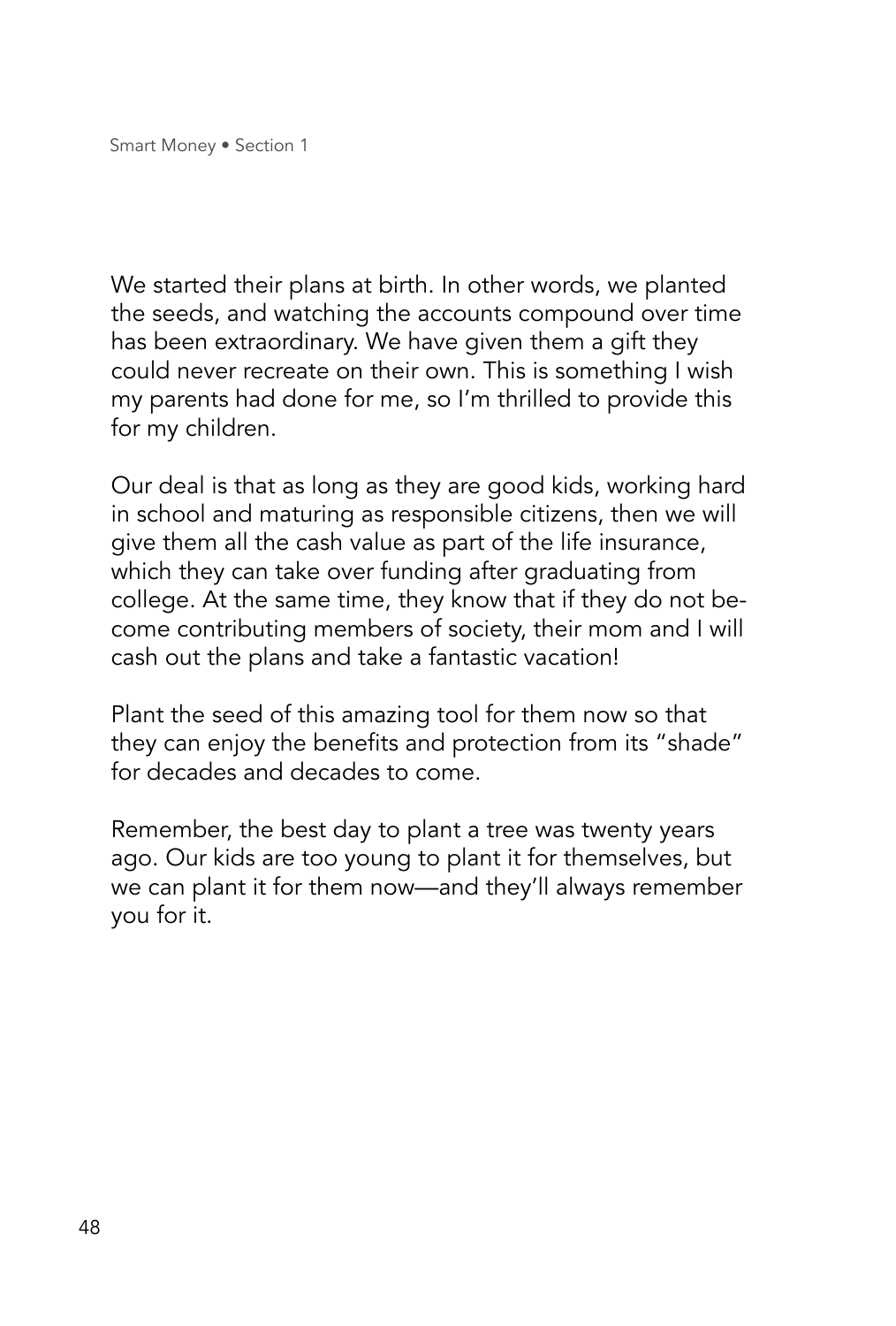8 Questions for Financial Security

Questions to consider in planning gifts to children:

Did you get an inheritance? Was it financial, wisdom, and/or experiences?

Do you want to give your kids a head start? If so, how?

When did you start your first meaningful savings plan?

and the control of the control of the control of the control of the control of the control of the control of the

Would you have liked to have started saving earlier?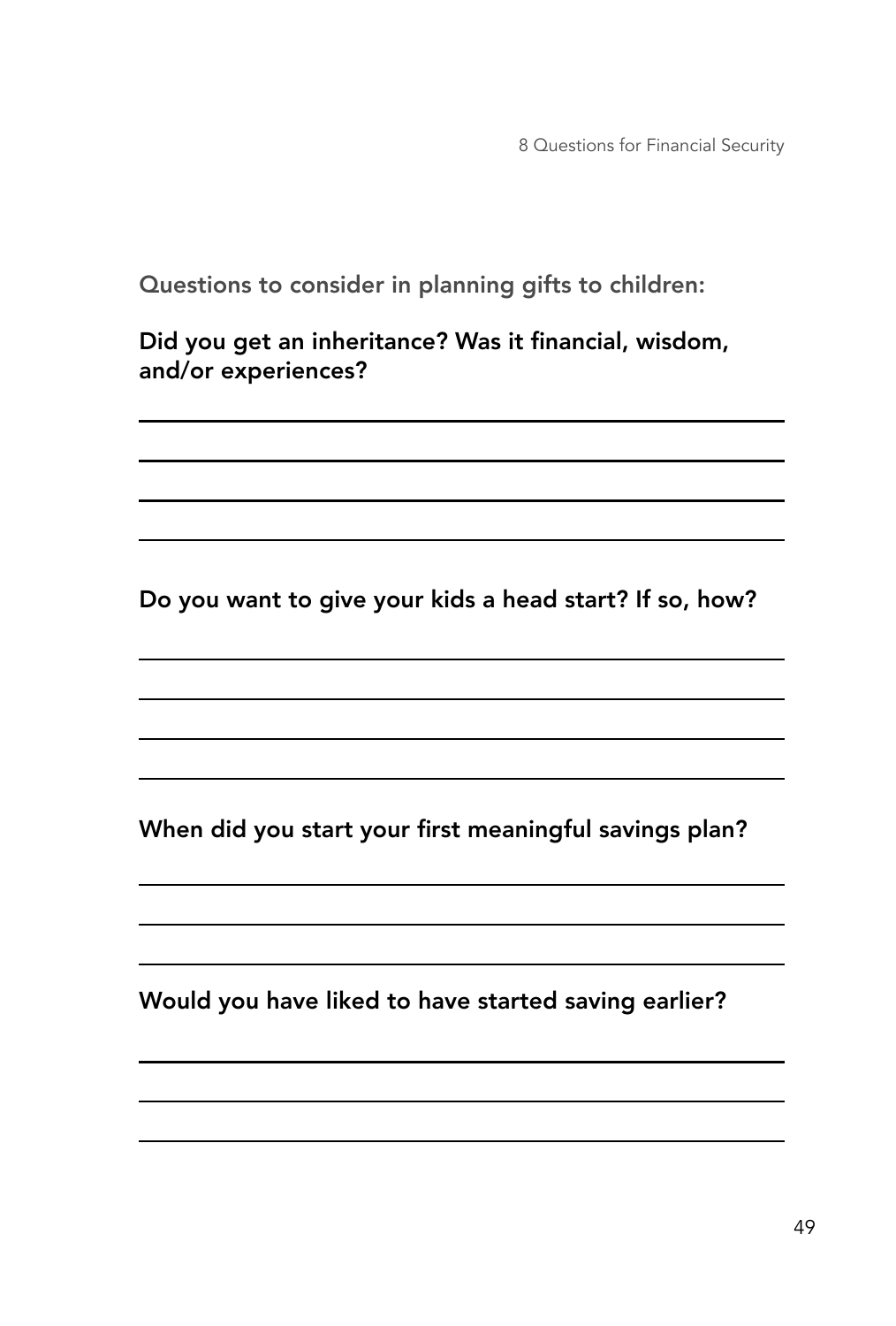Question 8: "Would you bet on the horse that has a fancy name and looks good, or the one that won 76 of the last 86 races?"

Year after year, other companies regularly project higher performance, but over the last 86 years, Northwestern Mutual has led the industry 76 times, including every one of the last 36 years.

While I cannot guarantee how Northwestern will perform going forward, only three factors impact cash value performance, and Northwestern excels at each.

First, while a company's investment returns might fluctuate from year to year, there is a regression to the mean over time. In other words, one company might have a great year, but over time, most companies average performance gets closer and closer because they are all investing in the same market.

The final factors—expenses and mortality costs—take decades to materially change. Northwestern has led in these categories year after year, a lot of which can be attributed to very rigorous underwriting and having headquarters in much less expensive Milwaukee, WI, instead of New York City or Boston.

Many companies in the life insurance industry point to their illustrations as evidence of superior performance. Many claim that they are better positioned for the future. However, historically, no matter how good its competitors' illustra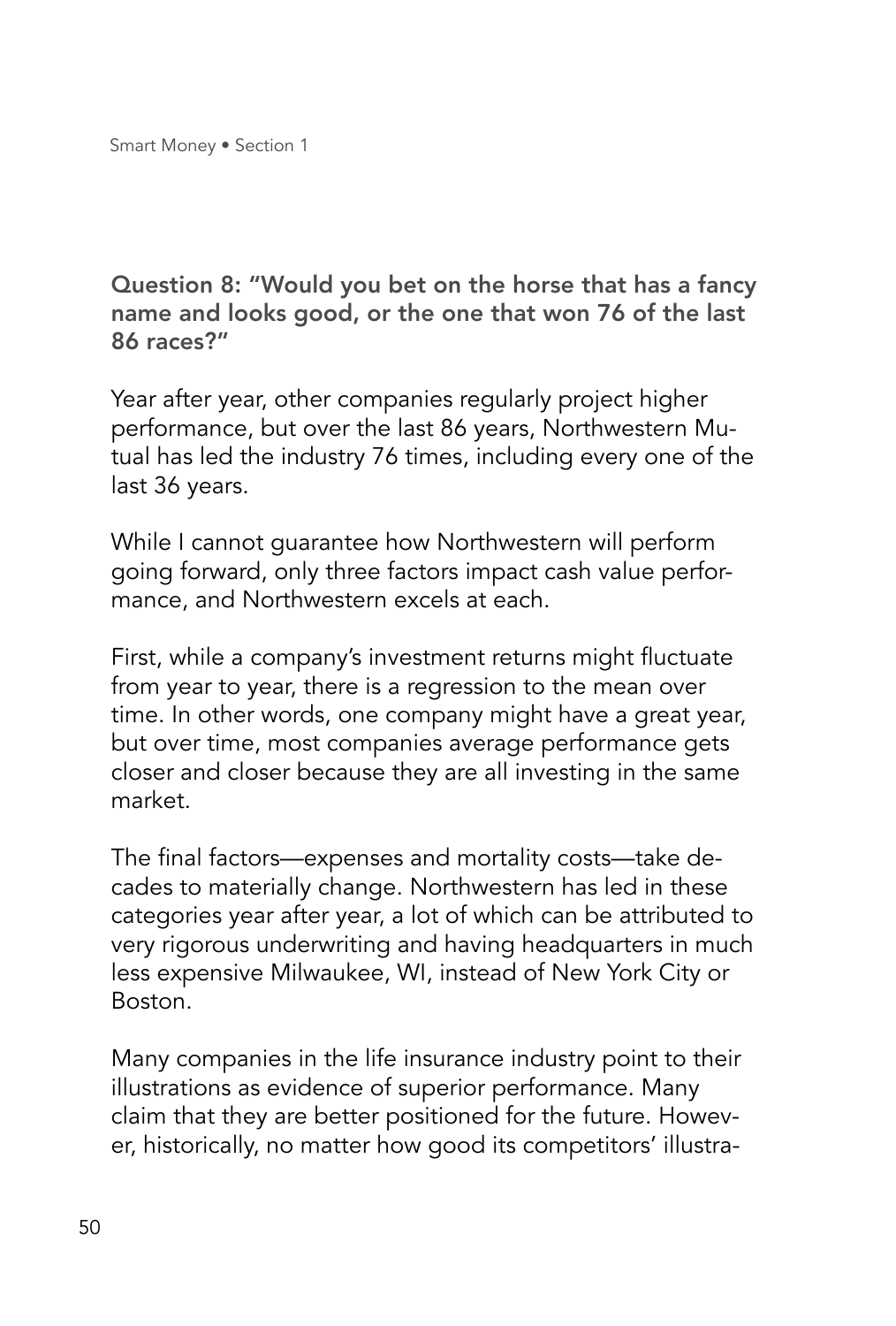The "76/86" referred to in the title was based on the surrender cost index, which is the measure of policy performance and cost of ownership. Northwestern Mutual has been first on this measure all but ten times:

- In 1972 and 1973—New York Life outranked Northwestern Mutual (policies issued in 1952 and 1953)
- From 1993 through 2000—Guardian Life outranked Northwestern Mutual (policies issued 1973 – 1980)

Based on this, you could say that Northwestern Mutual has outperformed the competition consistently since 1981. When you consider that during its years as #2, it was outranked by only one company, Northwestern's track record is remarkable.

Here are some other statistics from the past 21 years (1996-2016) among Northwestern Mutual and it's closest competitors (New York Life, Mass Mutual, Guardian, Penn Mutual, and Ohio National):

- None of the above had better expense ratios than Northwestern Mutual
- None of the above had a better lapse ratio than Northwestern Mutual
- None had a better mortality margin ratio than Northwestern Mutual

SNL Financial, our primary data source for this, provides statutory financial data back to 1996, so we cannot provide a definitive "how long" for any of these measures but this is long enough to show extraordinary consistency.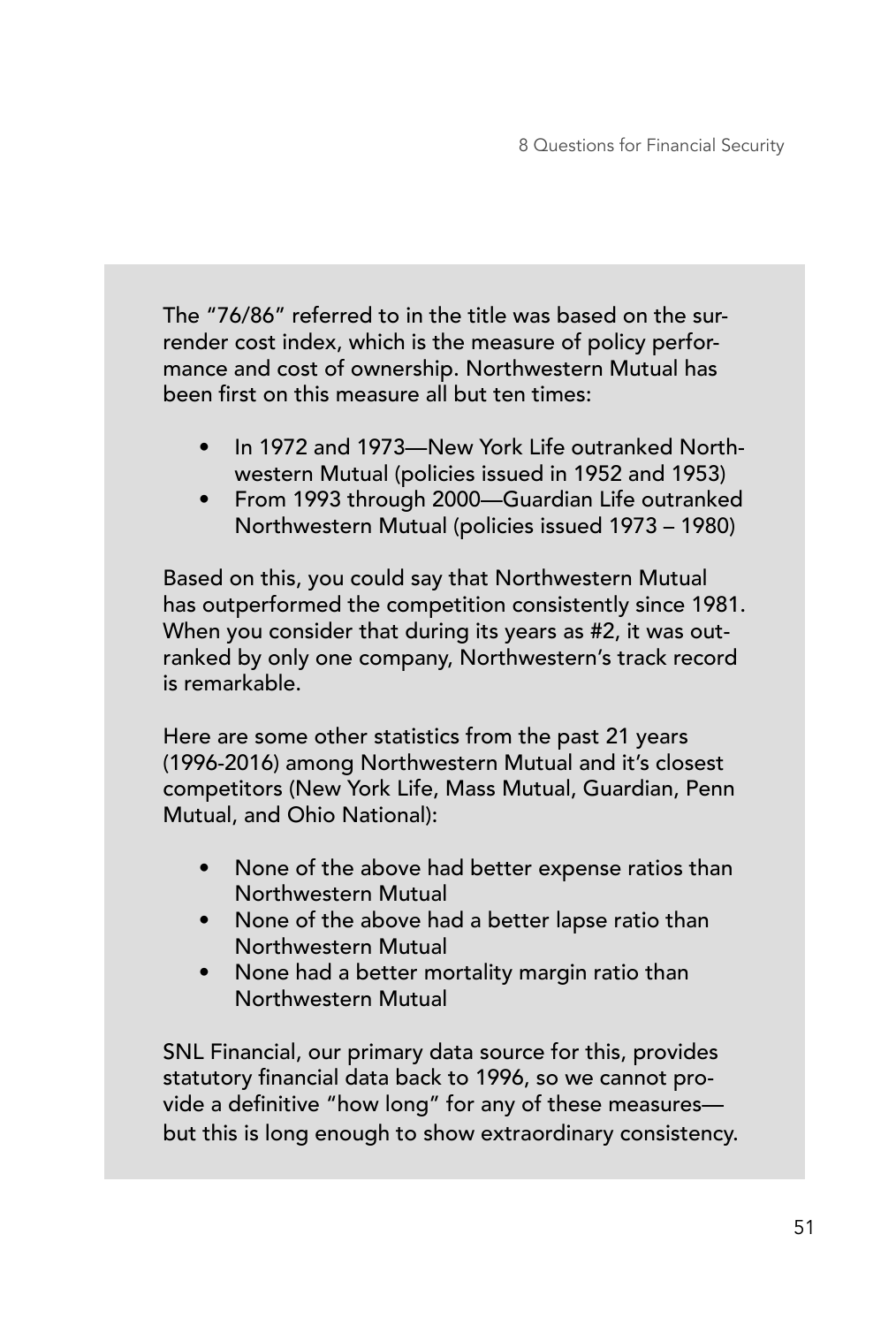tions may have looked or what silver bullet they may have claimed to have found, they have had little success when it comes to matching Northwestern Mutual's actual policy performance.

Northwestern Mutual's strong performance in the areas of mortality experience and expense management, beyond its solid investment performance, have allowed Northwestern Mutual to consistently provide superior actual long-term value to their policy owners.

For all these reasons, Kristi and I put half of our long-term savings into our retirement plans invested in equities and the other half into Northwestern Mutual permanent life insurance, representing those safer dollars that we value more and more.

My wife loves this consistent, tax-advantaged performance year after year, and so do my clients.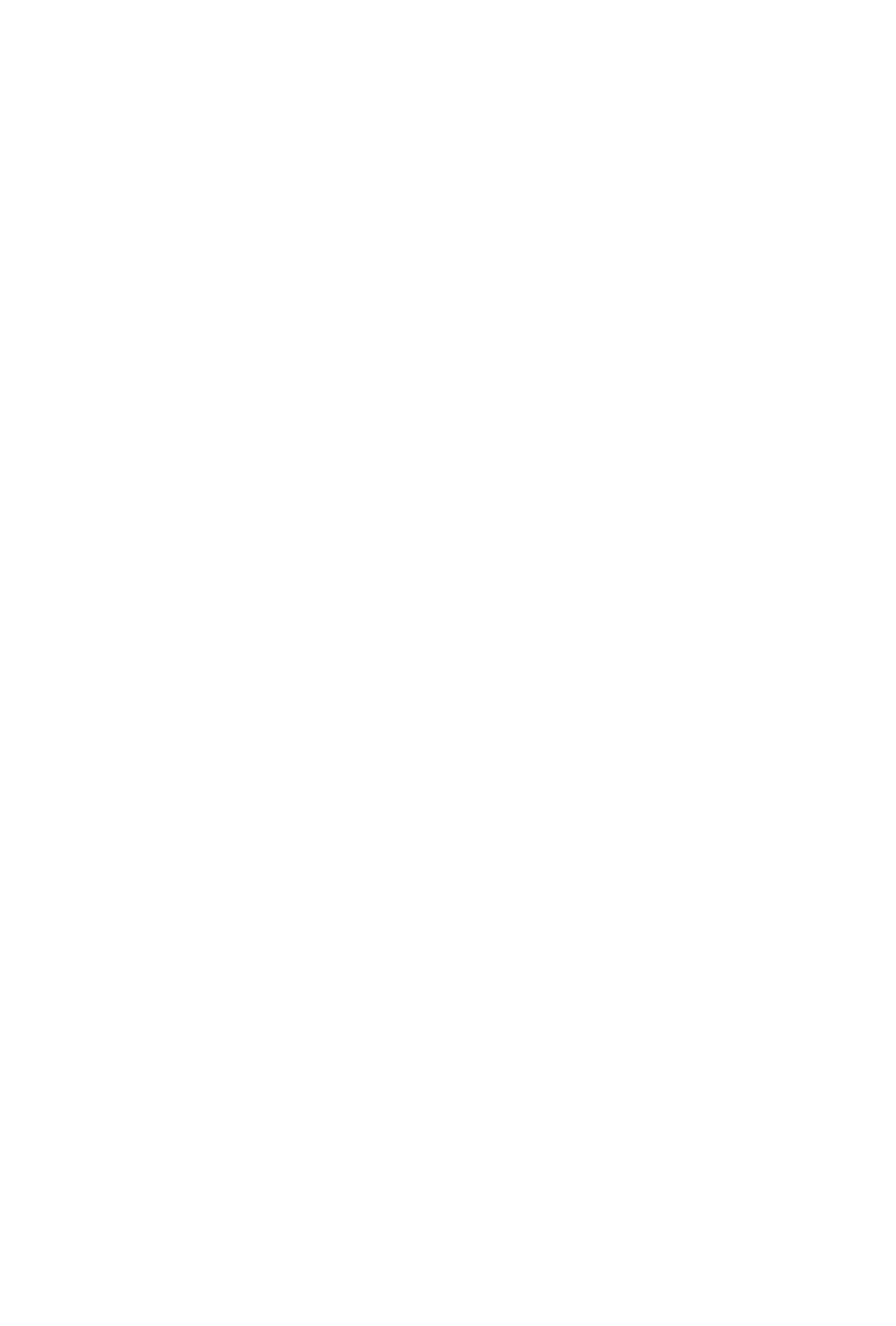# Smart Money Scorecard

| <b>Mindsets</b>                                       | 1                                                                                                                                                                                                                                                                                         | $\overline{2}$                                                                                 | 3 | Æ                                                                                                                                                     | 5 |  |
|-------------------------------------------------------|-------------------------------------------------------------------------------------------------------------------------------------------------------------------------------------------------------------------------------------------------------------------------------------------|------------------------------------------------------------------------------------------------|---|-------------------------------------------------------------------------------------------------------------------------------------------------------|---|--|
| <b>Excitement for a</b><br><b>Bigger Future</b>       | You feel isolated from a rapidly<br>changing world and are in<br>conflict internally with what you<br>want and the small future you<br>fear is yours.                                                                                                                                     |                                                                                                |   | You are searching for ways to<br>create a bigger future and find<br>your current way of doing things<br>to be exhausting and want a<br>better path.   |   |  |
| The Role of Life<br>Insurance                         | You see insurance as a waste<br>of money and would rather self<br>insure.                                                                                                                                                                                                                 |                                                                                                |   | You love your family and want<br>to provide for them, but haven't<br>yet addressed the role of life<br>insurance.                                     |   |  |
| The Value of<br><b>Estate Planning</b>                |                                                                                                                                                                                                                                                                                           | You haven't seen value in<br>planning and expect your kids to<br>figure it out for themselves. |   | You have been meaning to get<br>a will and trust in place, but you<br>always seem to be too busy.                                                     |   |  |
| <b>Bridging for</b><br><b>Your Success</b>            | You are happy when your<br>portfolio is up and depressed<br>when it goes down. It's essential<br>that your plan always beats the<br>stock market.                                                                                                                                         |                                                                                                |   | You have been disappointed by<br>the market historically and want<br>a plan that gets you to the finish<br>line without tremendous effort/<br>stress. |   |  |
| Are You the<br>Golden Goose?                          | You feel that you could do your<br>You don't know how disability<br>job from the hospital bed if need<br>insurance works or how much<br>be. Buying disability insurance is<br>you have, but you would want<br>a bad bet.<br>to protect your future earning<br>potential.                  |                                                                                                |   |                                                                                                                                                       |   |  |
| The Role of<br><b>Long-Term Care</b>                  | You have no interest in long-<br>term-care protection.                                                                                                                                                                                                                                    |                                                                                                |   | You are open to learning more<br>about eliminating the significant<br>risk that a long-term-care event<br>poses to your retirement goals.             |   |  |
| Investing for<br><b>Your Children</b>                 | You started out with nothing and<br>you don't want to handicap your<br>children with assets that could<br>potentially disincentivize them.                                                                                                                                                |                                                                                                |   | You haven't spent much time on<br>ways to leverage gifts to your<br>kids but you'd like to give them<br>advantages that incentivize them.             |   |  |
| The Importance<br>of Quality &<br><b>Track Record</b> | You don't want to take risks on<br>You don't trust others to help you<br>in your planning. You prefer to<br>products & services just because<br>do everything yourself and live<br>they are cheapest. You want a<br>plan and partners that deliver<br>with your choices.<br>tested value. |                                                                                                |   |                                                                                                                                                       |   |  |
| <b>Scorecard</b>                                      |                                                                                                                                                                                                                                                                                           |                                                                                                |   |                                                                                                                                                       |   |  |